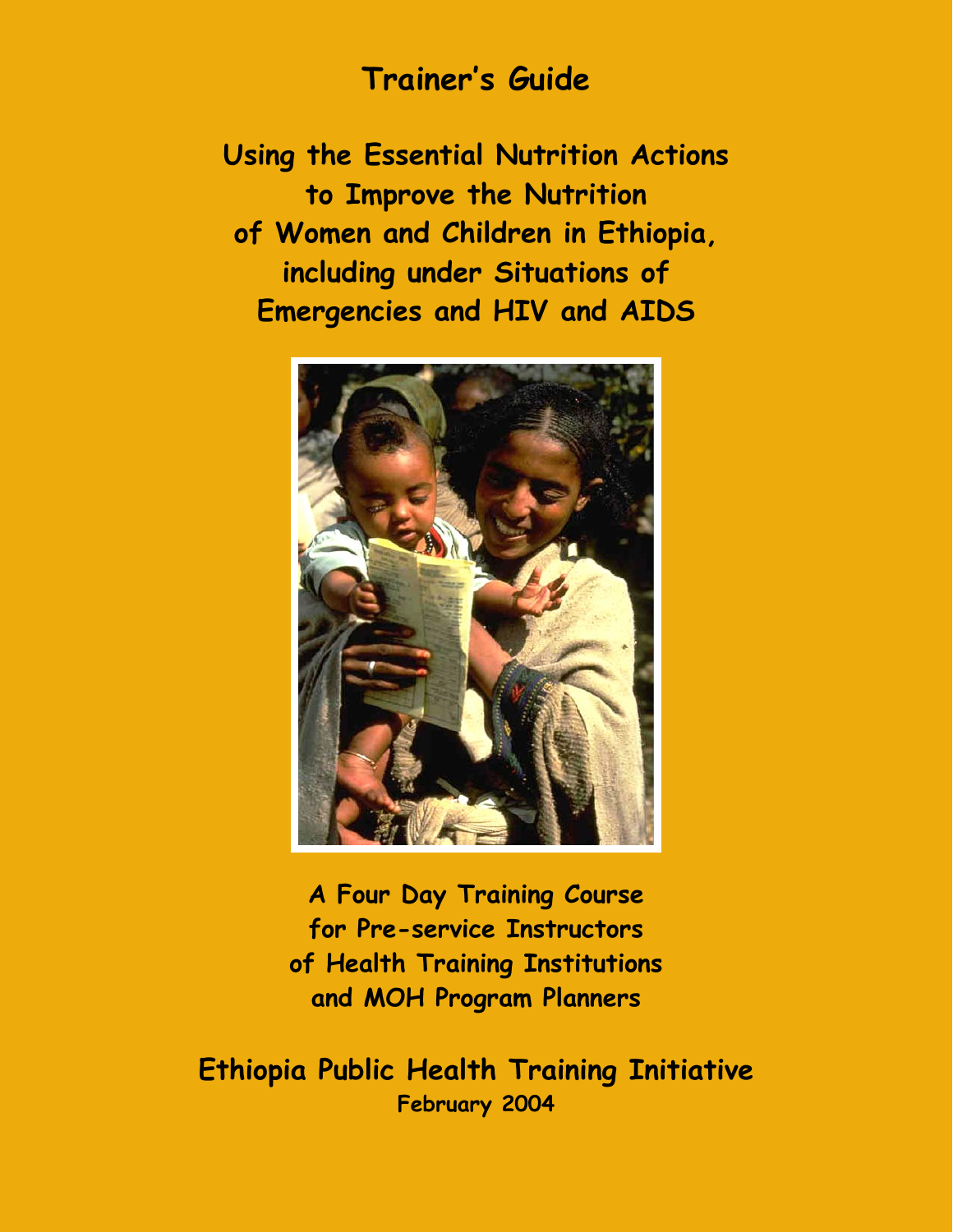# **The Ethiopia Public Health Training Initiative is supported by:**







**Federal Democratic Republic of Ethiopia Ministry of Education Ministry of Health** 

**THE CARTER CENTER** 





This Training Guide on the Essential Nutrition Actions for use in Ethiopia is a publication developed by LINKAGES: Breastfeeding, LAM, Related Complementary Feeding, and Maternal Nutrition Program, and was made possible through funding from the United States Agency for International Development (USAID) provided to the Academy for Educational Development (AED) by The Carter Center in Ethiopia and by the Bureau for Global Health of USAID under the terms of Cooperative Agreement No. HRN-A-00-97-00007-00. The opinions expressed herein are those of the authors and do not necessarily reflect the views of the Carter Center, USAID or AED. For further information please contact:

Dr. Agnes B. Guyon Dr. Victoria Quinn The LINKAGES Project/AED The LINKAGES Project/AED The LINKAGES Project/AED The LINKAGES Project/AED The LINKAGES Project/AED Addis Ababa, Ethiopia

Regional Advisor Country Program Technical Manager<br>
The LINKAGES Project/AED The LINKAGES Project/AED The LINKAGES Project/AED 1825 Connecticut Avenue, NW Email: [agneslkg@telecom.net.et](mailto:agneslkg@telecom.net.et) Washington, D.C. U.S.A. 20009 Email: vquinn@aed.org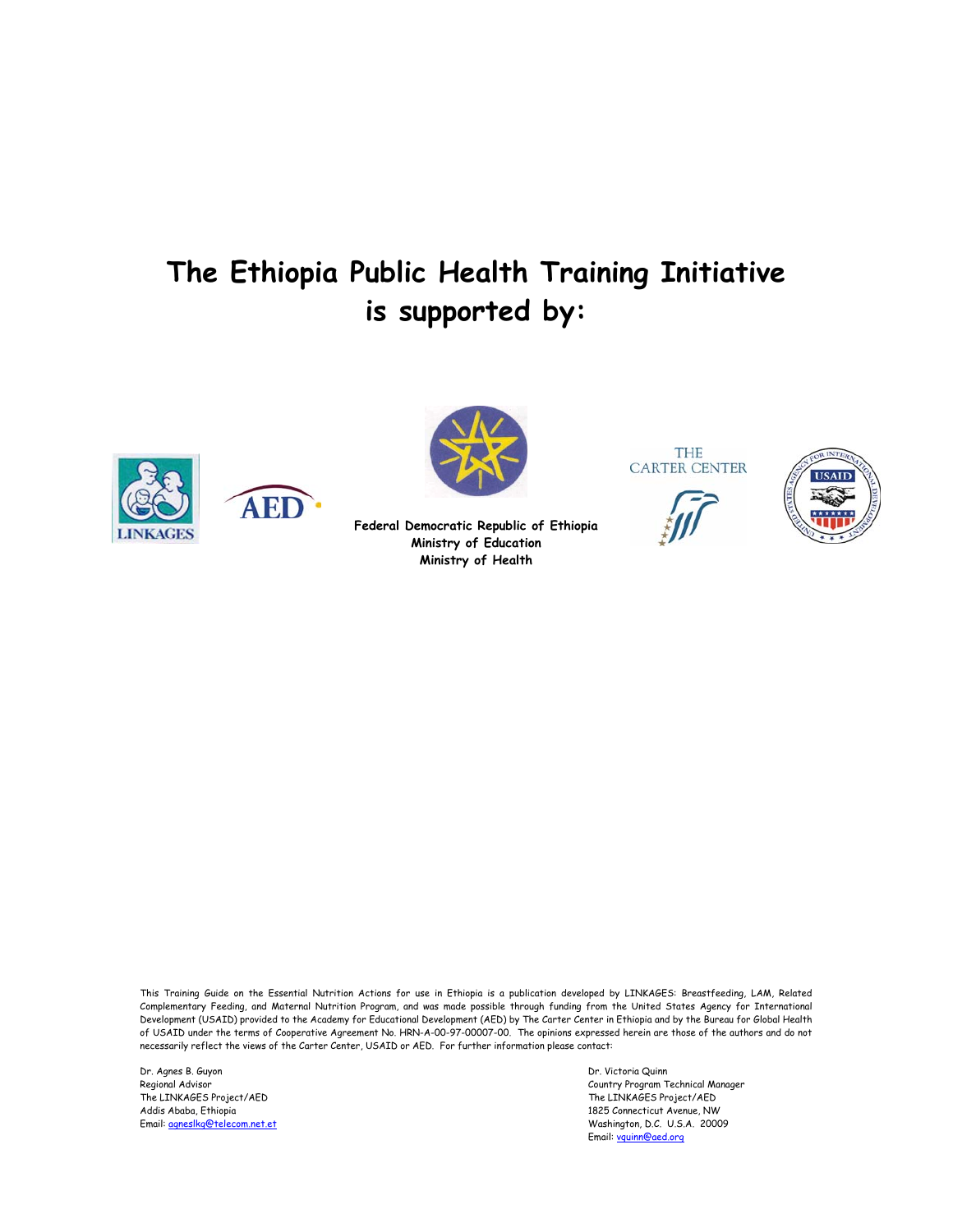# **Acknowledgements**

AED/LINKAGES wishes to acknowledge the efforts of those individuals and their institutions that led to the development of this Four Day Training Course on 'Essential Nutrition Actions for Instructors of Pre-service Health Training Institutions and MOH Program Planners" in Ethiopia.

Appreciation is given to the United States Agency for International Development (USAID) for funding work related to the Essential Nutrition Actions, especially in the Greater Horn of Africa, as well as in Ethiopia and Madagascar, countries from which experiences have been drawn to lay the foundation of this present curricula. The Carter Center in Ethiopia, with funding from USAID/Ethiopia, is also gratefully acknowledged, along with its national training partners, in supporting AED/LINKAGES to undertake the development of this ENA course. In particular, the support of the Ministries of Education and Health is also appreciated in creating a conducive environment for the collaborative effort to take place which led to the development of these materials.

Dr Agnes Guyon (LINKAGES/Ethiopia Regional Advisor) and Dr Victoria Quinn (LINKAGES/D.C. Country Program Technical Manager) are the principal authors of this ENA training course and its technical presentations. They gratefully acknowledge the existing work of Dr Robert Mwadime (Regional Quality of Health Care Center in Uganda and LINKAGES Project), Dr Ellen Piwoz (AED/SARA Project), Dr Nancy Keith (formally LINKAGES Project), Ms Joan Schubert (LINKAGES Project), and AED's FANta Project from whom valuable reference materials were drawn. Acknowledgement is also given to UNICEF for the electronic photos used in the course presentations.

February 2004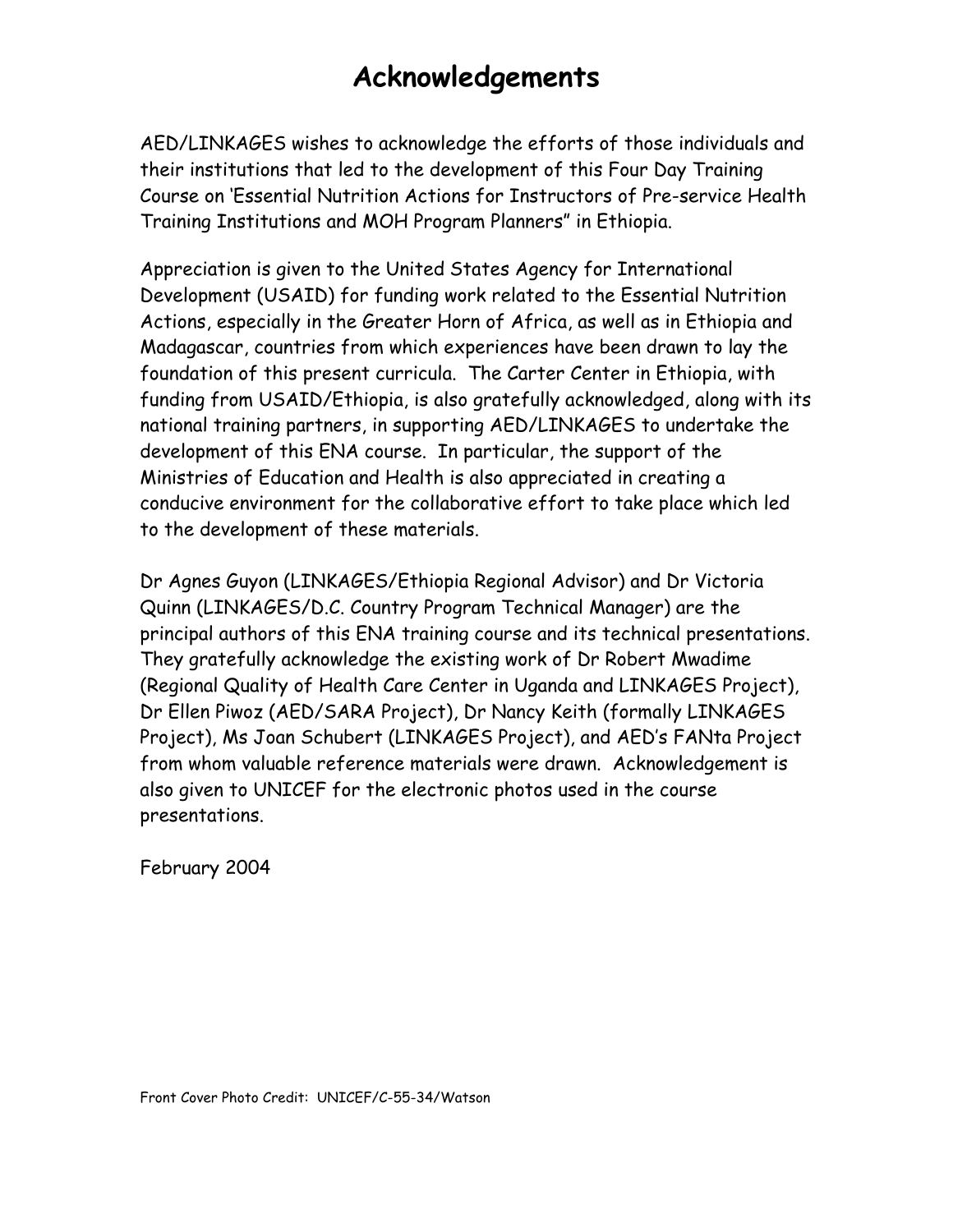# **Background**

This Trainer's Guide is intended to equip senior health instructors and planners in Ethiopia with the basic theory and technical update to design and implement the Essential Nutrition Actions (ENA) approach, or to train others to do so. A set of Lecture Notes on the Essential Nutrition Actions approach is also being developed, with USAID funding through the Carter Center, to accompany this Trainer's Guide with more detailed information on ENA.

The course is organized around different technical themes, which include malnutrition concepts and consequences, introduction to the ENA approach, infant and young child feeding, micronutrients, women's nutrition, contact points for ENA, behavior change communication, and monitoring and evaluation. For each technical theme, a detailed course plan is presented which includes objectives, time schedule, list of materials needed, PowerPoint presentations, handouts and reference documents. A pre-test and a post-test have also been included, as have 'key questions and answers' to be asked at the end of each thematic session. Plenary and group exercises are also described in full, and have been included to make the course participatory and interesting. It is intended that the basic reference documents should be provided to participants in hard copies, including all PowerPoint presentations.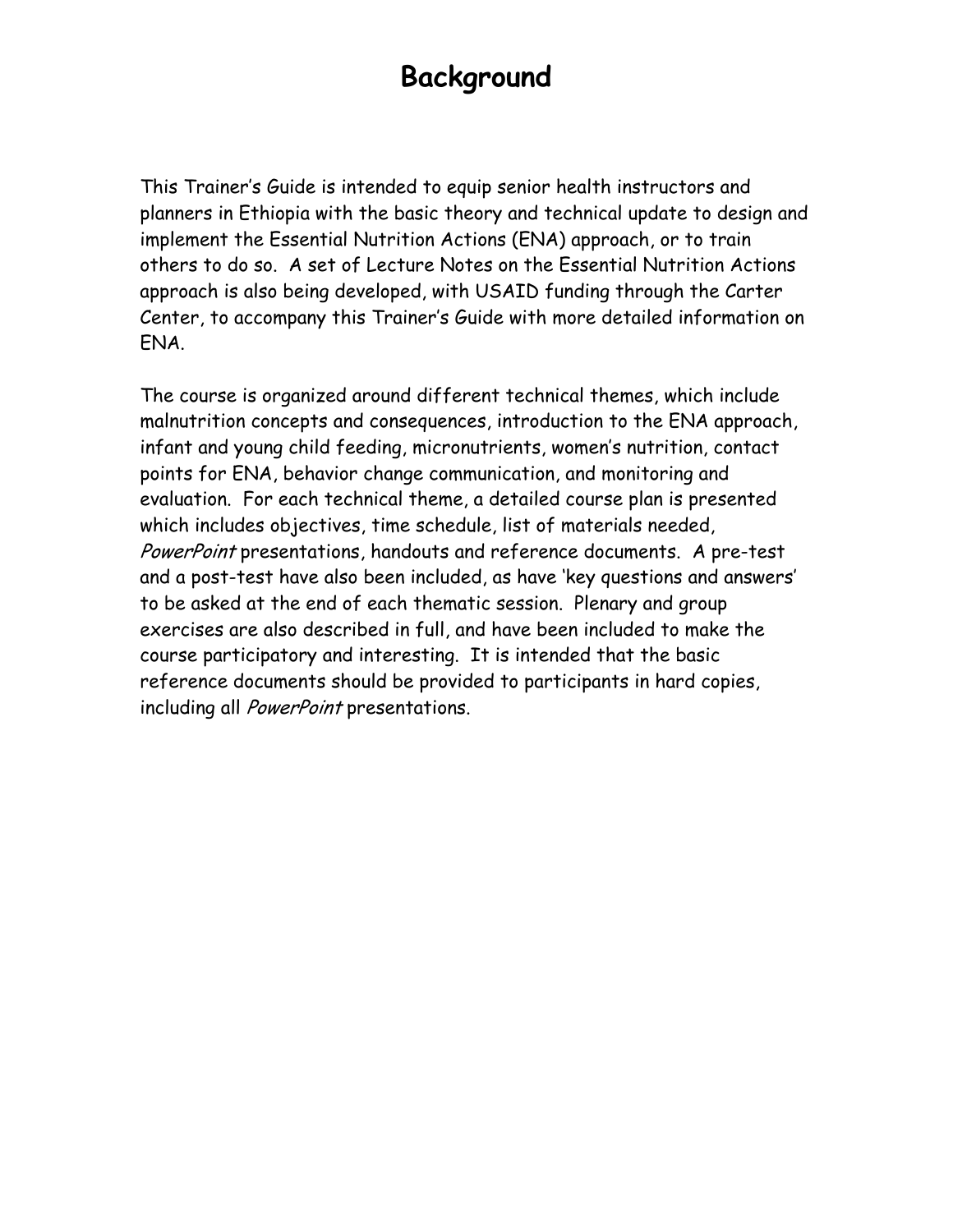# **Table of Contents**

|                                                    | Page |
|----------------------------------------------------|------|
| Theme One: Introduction and Pre-test               | 1.1  |
| Theme Two: Malnutrition Concepts & Consequences    | 2.1  |
| Theme Three: The Essential Nutrition Actions (ENA) | 3.1  |
| Theme Four: Infant and Young Child Feeding (IYCF)  | 4.1  |
| Theme Five: Micronutrients                         | 5.1  |
| Theme Six: Women's Nutrition                       | 6.1  |
| Theme Seven: ENA Contacts                          | 7.1  |
| Theme Eight: Behavior Change Communication for ENA | 8.1  |
| Theme Nine: Monitoring and Evaluation for ENA      | 9.1  |
| Theme Ten: Post-Test and Evaluation                | 10.1 |
| Annex 1: List of Handouts                          |      |
| Annex 2: List of Reference Documents               |      |
| Photo Credits                                      |      |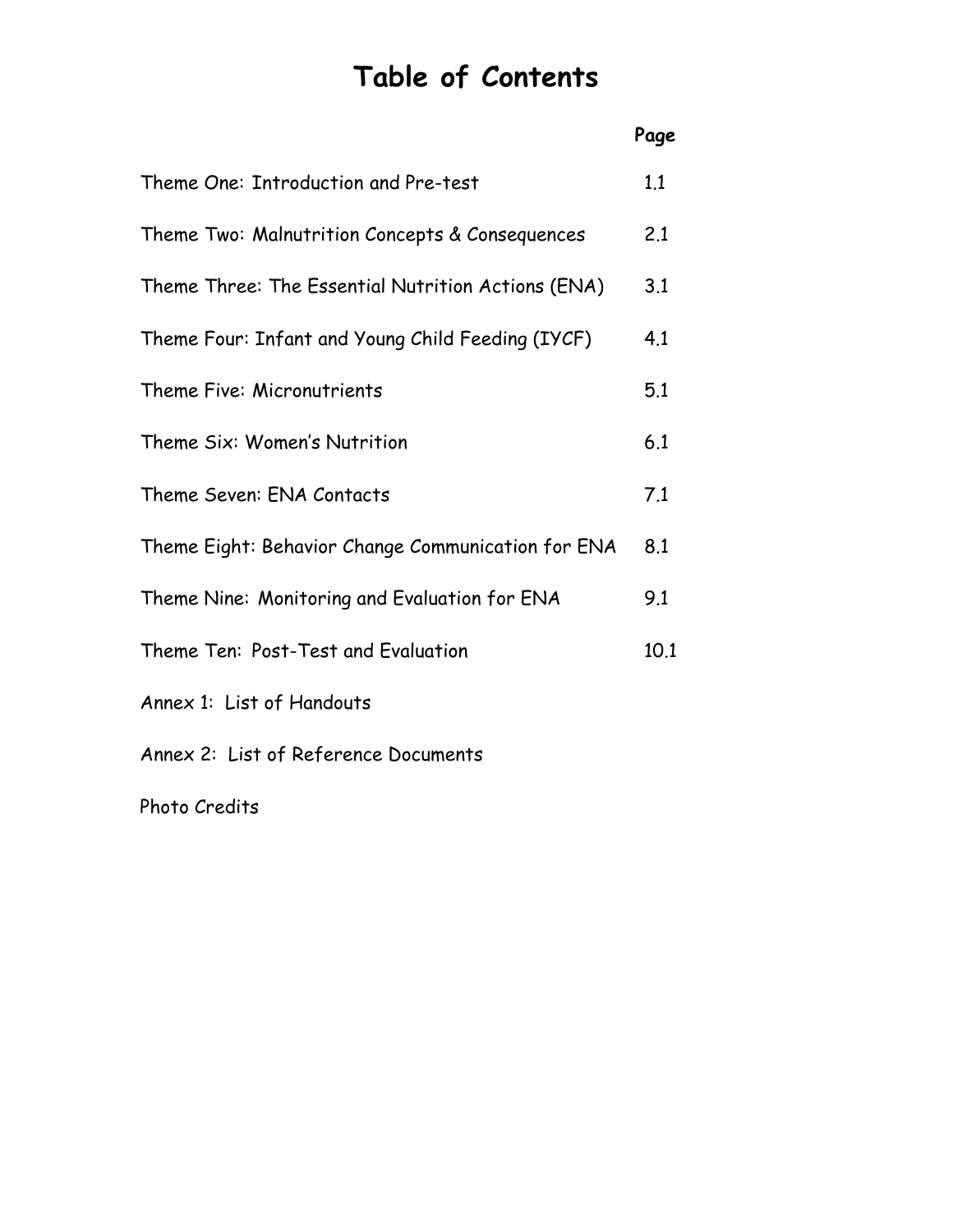## **Theme 1: Introduction and Pre-test**

## **PURPOSE**

Create an atmosphere conducive for learning and the exchange of ideas among participants and facilitators.

### **Theme objectives**

At the end of the session, participants will have

- 1. Become acquainted with each other;
- 2. Shared their expectation;
- 3. Discussed the workshop objectives and time-table;
- 4. Discussed logistical questions; and
- 5. Established roles and rules.

### **Overview**

ACTIVITY 1.1: Introduction (40 minutes) ACTIVITY 1.2: Expectations and Course Objectives (45 minutes) ACTIVITY 1.3: Course Program and Logistics (20 minutes) ACTIVITY 1.4: Pre-Test (30mn)

**Total Time** (2 hours and 15 minutes)

### **Materials needed**

- $\checkmark$  Flipcharts papers (+ markers)
- $\checkmark$  Overhead projector (or LCD projector)
- $\checkmark$  Strips of paper (cut A4 paper into 4 strips)
- $\checkmark$  Ball of string

### **Advance Preparation**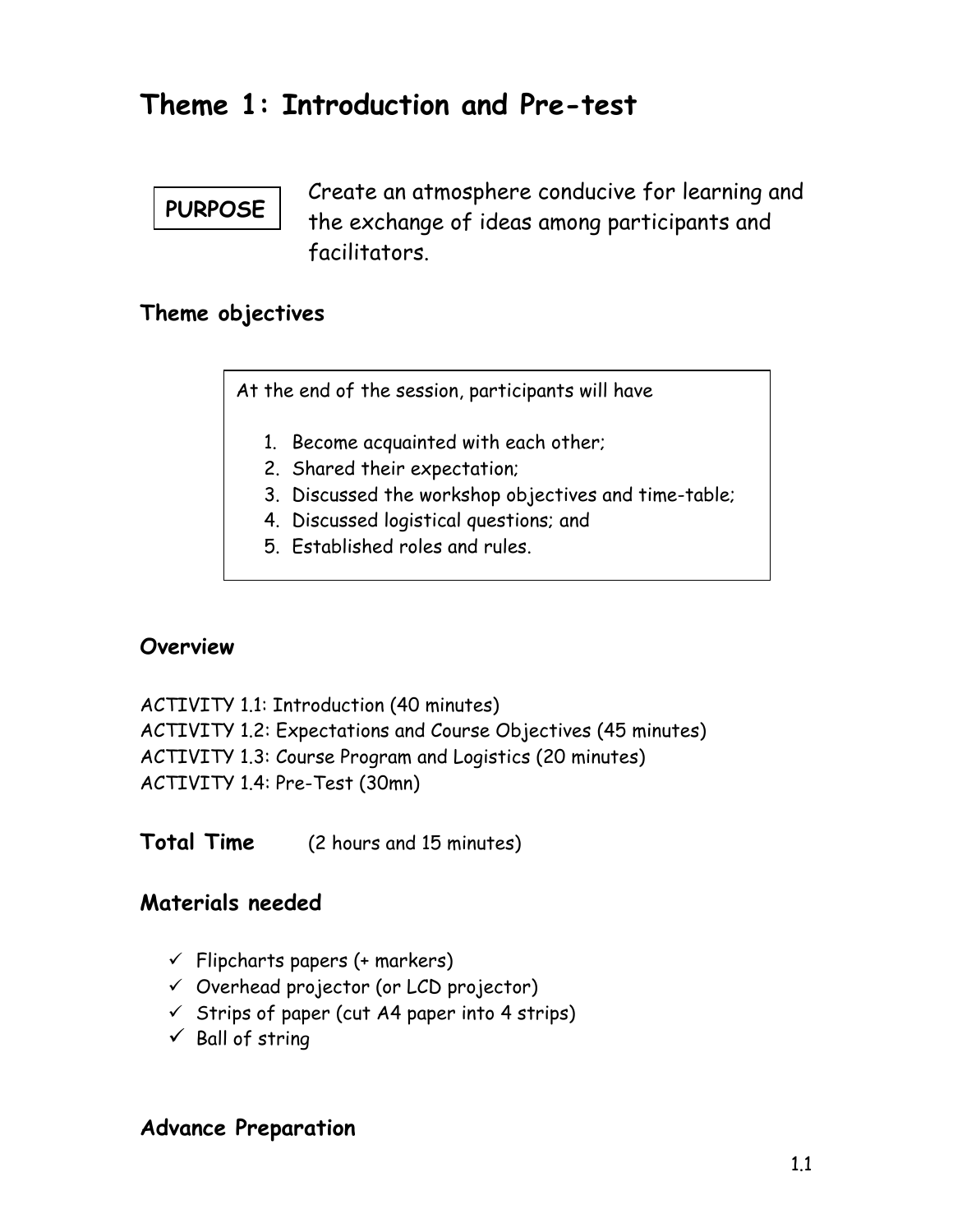#### Handouts

| H <sub>O1.1</sub> | Course overview            |
|-------------------|----------------------------|
| HO1.2             | Course goal and objectives |
| HO1.3             | Time Table                 |
| HO1.4             | Pre-test                   |

## **Detailed activities**

### **ACTIVITY 1.1: Introduction** (40 minutes)

Step 1: (5 minutes)

- Welcome the participants and explain the purpose of the workshop Step 2: (15-35 minutes)

- Ice-breaker and introductions. Ask participants to introduce themselves.

- Throw the ball of string, with the person receiving the ball introducing her/himself and telling what they like most in workshops.

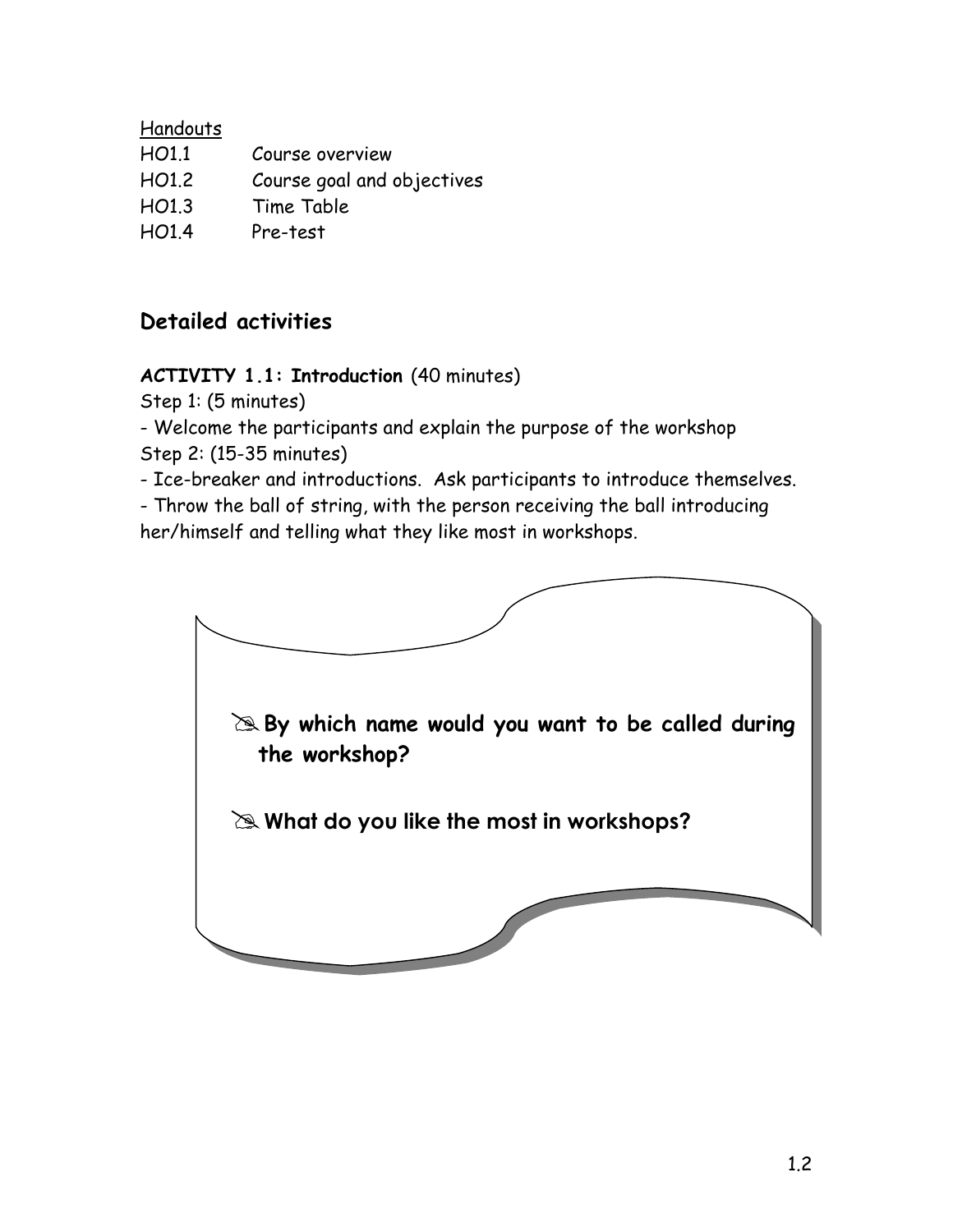### **ACTIVITY 1.2: Expectations and Course Objectives** (45 minutes)

Step 1: (5minutes)

- Individually, ask participants to write their main expectation on a strip of paper.
- Allow one expectation per strip.

Step 2: (10 minutes)

- Collect the strip
- Read each strip out loud
- Pin/tape them on the board or wall so all can see

Step 3 (25 minutes)

- Present the workshop objectives on the flipchart and distribute **(HO1.1).**
- Compare the objectives to the participant's expectation list. (10 minutes). If necessary, discuss how to change the objectives to better meet the expectations of the group.
- Present the description of the course. Distribute **(HO1.2)**

### **ACTIVITY 1.3: Course Program and Logistics** (20 minutes)

Step 1: (5 minutes)

- Present the workshop time-table **(HO1.3)**

Step 2: (5 minutes)

- Invite participants to decide on workshop rules.

Step 3: (10 minutes)

- Invite the person overseeing logistics to discuss these points

### **ACTIVITY 1.4: Pre-test** (30 minutes)

Step 1:

- Present the pre-test and distribute to each participant **(HO1. 4)**
- Allow a maximum of 45 minutes to answer the questions

Step 2:

- Collect the pre-test forms and analyze them to assess baseline knowledge of the participants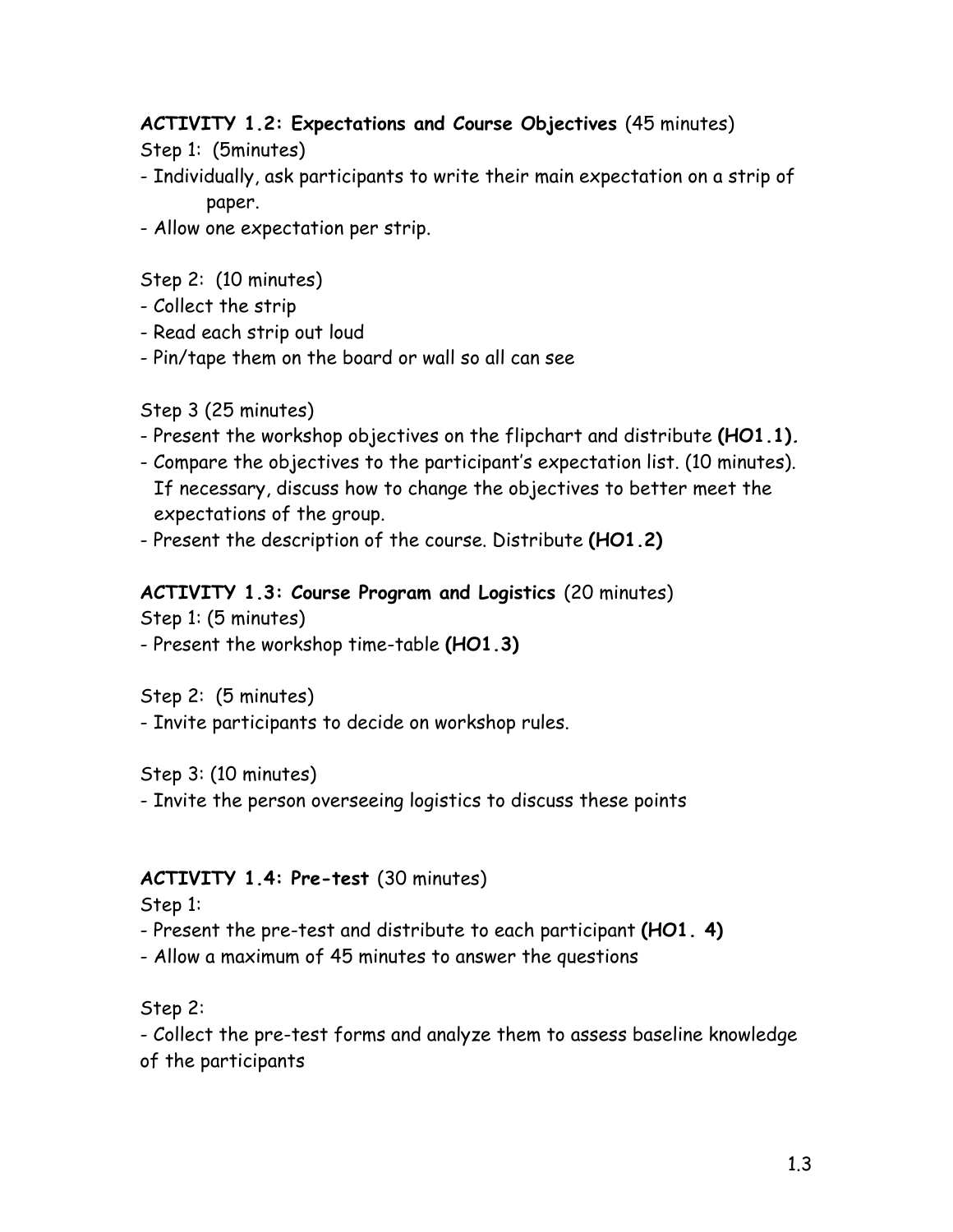## **Theme 2: Malnutrition Concepts & Consequences**

Provide participants with a basic foundation on the nature of malnutrition, its causes, consequences, and possible intervention points. Emphasis is given to creating a common understanding through the Conceptual Framework of Young Child Malnutrition and the Triple A Cycle. **PURPOSE** 

### **Theme objectives**

At the end of the session, participants will:

- 1. Describe the type and scope of malnutrition problems in women and children in Ethiopia;
- 2. Analyze the causes and consequences of malnutrition in Ethiopia;
- 3. Discuss the different ways to assess malnutrition;
- 4. Identify the key periods for nutrition in the lifecycle; and
- 5. Analyze the strengths and weaknesses of approaches used to address malnutrition in Ethiopia.

#### **Overview**

| ACTIVITY 2.1: | Review the objectives of Theme 2 (5 minutes)            |
|---------------|---------------------------------------------------------|
| ACTIVITY 2.2: | General concepts and definitions (45 minutes)           |
| ACTIVITY 2.3: | Why nutrition matters? (1 hour)                         |
| ACTIVITY 2.4: | Conceptual framework of young child nutrition (1 hour)  |
| ACTIVITY 2.5: | What is currently be done/taught in nutrition? (1 hour) |
| ACTIVITY 2.6: | What can be reinforced, improved, or modified (1 hour)  |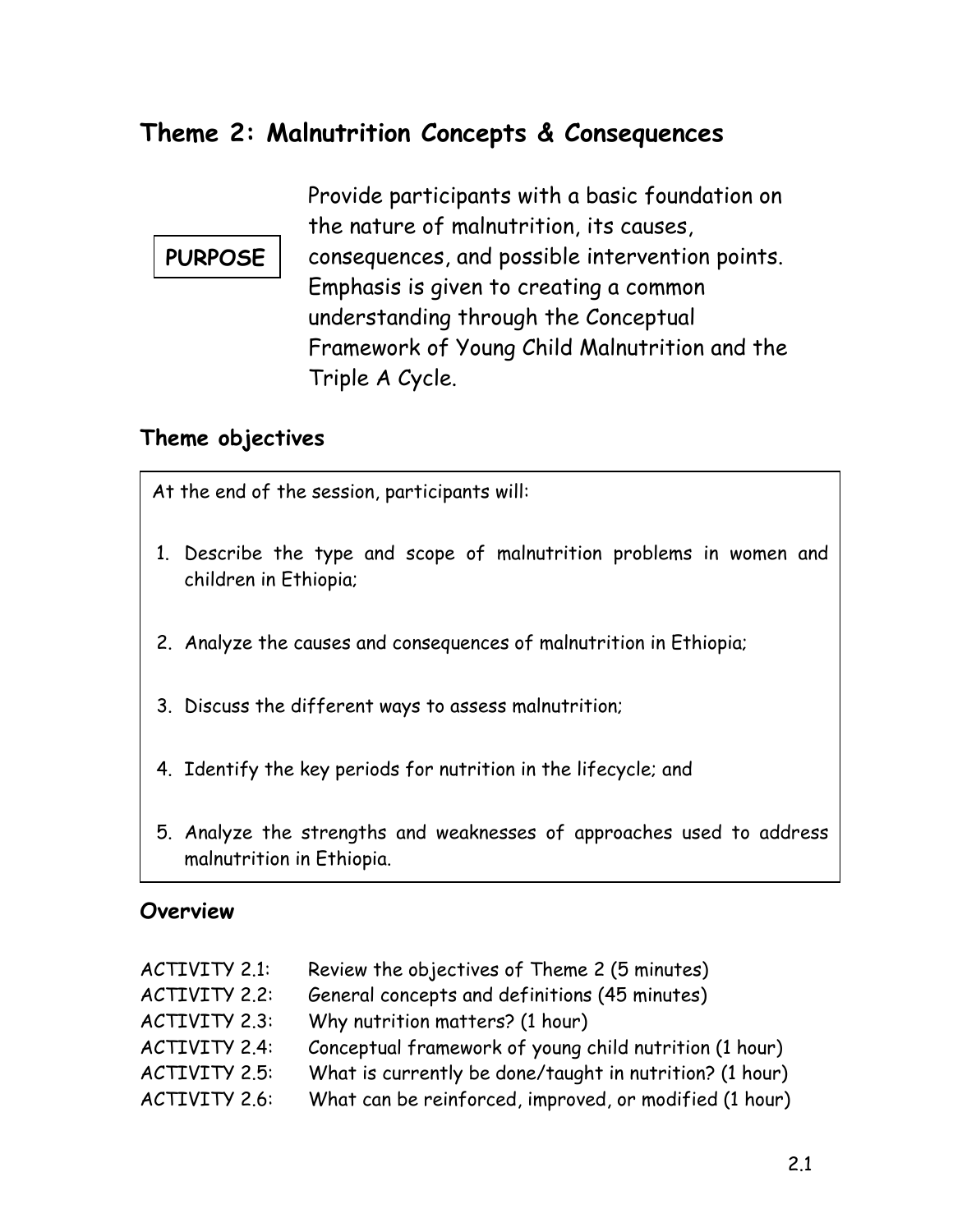ACTIVITY 2.7: Mood meter (10 minutes)

**Total Time** (5 hours)

### **Materials needed**

- $\checkmark$  Flipchart papers (+ markers)
- $\checkmark$  Overhead projector (or LCD projector)
- $\checkmark$  Strips of paper (cut A4 paper into 4 strips)
- $\checkmark$  Tape or pins

### **Advance Preparation**

#### PowerPoint Presentations

- PPT 2.1 Malnutrition: General concepts and definition
- PPT 2.2 Why nutrition matters?
- PPT 2.3 Young child malnutrition: The Conceptual Framework & Triple A Cycle

#### Handouts

- HO2.1 Objectives of Theme 2: Malnutrition–Types, causes, consequences and solutions
- HO2.2 Ethiopian Nutrition *Profiles* (script)
- HO2.3 Ethiopian Nutrition *Profiles* (also refer to Reference 2.1)
- HO2.4 Conceptual framework of young child nutrition
- HO2.5 Mood meter

#### Reference document

Ref2.1 PowerPoint presentation on Ethiopia Profiles (see electronic reference)

### **Detailed activities**

#### **ACTIVITY 2.1: Review the objectives of Theme 2**

Step 1: (5 minutes)

- Review the objectives of Theme 2 and distribute **(HO2.1)**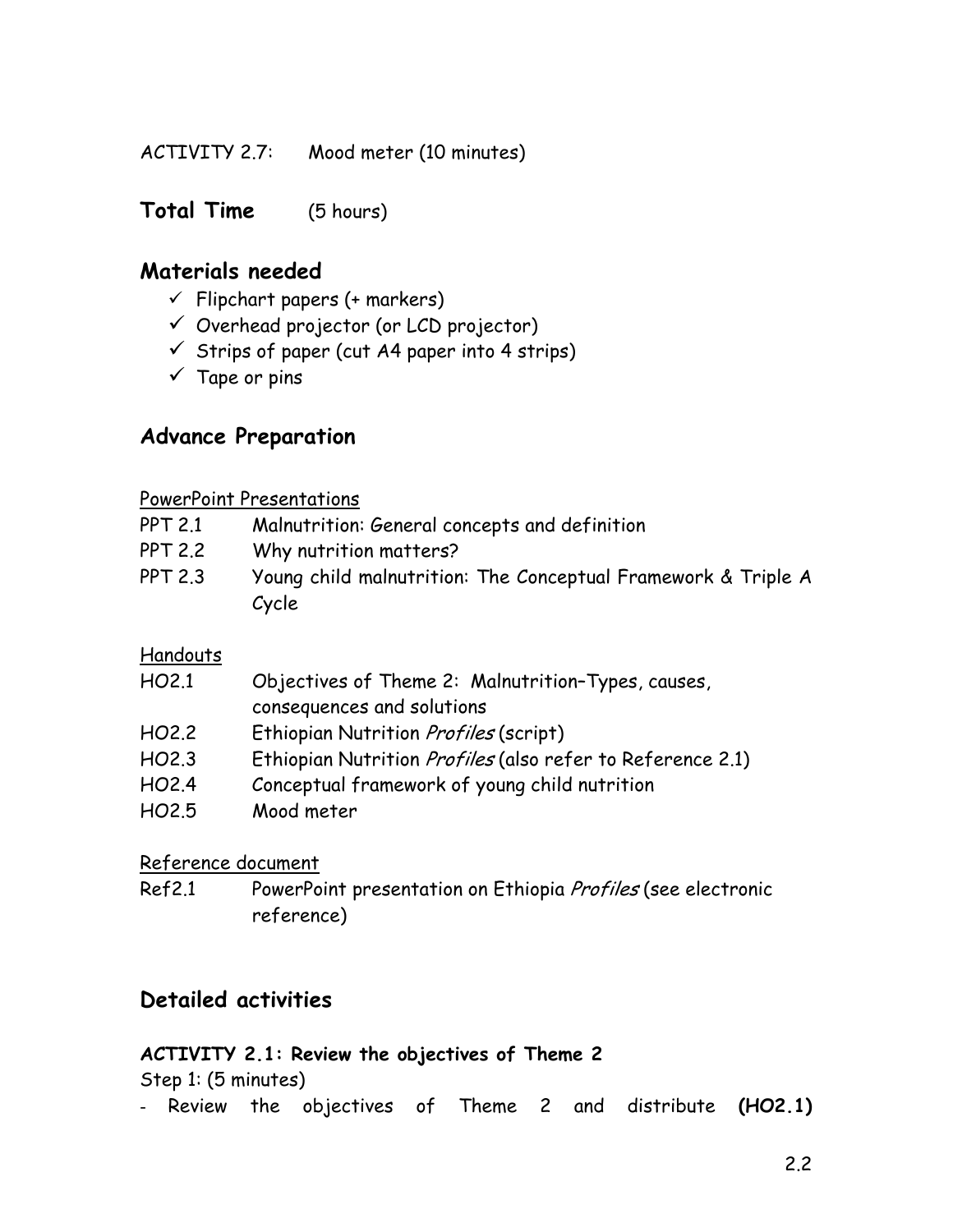### **ACTIVITY 2.2: General concepts and definitions (45 minutes)**

Step 1: (30 minutes) - Present "Malnutrition: General concepts and definition **(PPT2.1)** (or overhead)

Step 2: (10 minutes) - Ask for questions and clarification

Step 3: (5 minutes)

- Ask Key Questions to participants **(see page 2.6)**

#### **ACTIVITY 2.3: Why nutrition matters? (1 hour)**

Step 1: (40 minutes)

- Present "Why nutrition matters? **(PPT2.2)** (or overhead)
- Refer to the Ethiopian nutrition Profiles (**HO2.2 and HO2.3/Ref.2.1**)
- Distribute handouts

Step 2: (10 minutes)

- Ask for questions and clarification

Step 3: (10 minutes)

- Ask key questions to participants **(see page 2.7)**

### **ACTIVITY 2.4: Conceptual framework of young child nutrition (1 hour)**

- Step 1: (10 minutes)
- Give two strips of paper to each participant
- Ask them to write one main cause of malnutrition on each strip.

Step 2: (5 minutes)

- Using larger strips of paper, write out the following headings and stick onto wall or board, situating underlying causes above, and root causes below.

Underlying Causes (Household Food Security, Health, Care)

#### Root Causes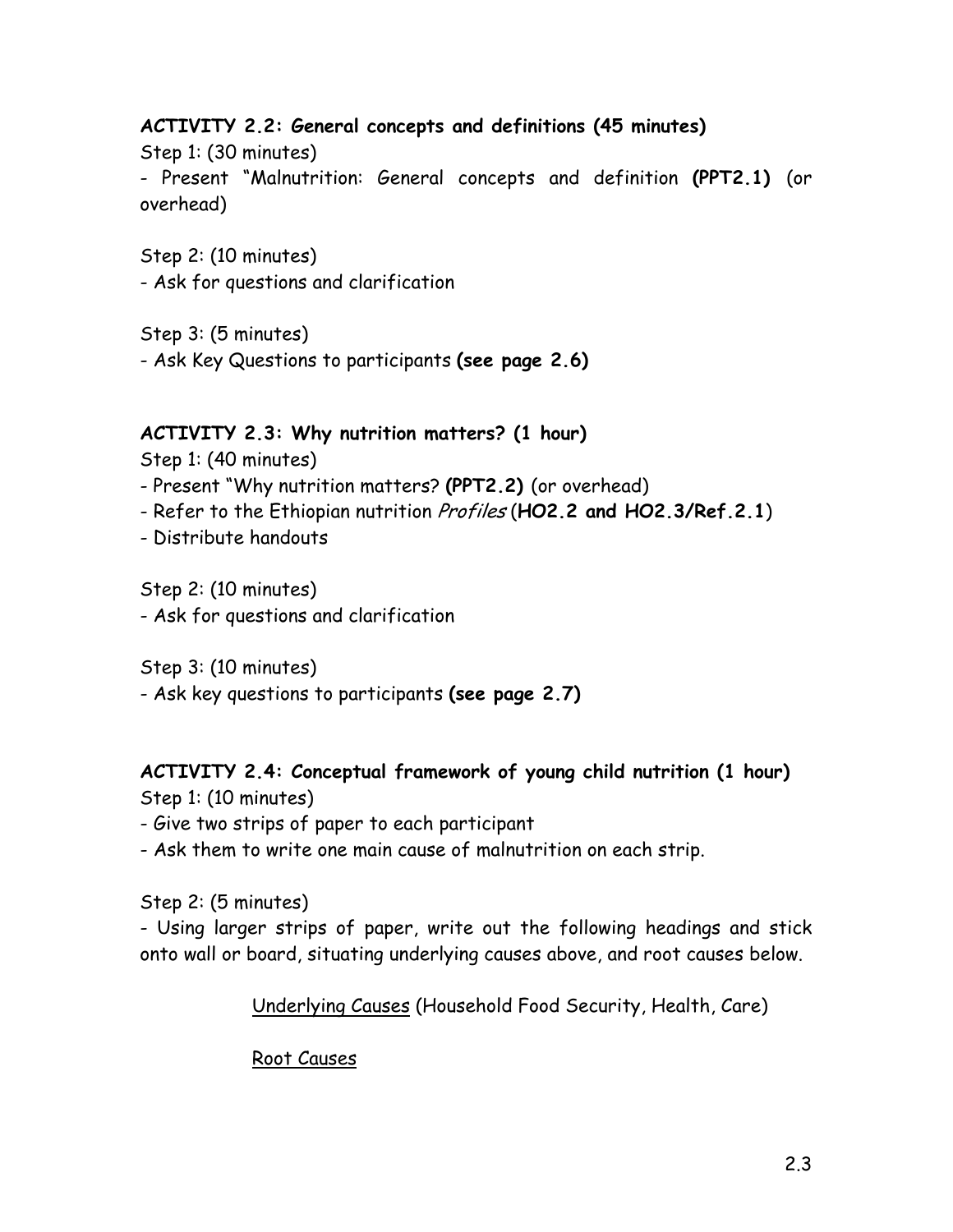Allow enough room between headings for participants to later stick their papers containing causes of malnutrition

Step 3: (30 minutes)

- Ask the participants to one at a time to stick their strips of paper with the causes of malnutrition under the most appropriate heading

- Guide the participants, as appropriate, to place their strips with various causes of malnutrition to follow the overall lay-out of the Conceptual Framework

Step 4: (10 minutes)

- Present the Conceptual Framework **(PPT2.3)** (or overhead)

- Discuss what the participants did under Step 3 above to reinforce points related to the causes of malnutrition as well as to identify any gaps

Step 5: (5 minutes) - Distribute the handout **(HO2.4)**

### **ACTIVITY 2.5: What is currently be done/taught in nutrition? (1 hour)**

Step 1: (5 minutes)

- Divide the participants into groups of four to five persons with common backgrounds.

- Ask each group to discuss what is currently happening in nutrition (in terms of intervention programs or teaching courses).

Step 2: (30 minutes)

- Working groups

Step 3: (25 minutes)

- Presentation of each group

- Ask for questions and clarification

## **ACTIVITY 2.6: What can be reinforced, improved, and/or modified**  (1 hour)

Step 1: (5 minutes)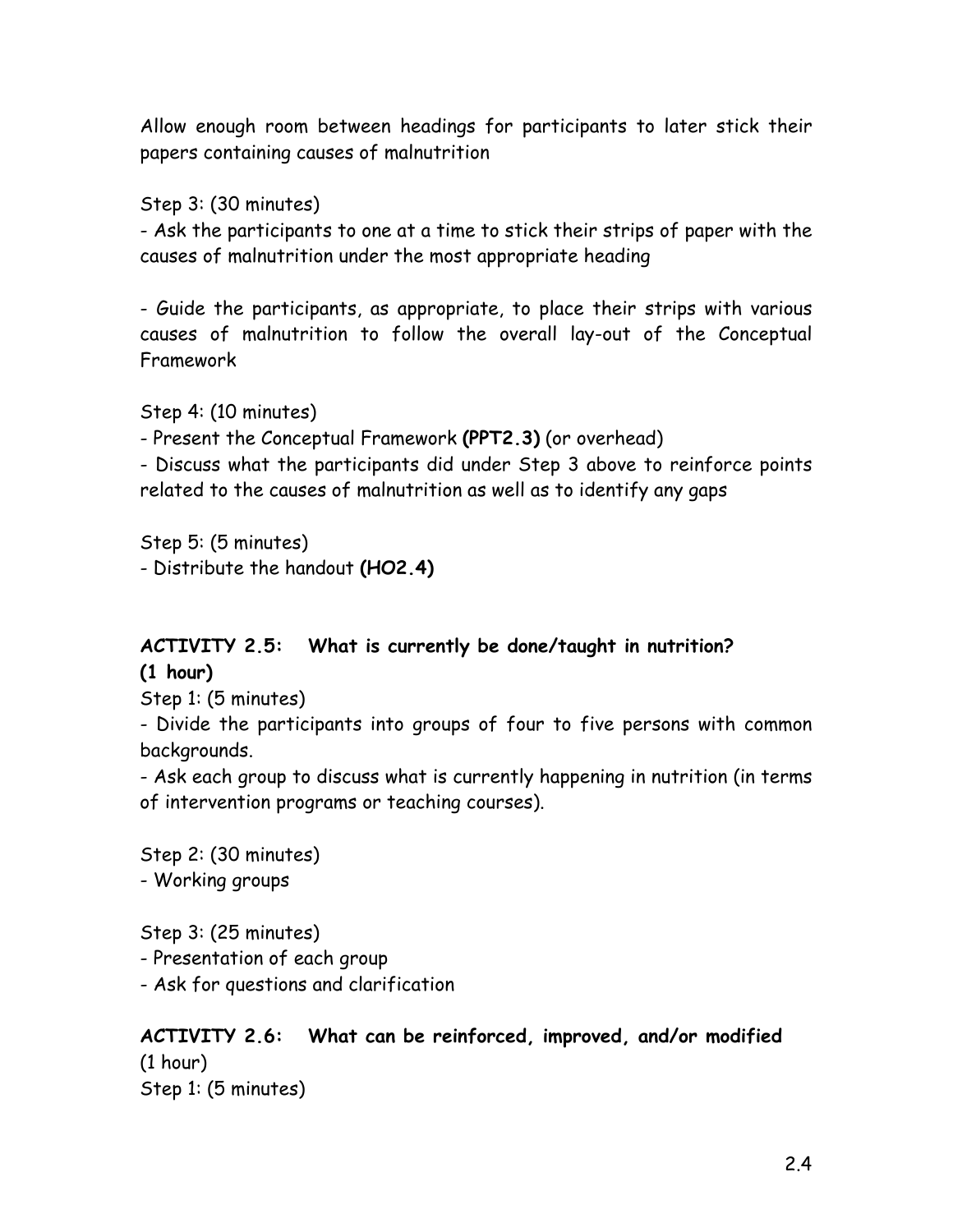- Organize participants into groups of five to six persons (randomly) to discuss what is missing in nutrition programming/teaching?

Step 2: (30 minutes)

- Working groups

Step 3: (25 minutes)

- Presentation of each group
- Ask for questions and clarification

#### **ACTIVITY 2.7: Mood meter (10 minutes)**

- Ask the participants to put a check for "Day 1" in either the column happy, indifferent, or unhappy to represent their assessment of that day. (Explain this is to assess the mood of the group). **(HO2.5)**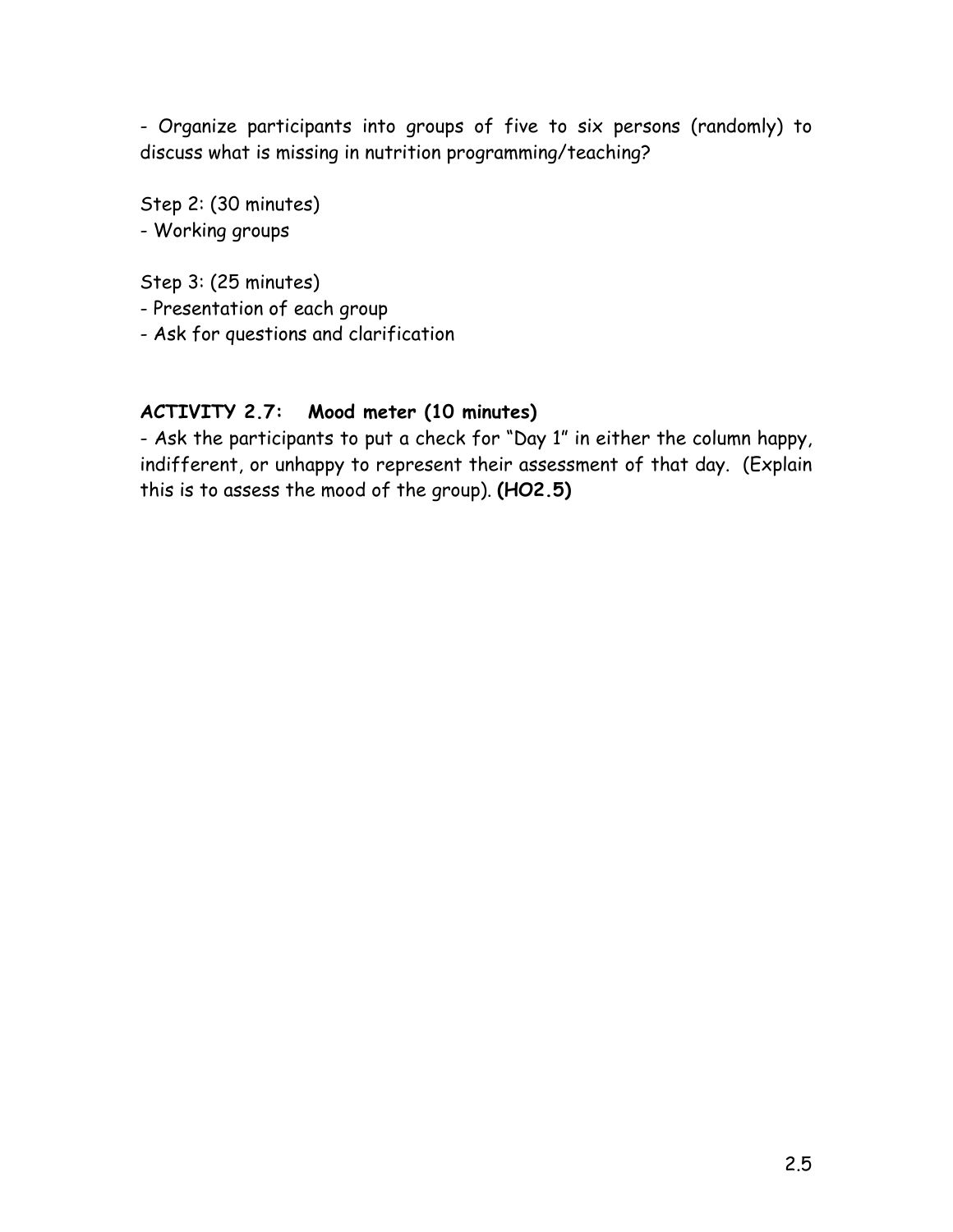## **Key Questions and Answers: Malnutrition general concepts and definitions**

- Q1: Name two indicators used to assess PEM in a two-year old child.
	- A1: Weight/age, height/age and/or weight/height (answering weight and height alone is incorrect as these are measurements and not indicators).
- Q2: What is the best indicator to reflect chronic malnutrition in children? A2: Stunting (height for age)
- Q3: What is one way to assess PEM in a non-pregnant woman? A3: BMI (kg/m<sup>2</sup>) less than 18.5 (a measure of 'thinness' and current nutritional status) or weight less than 45 kg.
- Q4: What are the best ways to assess micronutrient deficiencies? A4: Biochemical or clinical assessment.

Q5: What percent of Ethiopian children under the age of five are chronically malnourished?

A5: 51%

Q6: What percent of Ethiopian women suffer from PEM? A6: 26%

Q7: What are the key points in the life cycle that are critical for nutritional interventions?

A7: Birth and neonatal period; infancy; pre-school; school age; adolescence (esp. for females), pregnancy/lactation

Q8: What causes the majority of the short height seen in Ethiopian women?

A8: Childhood malnutrition NOT genetics.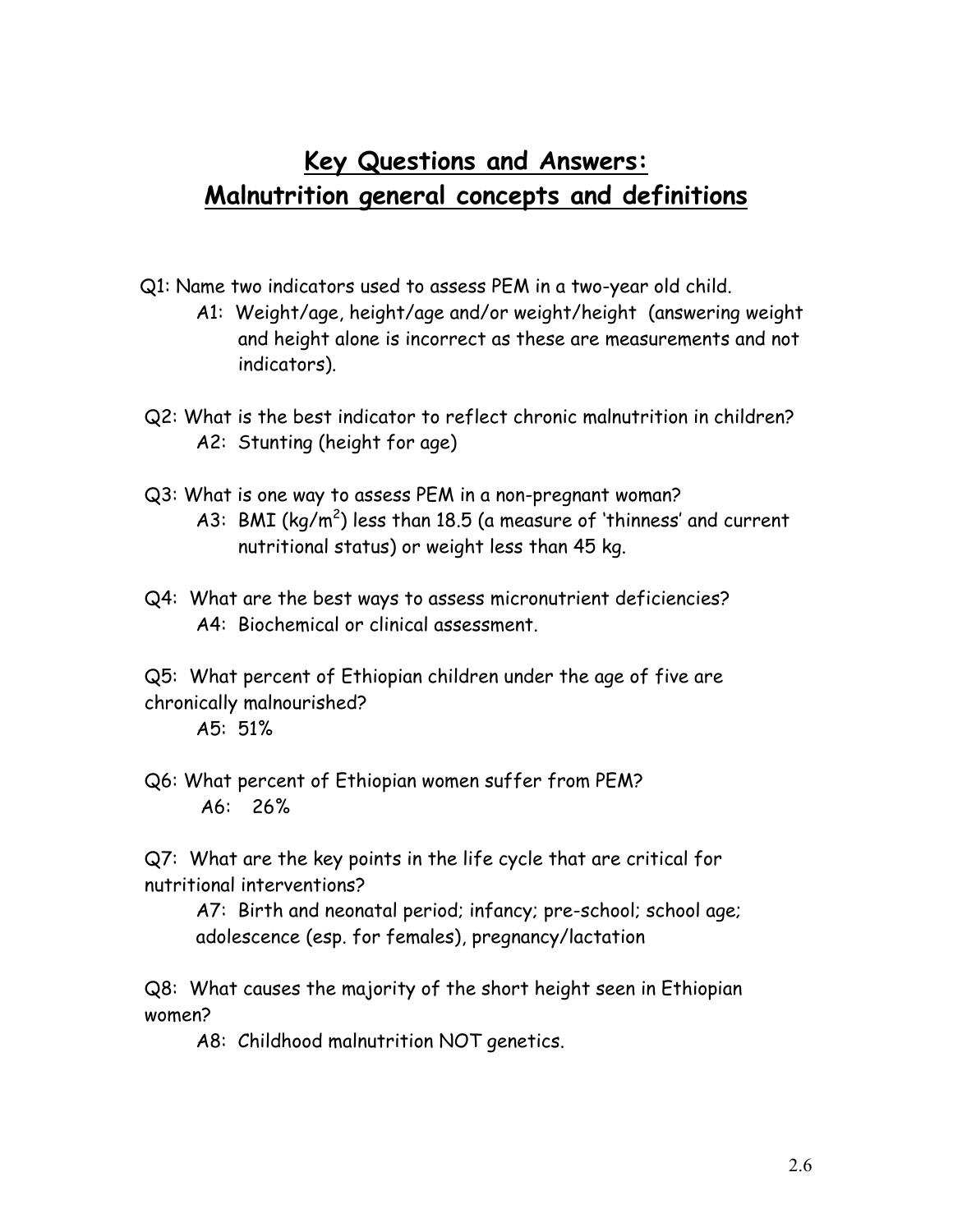## **Key Questions and Answers: Why nutrition matters?**

Q1: What are the two major 'immediate' causes of child malnutrition in Ethiopia?

A1: Inadequate diet and poor health

Q2: What are the three major underlying causes of child malnutrition in Ethiopia?

A2: Inadequate household food security, inadequate maternal and childcare and insufficient health care, sanitation and hygiene.

Q3: How much height can a young child 'lose' due to malnutrition by the age of 24 months?

A3: Over 11 cm.

Q4: Why is the wellbeing of women so important to ensuring good nutrition in young children?

A4: Women's access and control over resources directly affects the three underlying causes of malnutrition (household food security, care and health). Other factors such as a woman's knowledge and education level also affect her ability to care for her child, and hence can impact on nutrition, health and mortality outcomes.

Q5: To combat the growth faltering that occurs in the first year of life, where should we intervene?

A5: Infant and young child feeding practices during the first year of life, and women's nutrition, particularly during pregnancy.

Q6: Why does nutrition matter?

A6: Because of its huge impact on morbidity, survival, educability, and productivity.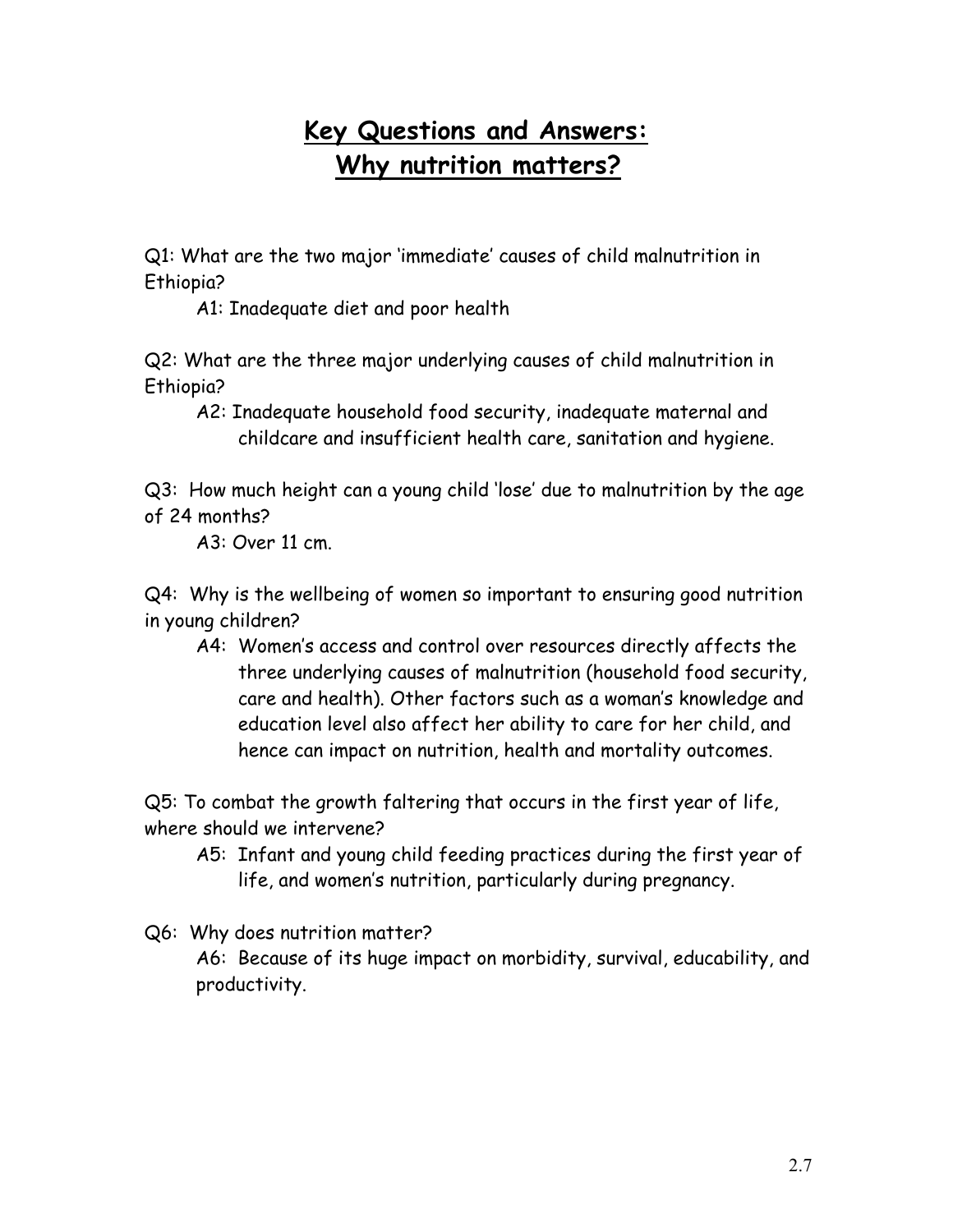## **Theme 3: The Essential Nutrition Actions (ENA)**



Introduce the ENA approach to the participants emphasizing:

- 1. It is action oriented;
- 2. It increases coverage of nutrition services beyond growth monitoring and promotion (GM/P); and
- 3. Each component is based on proven impact.

#### **Theme objectives**

At the end of the session, participants will:

- 1. Describe the Essential Nutrition Actions for maternal and child nutrition; and
- 2. Recite the key messages under each of the Essential Nutrition Action.

#### **Overview**

ACTIVITY 3.1: Review the objectives of Theme 3 (5 minutes)

ACTIVITY 3.2: Presentation of Essential Nutrition Actions (45 minutes)

**Total Time (**50 minutes)

### **Materials needed**

 $\checkmark$  Overhead projector (or LCD projector)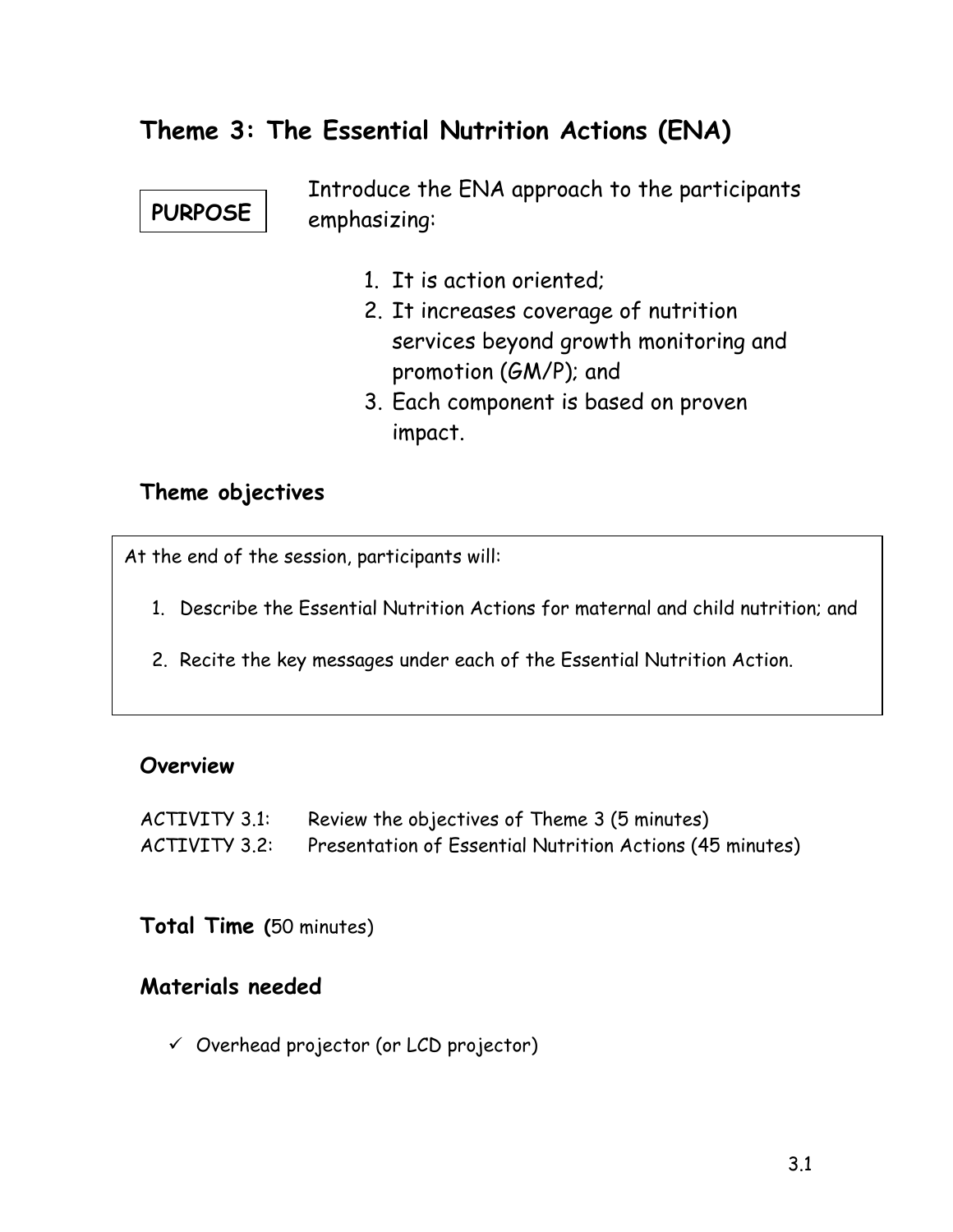## **Advance Preparation**

#### PowerPoint Presentation

PPT 3.1 The Essential Nutrition Actions

#### **Handouts**

HO3.1 Objectives of Theme 3

### Reference document

Ref3.1 "Program Review of Essential Nutrition Actions: District Checklist" (see electronic reference)

### **Detailed activities**

### **ACTIVITY 3.1: Review the objectives of Theme 3**

Step 1: (5 minutes) - Review the objectives of Theme 3 and distribute **(HO3.1)**

### **ACTIVITY 3.2: (45 minutes)**

Step 1: (25 minutes) - Present the ENA approach **(PPT3.1)** (or overhead)

Step 2: (10 minutes) - Ask for questions and clarification

Step 3: (5 minutes) - Ask Key Questions to the participants **(see page 3.3)** 

Step 4 (5 minutes) - Explain "Program Review of ENA: District Check-list" document **(see electronic copy Ref 3.1)** - Distribute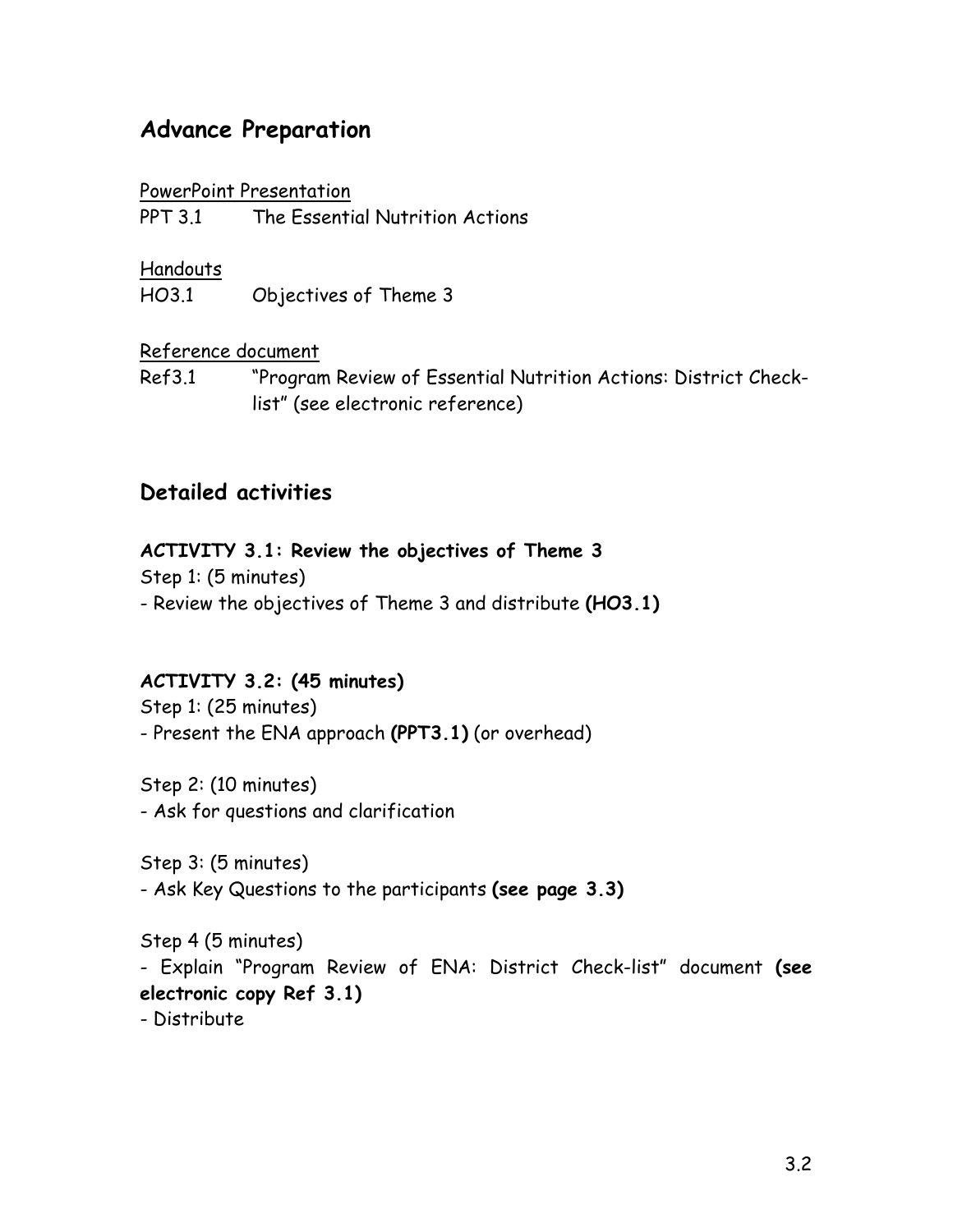## **Key Questions and Answers: The Essential Nutrition Actions**

- Q1: Name the one Essential Nutrition Action that is very important and NOT in the book "Nutrition Essentials"?
	- A1: Women's Nutrition
- Q2: How many months should a mother exclusively breastfeed her baby? A2: 6 months
- Q3: What are the 6 health contacts to implement ENA?
	- A3: Pregnancy
		- Delivery
		- Post-natal
		- Immunization
		- Well Baby contact
		- IMCI
- Q4: In what other health programs could ENA be integrated?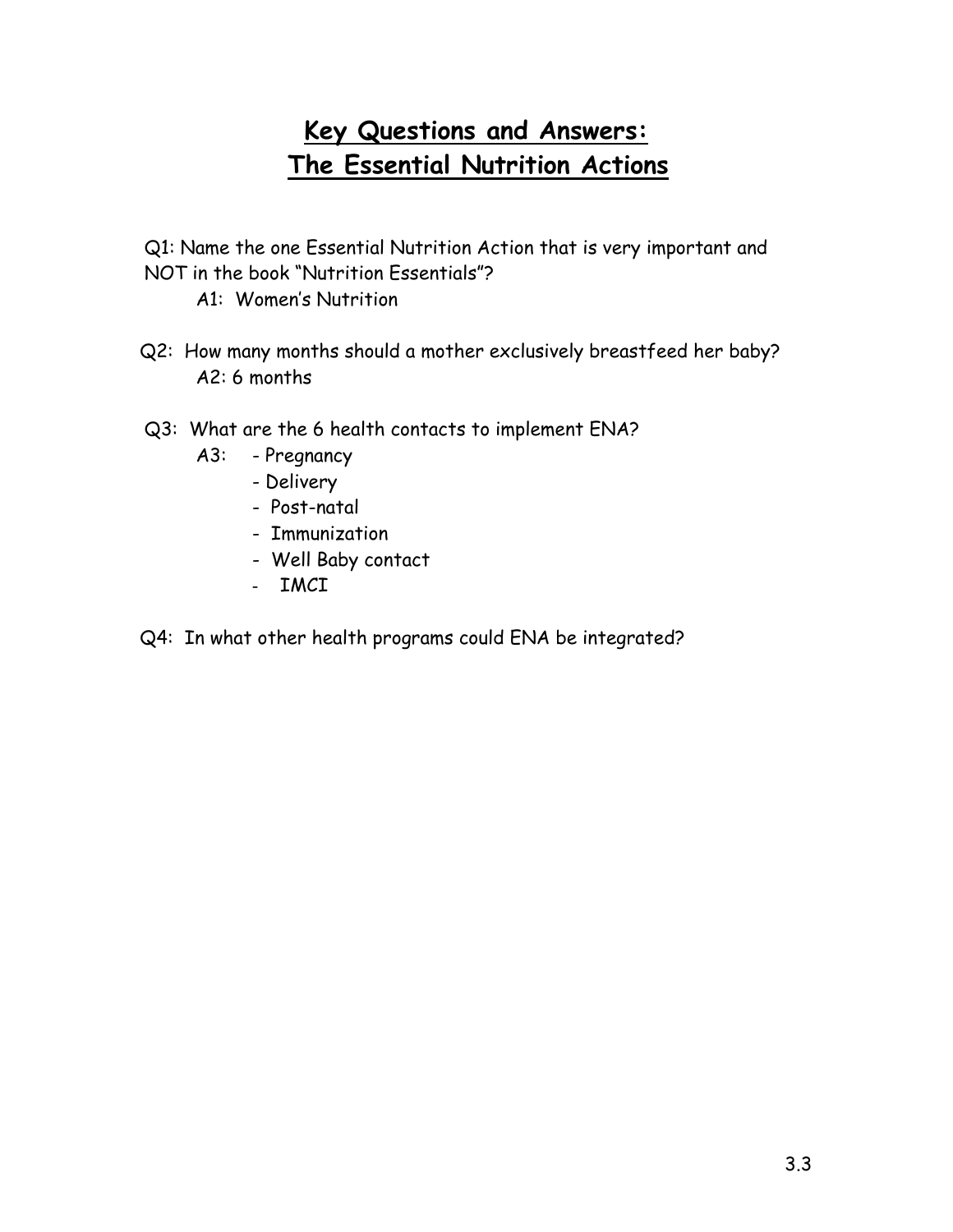## **Theme 4: Infants and Young Child Feeding (IYCF)**

## **PURPOSE**

Provide participants with a basic foundation in infant and young child feeding (IYCF), including key messages, benefits of breastfeeding, guiding principles for breastfeeding and complementary feeding, as well as infant feeding options under conditions of HIV and AIDS.

### **Theme objectives**

At the end of the session, participants will:

- 1. Describe infant and young child feeding patterns in Ethiopia, and their implications for child health;
- 2. Recite optimal breastfeeding behaviors;
- 3. Recite optimal complementary behaviors;
- 4. Describe the benefits of breastfeeding for the infant, mother, family and community;
- 5. Understand how to address IYCF during times of emergencies;
- 6. Describe key elements of the Code of Marketing of Breast Milk Substitutes;
- 7. Describe key elements of the Baby Friendly Hospital Initiative;
- 8. Identify common breastfeeding problems and their solutions; and
- 9. Describe the issues related to infant feeding and HIV and AIDS, including different infant feeding options.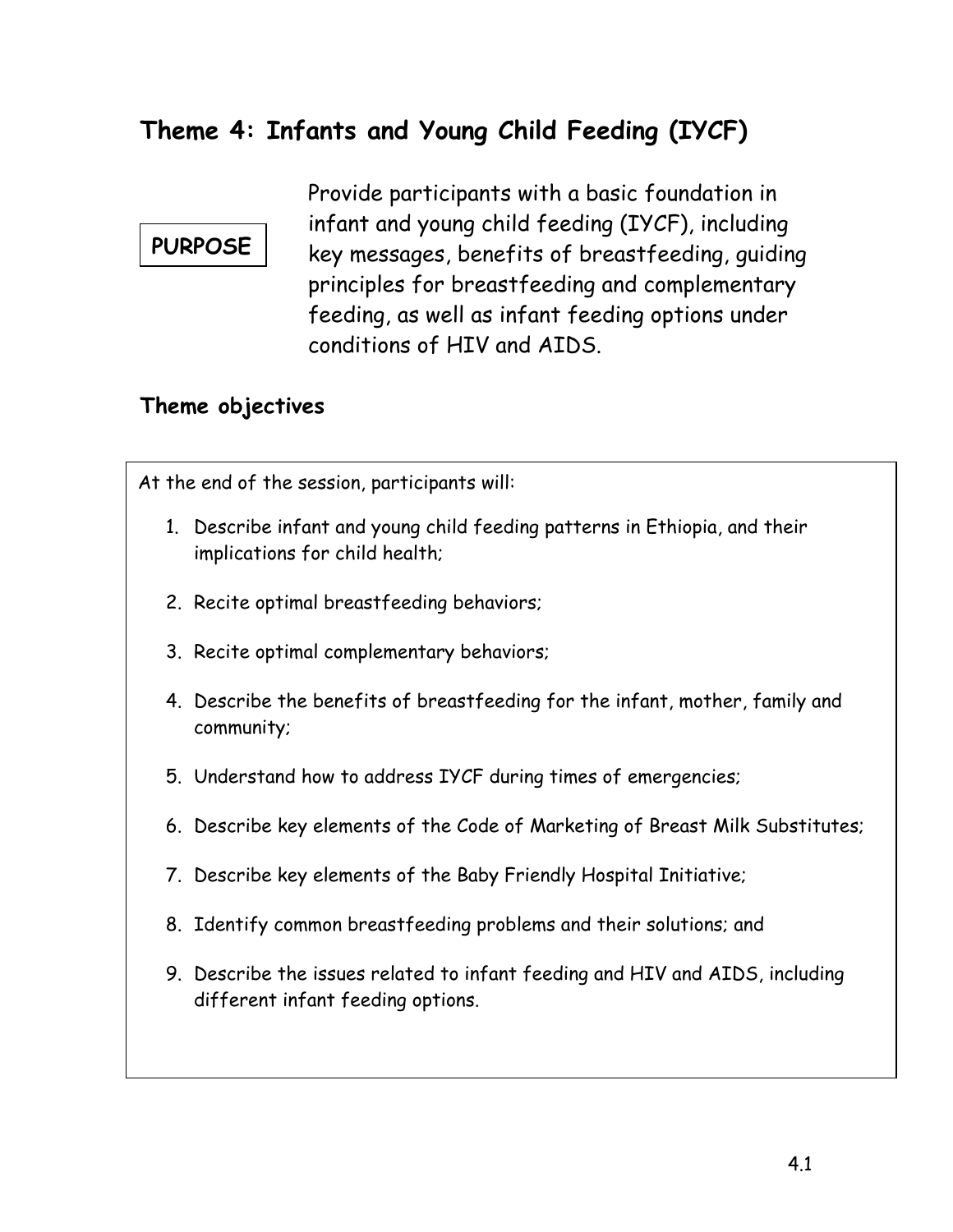### **Overview**

- ACTIVITY 4.1: Review objectives of Theme 4 (5 minutes)
- ACTIVITY 4.2: Infant and Young Child Feeding: Guiding Principles (45 minutes)
- ACTIVITY 4.3: To Remember (45 minutes)
	- Benefits of breast feeding for the baby
	- Benefits of breast feeding for the mother and the community
	- Key breastfeeding behaviors
	- Key complementary feeding behaviors
- ACTIVITY 4.4: The Code of Breast Milk Substitutes (BMS) and the Baby Friendly Hospital Initiative (BFHI) (30 minutes)
- ACTIVITY 4.5: Identification of breast feeding problems and their solutions (1 hour)
- ACTIVITY 4.6: Prevention of Mother to Child Transmission (pMTCT) (1 hour 20 minutes)
- ACTIVITY 4.7: Mood meter (5 minutes)
- **Total Time** (4 hours & 30 minutes)

### **Materials needed**

- $\checkmark$  Flipchart papers (+ markers)
- $\checkmark$  Overhead projector (or LCD projector)

### **Advance Preparation**

#### PowerPoint Presentations

- PPT 4.1 Infant & Young Child Feeding: Guiding Principles
- PPT 4.2 The Code of Marketing of Breast Milk Substitutes and the Baby Friendly Hospital Initiative
- PPT 4.3 Infant Feeding and HIV and AIDS: Prevention of Mother to Child Transmission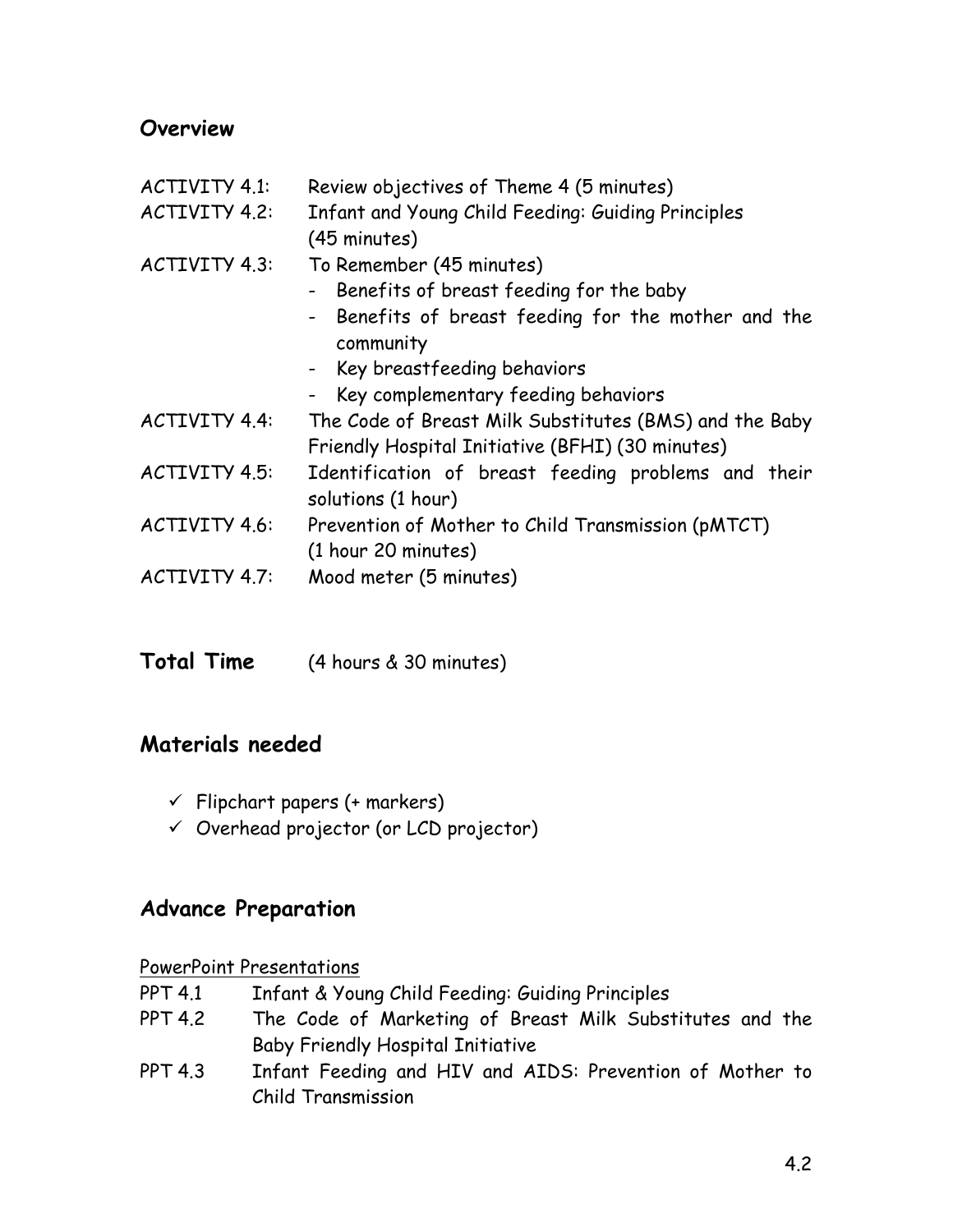| Handouts |                                                              |
|----------|--------------------------------------------------------------|
| HO4.1    | Objectives of Theme 4                                        |
| HO4.2    | Benefits of breastfeeding for the baby, the mother, the      |
|          | community and the country                                    |
| HO4.3    | Optimal breastfeeding behaviors                              |
| HO4.4    | Optimal complementary feeding behaviors                      |
| HO4.5    | Correct positioning and attachment                           |
| HO4.6    | Ten conditions for a successful Baby Friendly Hospital       |
| HO4.7    | Breastfeeding problems and their solutions                   |
| HO4.8    | AFASS Guidance Sheet                                         |
| HO4.9a   | Preparation quide for home prepared replacement feedings for |
|          | infants                                                      |
| HO4.9b   | Recipes and amounts for replacement feedings needed at       |
|          | different ages                                               |
| HO4.10a  | Advantages and disadvantages of exclusive breastfeeding      |
| HO4.10b  | Advantages and disadvantages of wet-nursing                  |
| HO4.10c  | Advantages and disadvantages of treated breastmilk           |
| HO4.10d  | Advantages and disadvantages of commercial infant formula    |
| HO4.10e  | Advantages and disadvantages of home-prepared animal milk    |
| HO11     | Early cessation of breastfeeding                             |
|          |                                                              |

## Reference documents

| Ref 4.1 | Global Strategy for Infant & Young Child feeding. WHO 2002      |
|---------|-----------------------------------------------------------------|
|         | (see electronic copy)                                           |
| Ref 4.2 | Guiding Principles for Complementary Feeding of the             |
|         | Breastfeeding Child. PAHO (see electronic copy)                 |
| Ref 4.3 | Facts for Feeding: Recommended Practices to Improve Infant      |
|         | Nutrition during the first 6 months. LINKAGES/AED (see          |
|         | electronic copy)                                                |
| Ref 4.4 | Facts for Feeding: Birth, Initiation of BF, and the First Seven |
|         | Days after Birth. LINKAGES/AED (see electronic copy)            |
| Ref 4.5 | Facts for Feeding: Exclusive BF: The Only Water Source Young    |
|         | Infants Needs. LINKAGES/AED (see electronic copy)               |
| Ref 4.6 | Facts for Feeding: Guidelines for Appropriate Complementary     |
|         | Feeding of BF Children 6-24 months of age. LINKAGES/AED         |
|         | (see electronic copy)                                           |
|         |                                                                 |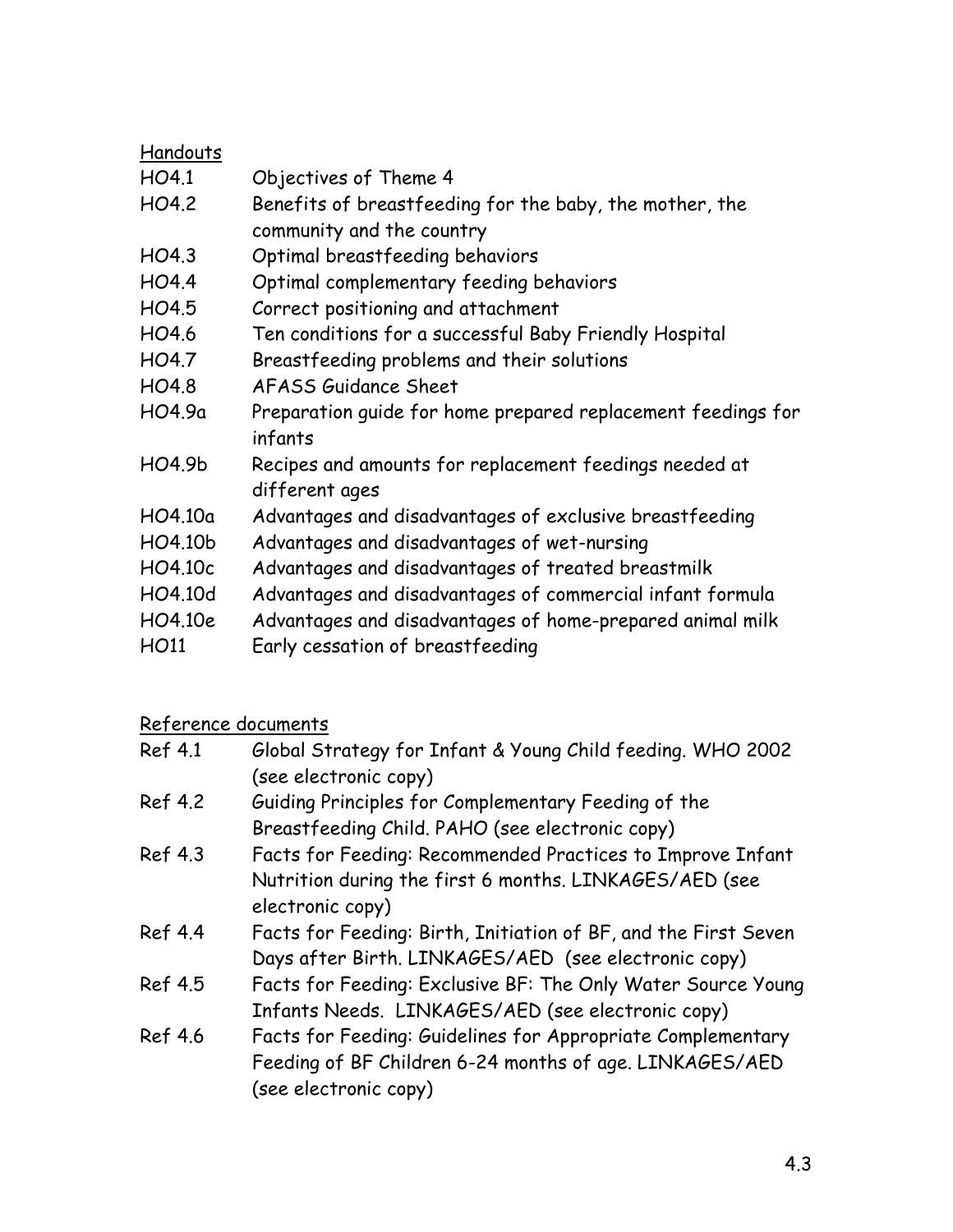| <b>Ref 4.7</b> | Frequency Asked Questions: BF and Maternal Nutrition.<br>LINKAGES/AED<br>(see electronic copy) |
|----------------|------------------------------------------------------------------------------------------------|
| <b>Ref 4.8</b> | Frequency Asked Questions: Lactational Amenorrhea Method.                                      |
|                | (LAM). LINKAGES/AED (see electronic copy)                                                      |
| Ref 4.9        | The International Code of Breast Milk Substitutes                                              |
|                | (see electronic copy)                                                                          |
| Ref 4.10       | HIV and Infant Feeding: Guidelines for Decision-makers.                                        |
|                | UNICEF/UNAIDS/WHO/UNFPA. 2003 (see electronic copy)                                            |
| Ref 4.11       | HIV and Infant Feeding: A Guide for Health Care Managers and                                   |
|                | Supervisors. UNICEF/UNAIDS/WHO/UNFPA. 2003 (see                                                |
|                | electronic copy)                                                                               |
| Ref 4.12       | HIV and Infant Feeding - Framework on Primary Actions.                                         |
|                | UNICEF/UNAIDS/WHO/UNFPA. 2003 (see electronic copy)                                            |
| Ref 4.13       | Frequently asked questions: Breast Feeding and HIV/AIDS.                                       |
|                | LINKAGES/AED (see electronic copy)                                                             |

### **Detailed activities**

### **ACTIVITY 4.1: Review objectives of Theme 4**

Step 1: (5 minutes)

- Review the objectives of Theme 4 and distribute **(HO4.1)**

### **ACTIVITY 4.2: Infant and Young Child Feeding: Guiding Principles (45 minutes)**

Step 1: (20 minutes) - Present the "IYCF: Guiding Principles" **(PPT4.1)** (or overhead)

Step 2: (10 minutes) - Ask for questions and clarification

Step 3: (5 minutes) - Ask Key Questions to the participants **(see page 4.8)**

Step 4: (10 minutes) - Distribute reference documents **(Ref 4.1 to Ref 4.8)**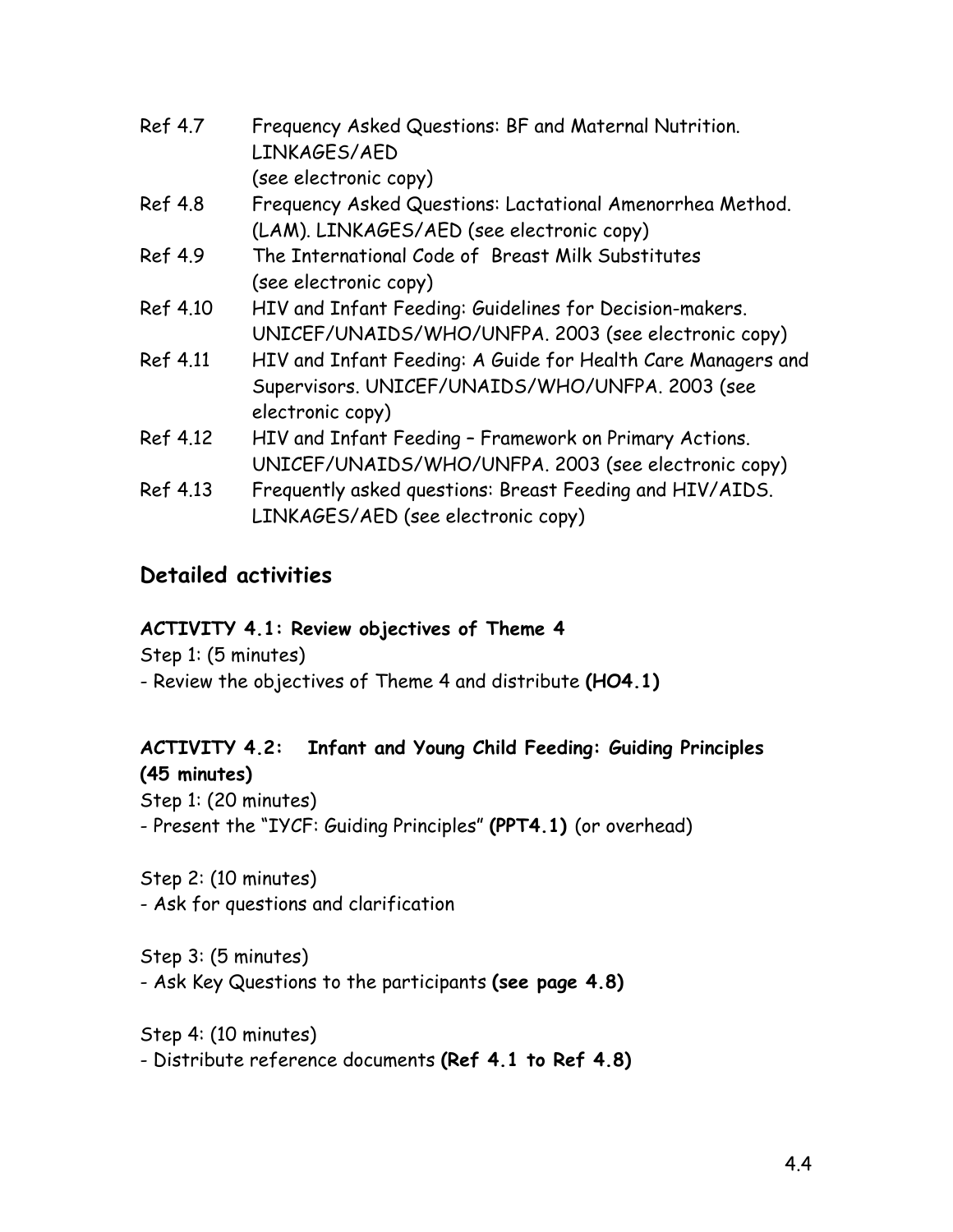### **ACTIVITY 4.3: To Remember: Benefits of Breastfeeding (45 minutes)**  Step 1: (20 minutes)

- 4 flipcharts are displayed throughout the room, each with a theme:

1) Benefits of breast feeding for the baby; 2) Benefits of breast feeding for the mother and the community; 3) Key breast feeding behaviors; 4) Key complementary feeding behaviors

- Divide the participants into four groups

- Each group rotate from chart to chart (2 minutes per chart) and write down benefits/key behaviors. Participants are asked not to repeat the same benefit/key behaviors

Step 2: (25 minutes)

- Presentation of each group

- Ask for questions and clarification

- Distribute handouts and ask participants to read them out loud **(HO4.2,** 

**HO4.3, HO4.3, HO4.5)** 

### **ACTIVITY 4.4: The code of Breast Milk Substitution (BMS) and The Baby Friendly Hospital Initiative (BFHI) (30 minutes)**

Step 1: (20 minutes)

- Present "The Code of Marketing of Breast Milk Substitutes (BMS) and The Baby Friendly Hospital Initiative (BFHI) **(PPT 4.2)** 

Step 2: (10 minutes)

- Ask for questions and clarification

- Distribute handout **(HO4.6)** and reference document **(Ref 4.9)** 

### **ACTIVITY 4.5: Identification of breast feeding problems and their solutions (1 hour)**

Step 1: (5 minutes)

- Divide participants into six groups

- Two groups address BF problems related to the breasts and their solutions (for women who are HIV negative or do not know their status)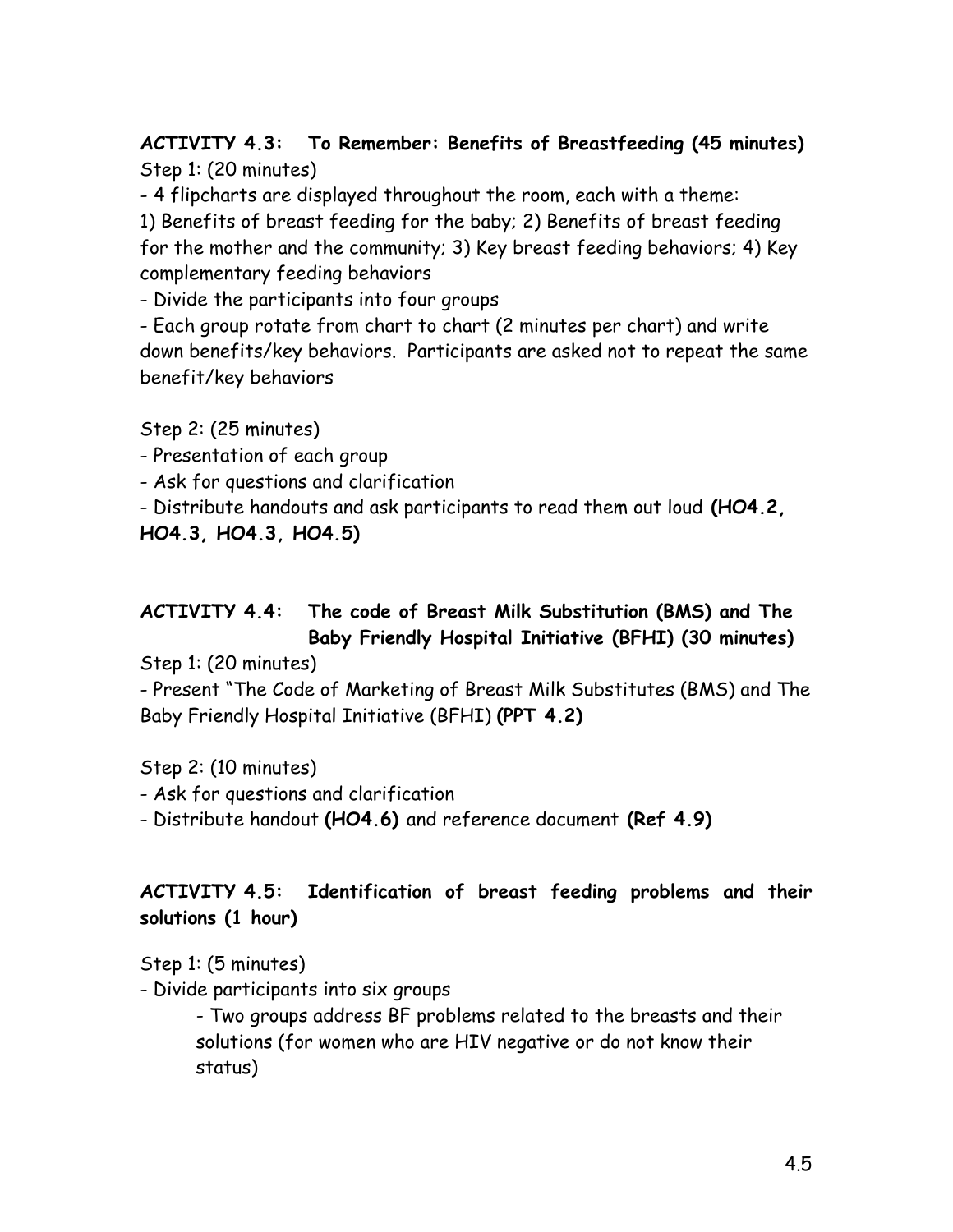- Two groups address BF problems related to the baby and their solutions
- Two groups address BF problems related to the mother and their solutions

Step 2: (30 minutes)

- Working groups

Step 3: (25 minutes)

- Presentation of each group
- Ask for questions and clarification
- Vote for the best group presentation within the same subject

Step 4:

- Distribute handout **(HO4.7)**

### **ACTIVITY 4.6: Infant Feeding and HIV/AIDS: Prevention of Mother to Child Transmission (pMTCT) (1 hour 20 minutes)**

### Step 1: (15 minutes)

- In plenary, ask participants "What infant feeding options exist for mothers in an area affected by HIV and AIDS?"

- Write answers on a flipchart (be sure to separate the options for women who know they are HIV positive and options for women who are HIV negative or do not know their status).

Step 2 (40 minutes)

- Present "Infant Feeding and HIV and AIDS" **(PPT4.3)** (or overhead)

Step 3: (15 minutes) - Ask for questions and clarification

Step 4: (10 minutes)

- Ask Key Questions to the participants **(see page 4.9)**

Step 5:

- Distribute handouts to participants **(HO4.8, HO4.9, HO4.10, HO4.11)**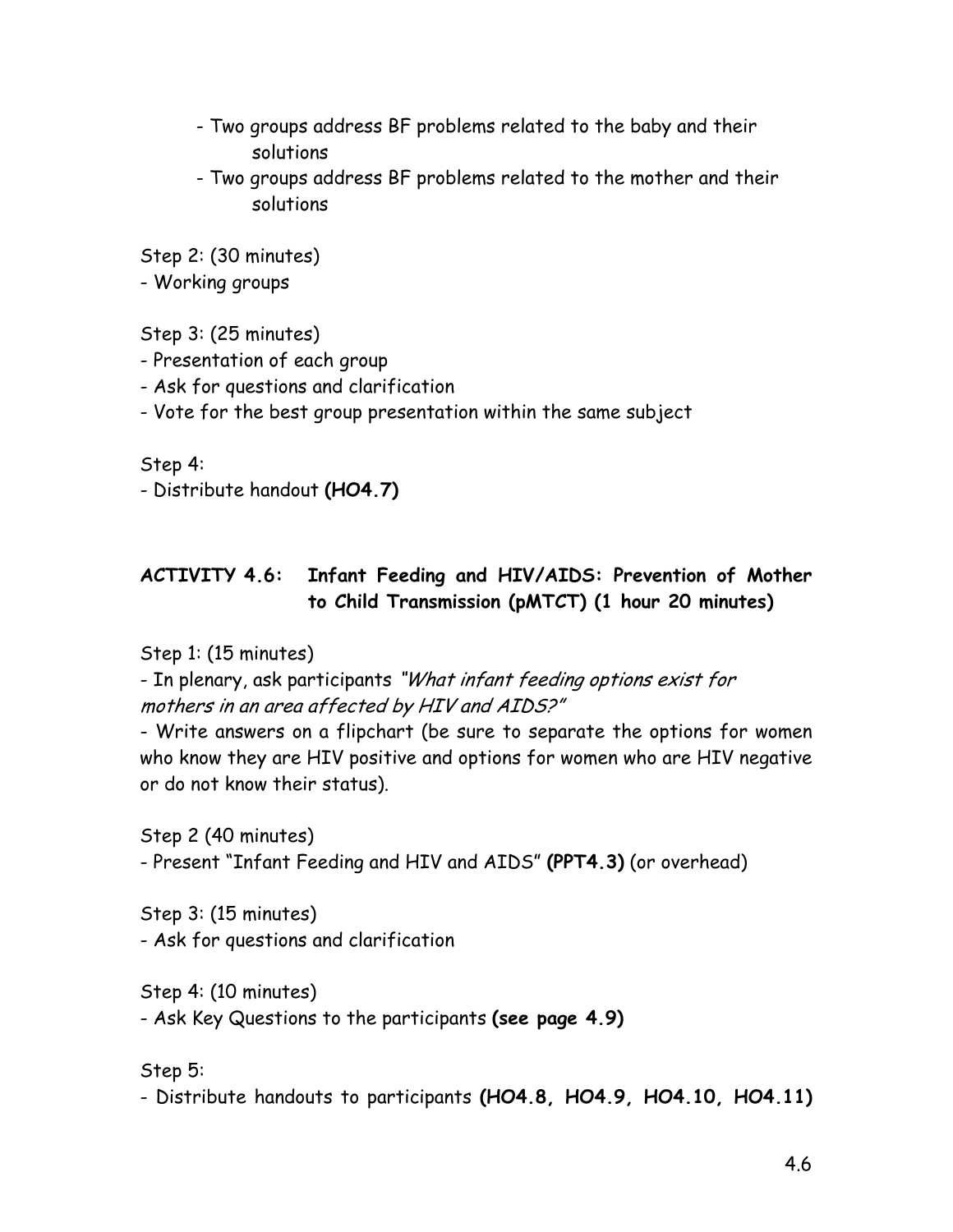- Distribute reference documents **(Ref4.10 to Ref4.13)**

## **Activity 4.7 Mood Meter (5 minutes)**

- From the same mood meter chart from Day 1, the participants mark a cross depending on in their mood at the end of the Day 2.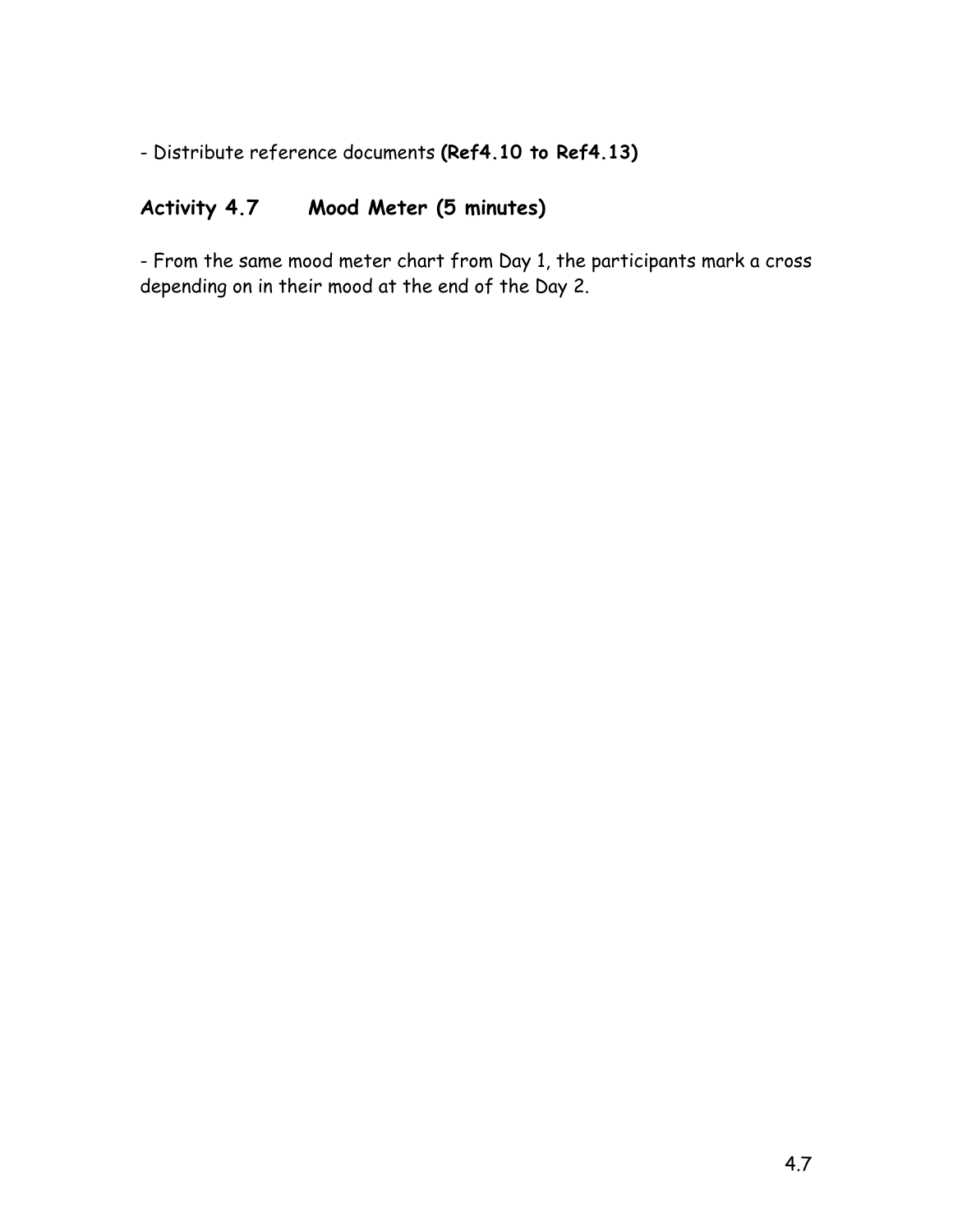## **Key Questions and Answers: Infant and Young Child Feeding**

Q1: For how many months should an infant in Ethiopia be exclusively breastfed (assume women is of unknown HIV status).

A1: 6 months

Q2: What is the infant feeding advice to give a mother with an infant less than 6 months who is sick?

A2: Breastfeed more during and after illness.

- Q3: What is the major factor influencing breastmilk production? A3:Frequency of suckling
- Q4: Should a women empty one breast before the other, and why? A4: Yes, as this ensures that the infant gets the rich hindmilk.

Q5: What percentage of calories does breastmilk provide from 12-24 months?

A5: 35-40% of calories during the second year of life typically come from breastmilk.

Q6: How many times a day, on average, should a child 6-8 months be fed? 9-11 months? 12-34 months?

A6: 2-3 times, 3-4 times, 3-4 times, if the child is healthy. In all cases 1-2 snacks a day should also be eaten.

Q7: What micronutrient is almost always deficient in complementary foods? A7: iron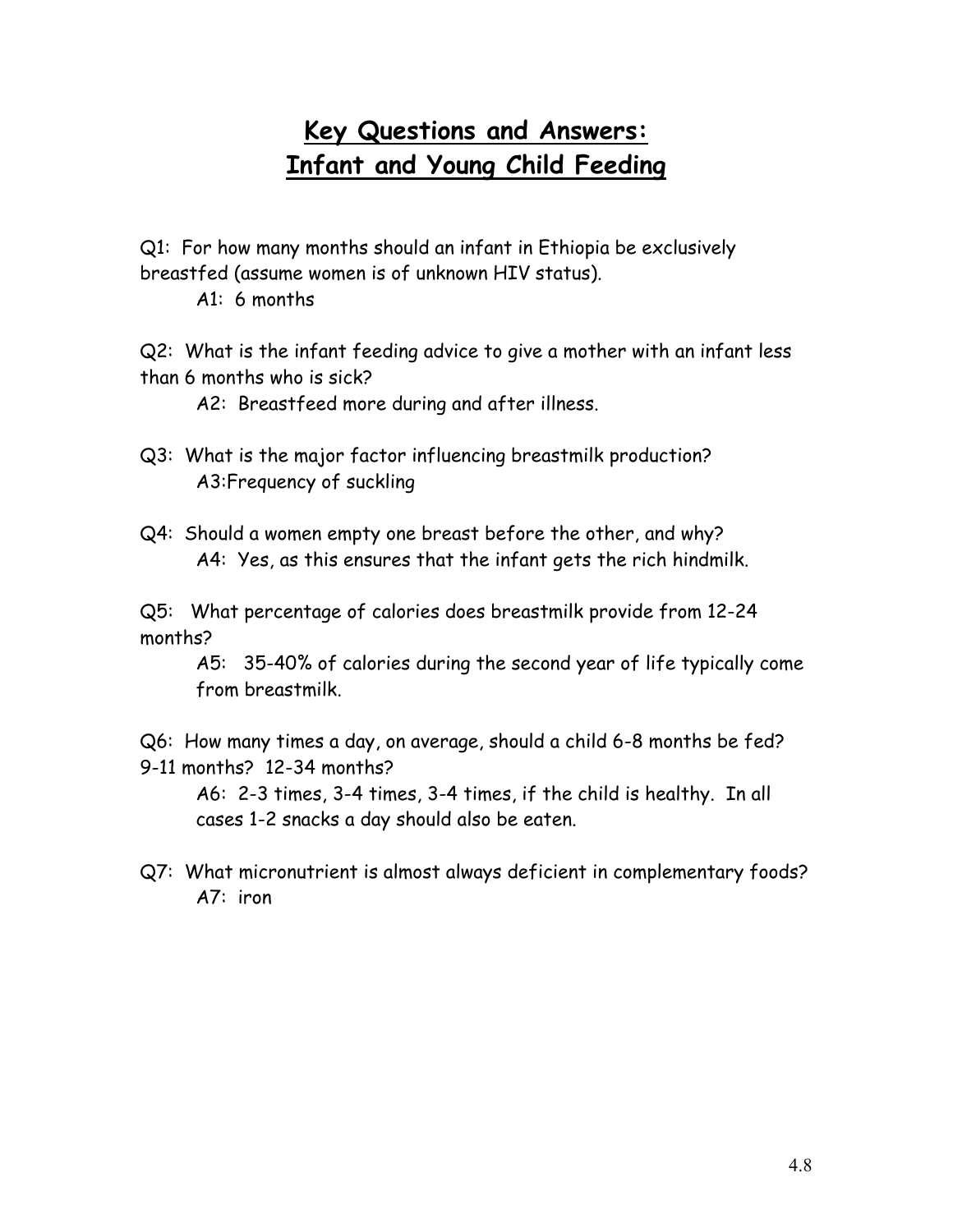## **Key Questions and Answers: Infant Feeding in the context of HIV amd AIDS**

Q1: All babies born to HIV+ mothers will contract the HIV virus (please circle). True or False?

A1: False, about 55-75% do NOT become infected.

Q2: What is the percentage breakdown of the timing of MTCT? A2: Pregnancy: 5-10%; Delivery: 10-20%; Breastfeeding for 24 months: 10-20%

Q3: What infant feeding options exist for HIV positive women?

- A3: Depending on the AFASS status, options include:
	- -exclusive breastfeeding (with early cessation, if possible)
	- -express, heat-treat and cup-feed breastmilk
	- -use a HIV negative wet-nurse
	- -use exclusive replacement feeding with commercial formula
	- -use exclusive replacement feeding with home-made formula

Q4: The best advice that a health worker can give to a well-to-do HIV+ mother is NOT to breastfeed at all (please circle). True or False A4: True.

Q5: The best advice that a health worker can give to a poor HIV+ mother is NOT to breastfeed at all (please circle). True or False

A5: False

Q6: What AFASS stand for? A6: Acceptable, Feasible, Affordable, Sustainable and Safe.

Q7: For an HIV positive mother who chooses to exclusive breastfeed, what are two very important factors of which she must take care?

 A7: (1) Early detection and treatment of breast problems, and (2) Ensure her health and nutrition status are adequately looked after.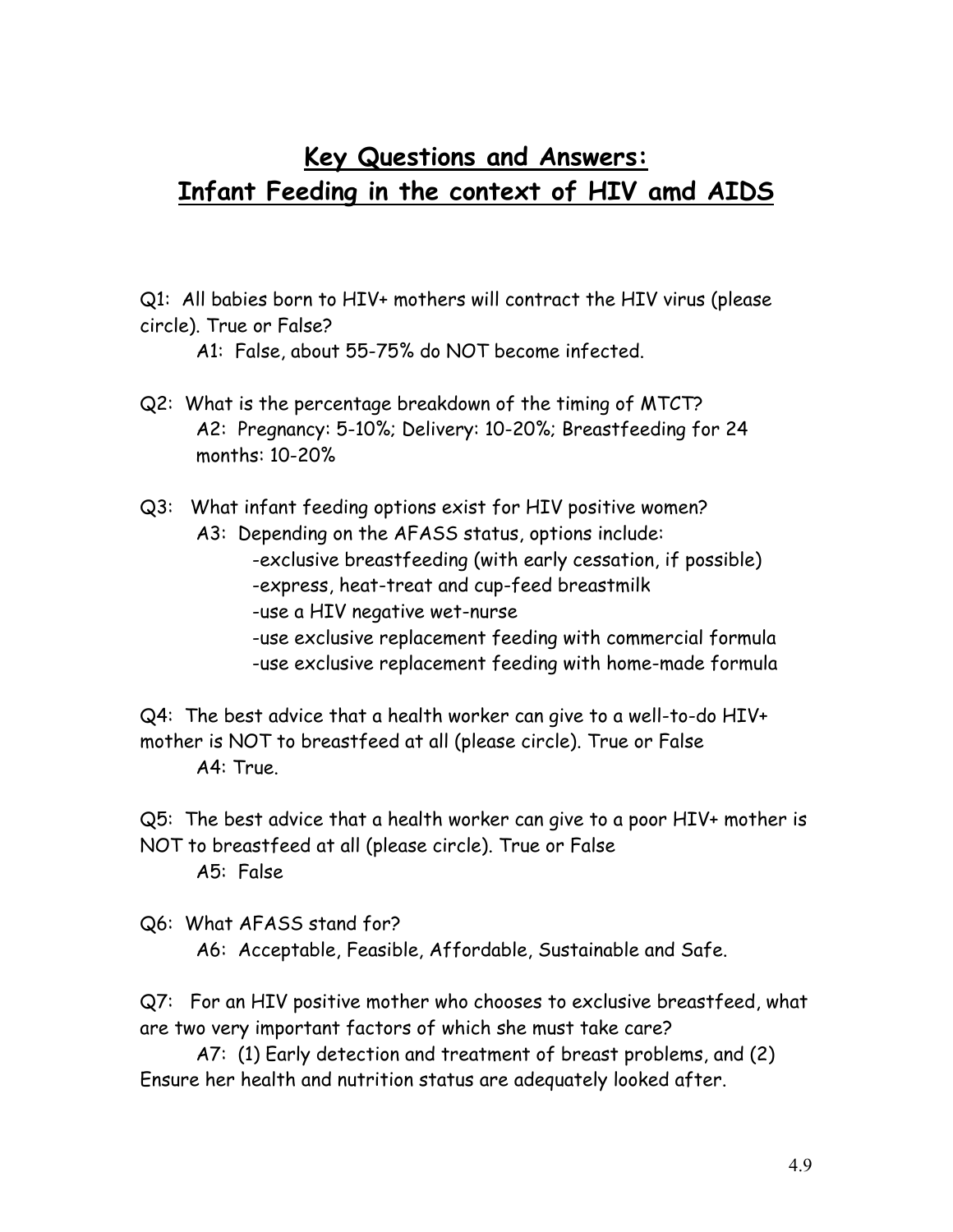## **Theme 5: Micronutrients**

## **PURPOSE**

Provide information to participants on micronutrient deficiencies in general, with specific focus on the control of vitamin A deficiency, anemia, and iodine deficiency.

### **Theme objectives**

At the end of the session, participants will:

- 1. Describe each problem, who is affected, and the consequences;
- 2. Describe the diagnosis of each;
- 3. Describe the preventative and curative actions that can be taken for each;
- 4. Recite what the key contact points are for promoting actions for each; and
- 5. Appreciate the role of the Essential Nutrition Actions approach to address micronutrient deficiencies during times of emergencies.

### **Overview**

| Review of the objectives of the Theme 5 (5 minutes) |
|-----------------------------------------------------|
| Control of vitamin A deficiency (45 minutes)        |
| Control of anemia deficiency (35 minutes)           |
| Control of Iodine Deficiency Disorders (35 minutes) |
|                                                     |

**Total Time** (2 hours)

### **Materials needed**

- $\checkmark$  Flipchart paper (+ markers)
- $\checkmark$  Overhead projector (or LCD projector)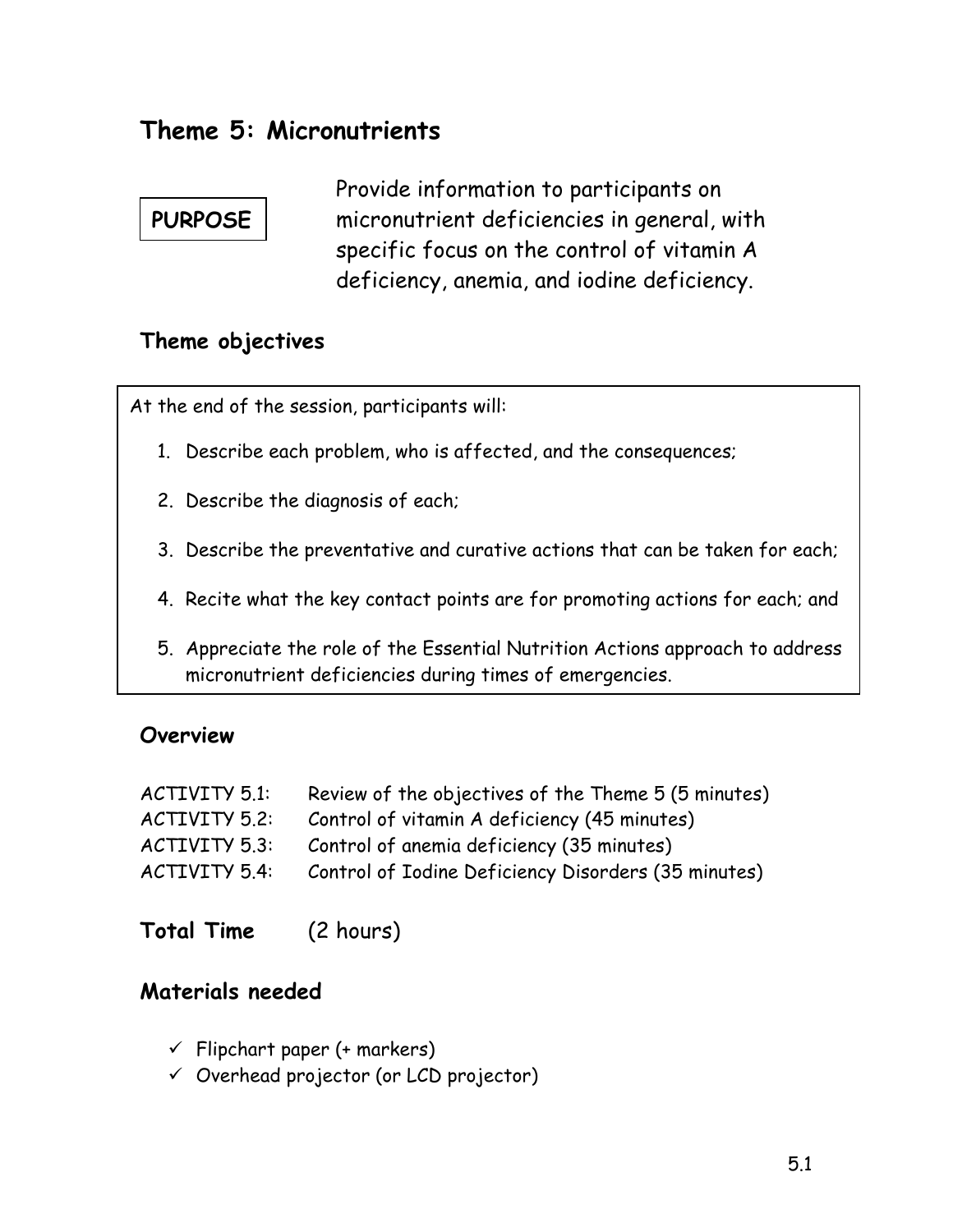### **Advance Preparation**

#### PowerPoint Presentations

| <b>PPT 5.1</b> | Vitamin A Deficiency              |
|----------------|-----------------------------------|
| <b>PPT 5.2</b> | Control of Anemia                 |
| <b>PPT 5.3</b> | Iodine Deficiency Disorders (IDD) |

#### Handouts

HO5.1 Objectives of Theme 5

#### Reference documents

| Ref5.1        | Facts for Feeding: Breast Milk - A Critical Source of Vitamin A |
|---------------|-----------------------------------------------------------------|
|               | for Infants and Young children. (see electronic copy)           |
| <b>Ref5.2</b> | Integrating Vitamin A with Immunization (see electronic copy)   |
| <b>Ref5.3</b> | Anemia Prevention and Control: What Works USAID et. al.         |
|               | 2003 (see electronic copy)                                      |
| <b>Ref5.4</b> | Assessment of IDD and Monitoring their Elimination, WHO         |
|               | 2001 (see electronic copy)                                      |

### **Detailed activities**

### **ACTIVITY 5.1 Review the objectives of Theme 5**

Step 1: (5 minutes)

- Review the objectives of Theme 5 and distribute **(HO5.0)**

### **ACTIVITY 5.2: Vitamin A deficiency (45 minutes)**

Step 1: (30 minutes)

- Present "Control of Vitamin A Deficiency" **(PPT5.1)** (or overhead)

Step 2: (10 minutes) - Ask for questions and clarification

Step 3: (5 minutes)

- Ask Key Questions to the participants **(see page 5.4)**
- Distribute and refer to reference documents **(Ref 5.1 and 5.2)**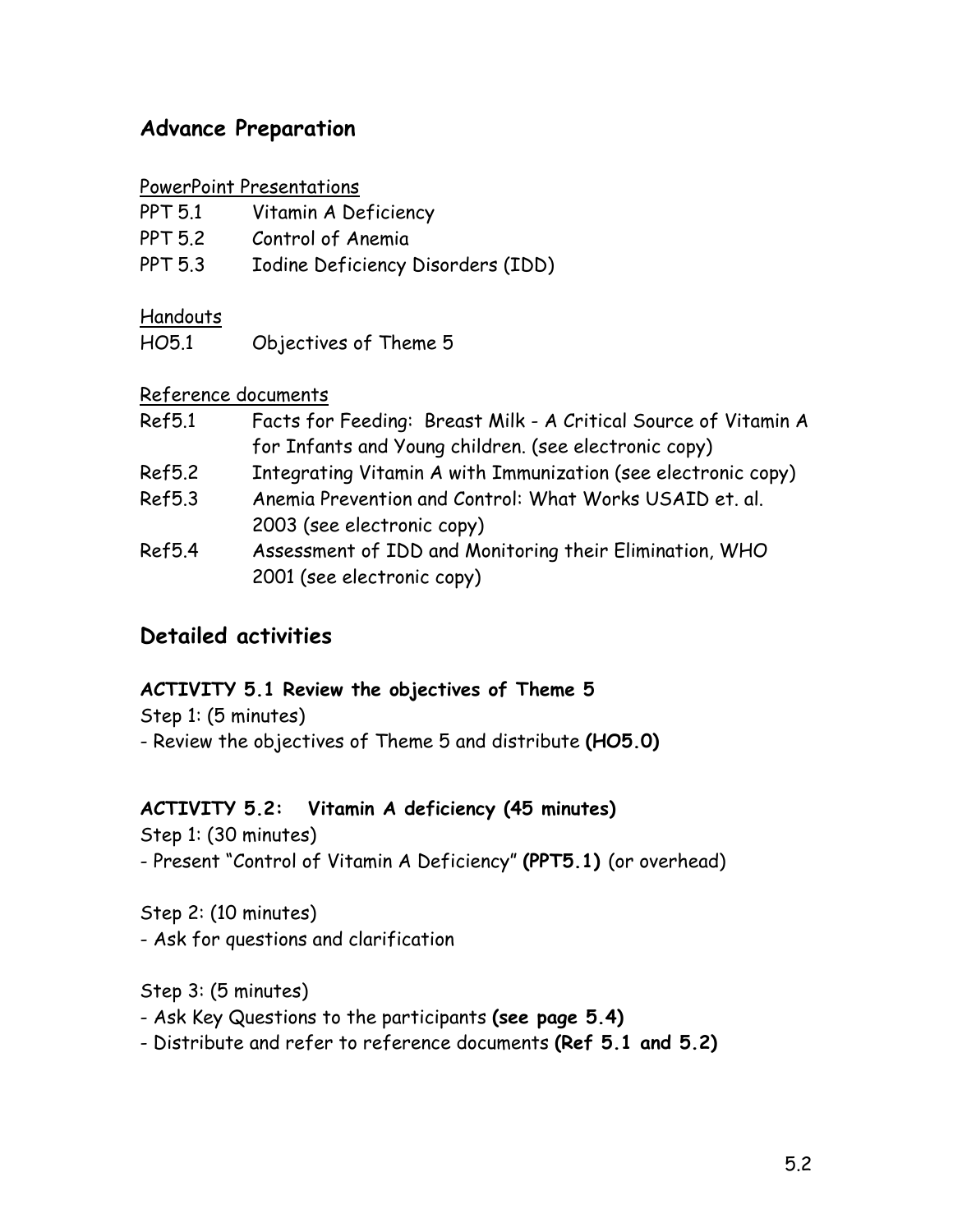### **ACTIVITY 5.3: Control of Anemia (35 minutes)**

Step 1: (20 minutes) - Present "Control of Anemia" **(PPT5.2)** (or overhead)

Step 2: (10 minutes)

- Ask for questions and clarification

Step 3: (5 minutes)

- Ask Key Questions to the participants **(see page 5.5)**
- Refer to electronic reference document **(Ref 5.3)**

### **ACTIVITY 5.4: Iodine Deficiency Disorders (35 minutes)**

Step 1: (20 minutes)

- Present "Control of Iodine Deficiency Disorders" **(PPT5.3)** (or overhead)

Step 2: (10 minutes)

- Ask for questions and clarification

Step 3: (5 minutes)

- Ask Key Questions to the participants **(see page 5.5)**
- Distribute handouts **(HO5.5 to HO5.7)**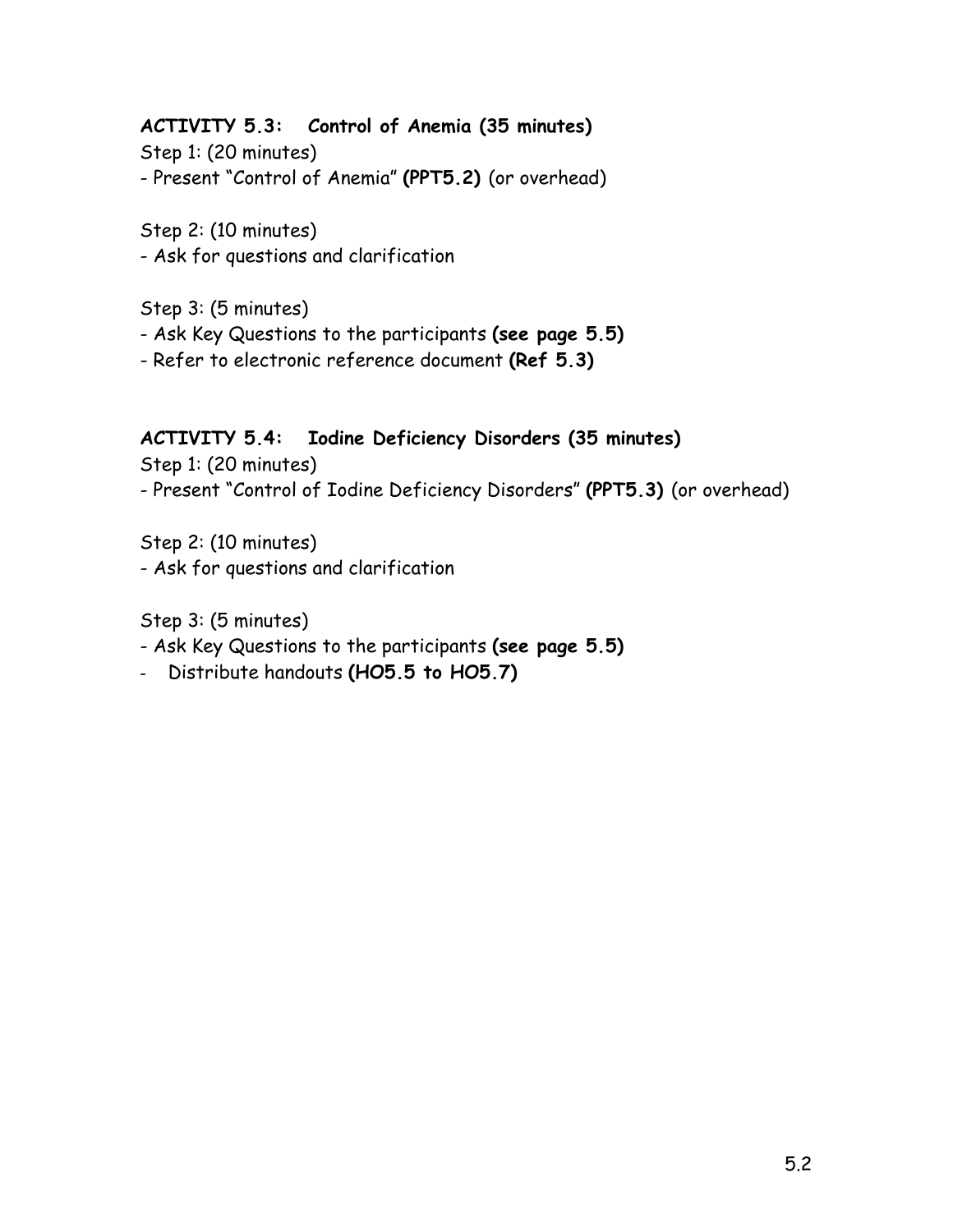## **Key Questions and Answers: Control of Vitamin A deficiency**

Q1: Vitamin A deficiency is due to inadequate food intake and multiple infections. True or False?

Q2: What are the four strategies to control Vitamin A deficiency? A2: Breastfeeding, food diversification, supplementation and fortification

Q3: One action is to give one Vitamin A capsule 200 000 IU to women during pregnancy. True or False

A3: False, never give Vitamin a capsules during pregnancy; only give to post-partum women within 8 weeks after delivery

Q4: The supplementation of vitamin A for children 6-59 months is done once a year. True or false?

A4: False, twice a year

Q5: Children 6-12 months should receive 100 000 IU of A vitamin. True or False?

A5: True.

A1: True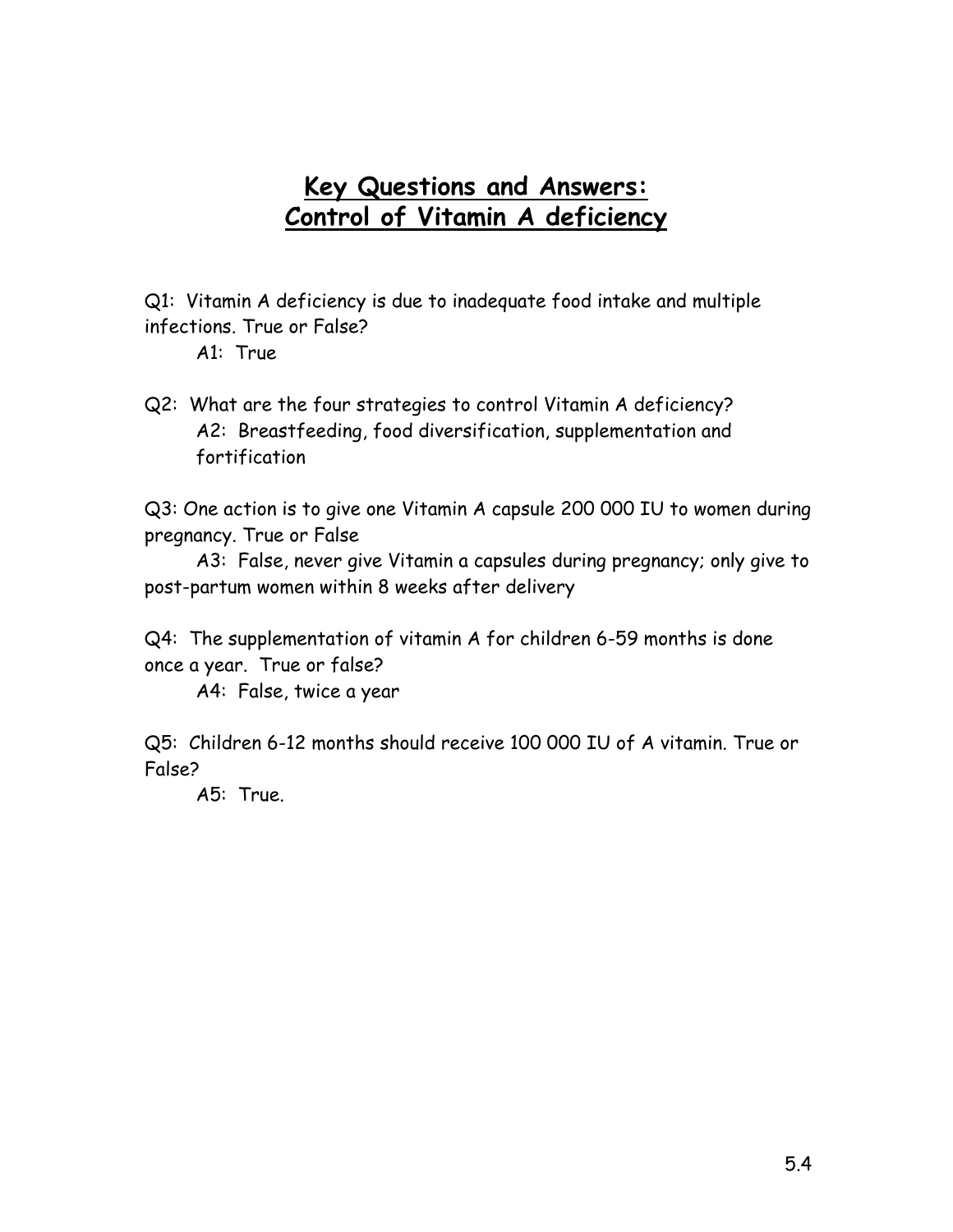## **Key Questions and Answers: Control of Anemia**

Q1: What parasites can cause anemia? A2: Hookworm, schistosomiasis, malaria

Q2: The supplementation regime of iron/folic acid for pregnant women is 30 tablets. True or False?

A2: False, 1 tablet each day for six months during pregnancy, and if the prevalence is more than 40%, then an additional three months post-partum is recommended

Q3: De-worming during the last quarter of the pregnancy is dangerous. True or False?

A3: False, it is not dangerous during pregnancy.

Q4: What are the four major strategies to control anemia? A4: Food diversification, supplementation or treatment, fortification, control of parasites (malaria and worms)

## **Key Questions and Answers: Control of IDD**

- Q1: For what is thyroxine important?
	- A1: Brain development, reproduction, growth, body temperature
- Q2: Who is most at risk? A2: People living in areas with iodine deficient soil
- Q3: What is the current strategy recommended to control IDD? A3: Universal iodized salt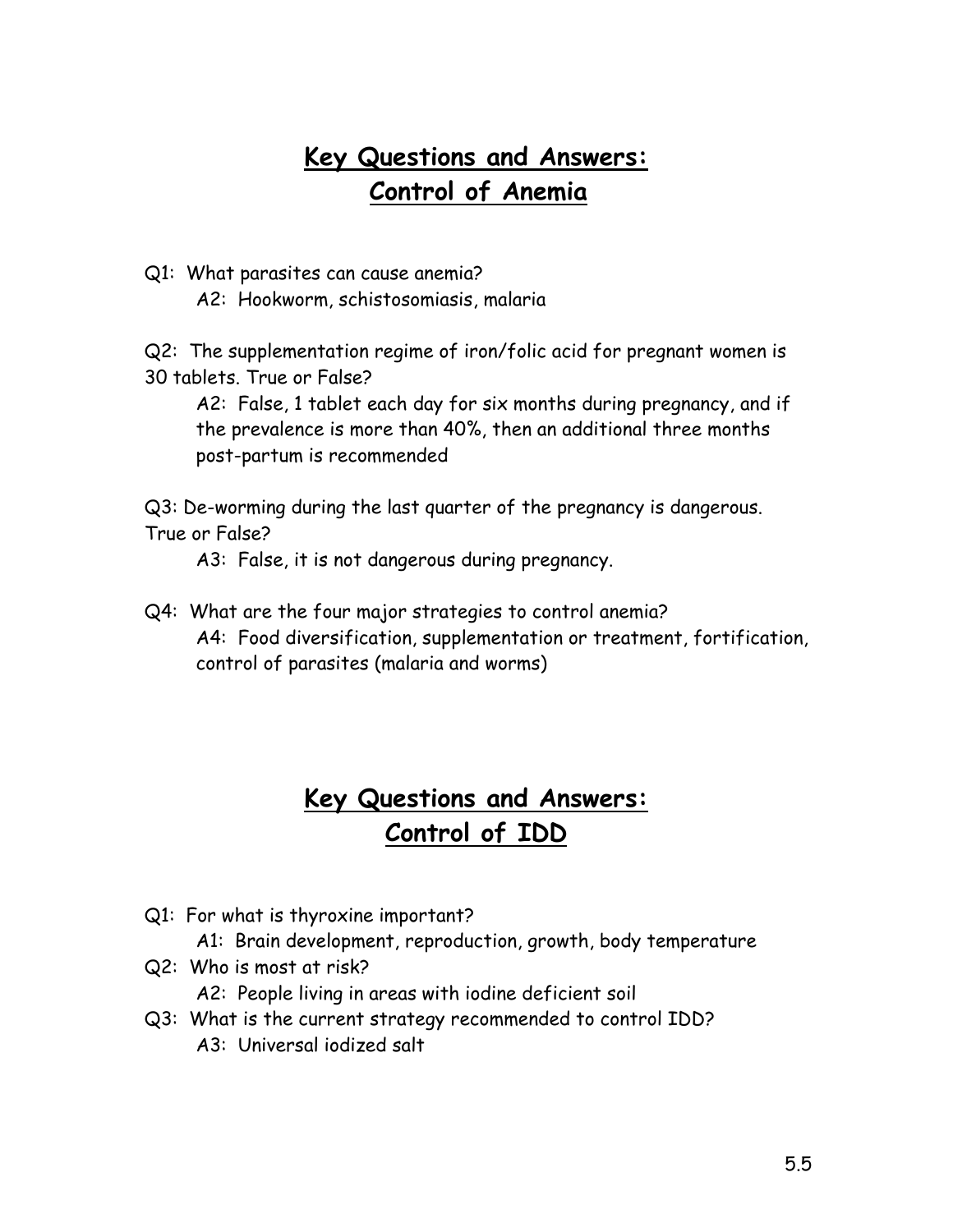## **Theme 6: Women's Nutrition**

## **PURPOSE**

Provide information to the participants on the importance of women's nutrition, and on nutrition in the context of HIV and AIDS.

### **Theme objectives**

At the end of the session, participants will:

- 1. Describe the problem of women's nutrition, its magnitude, and consequences;
- 2. Describe the preventative and curative actions that can be taken;
- 3. Recite what the key contact points are for promoting actions; and
- 4. Appreciate the role of the Essential Nutrition Action approach to address women's nutrition during times of emergencies and in the context of HIV and AIDS

### **Overview**

| ACTIVITY 6.1: | Review the objectives of Theme 6 (5 minutes)                           |
|---------------|------------------------------------------------------------------------|
| ACTIVITY 6.2: | Women's Nutrition (30 minutes)                                         |
| ACTIVITY 6.3: | How to break the inter-generational cycle of<br>malnutrition? (1 hour) |
| ACTIVITY 6.4: | Nutrition and HIV and AIDS (30 minutes)                                |
| ACTIVITY 6.5: | Mood meter (5 minutes)                                                 |

**Total Time** (2 hours & 10 minutes)

### **Materials needed**

- $\checkmark$  Flipchart papers (+ markers)
- $\checkmark$  Overhead projector (or LCD projector)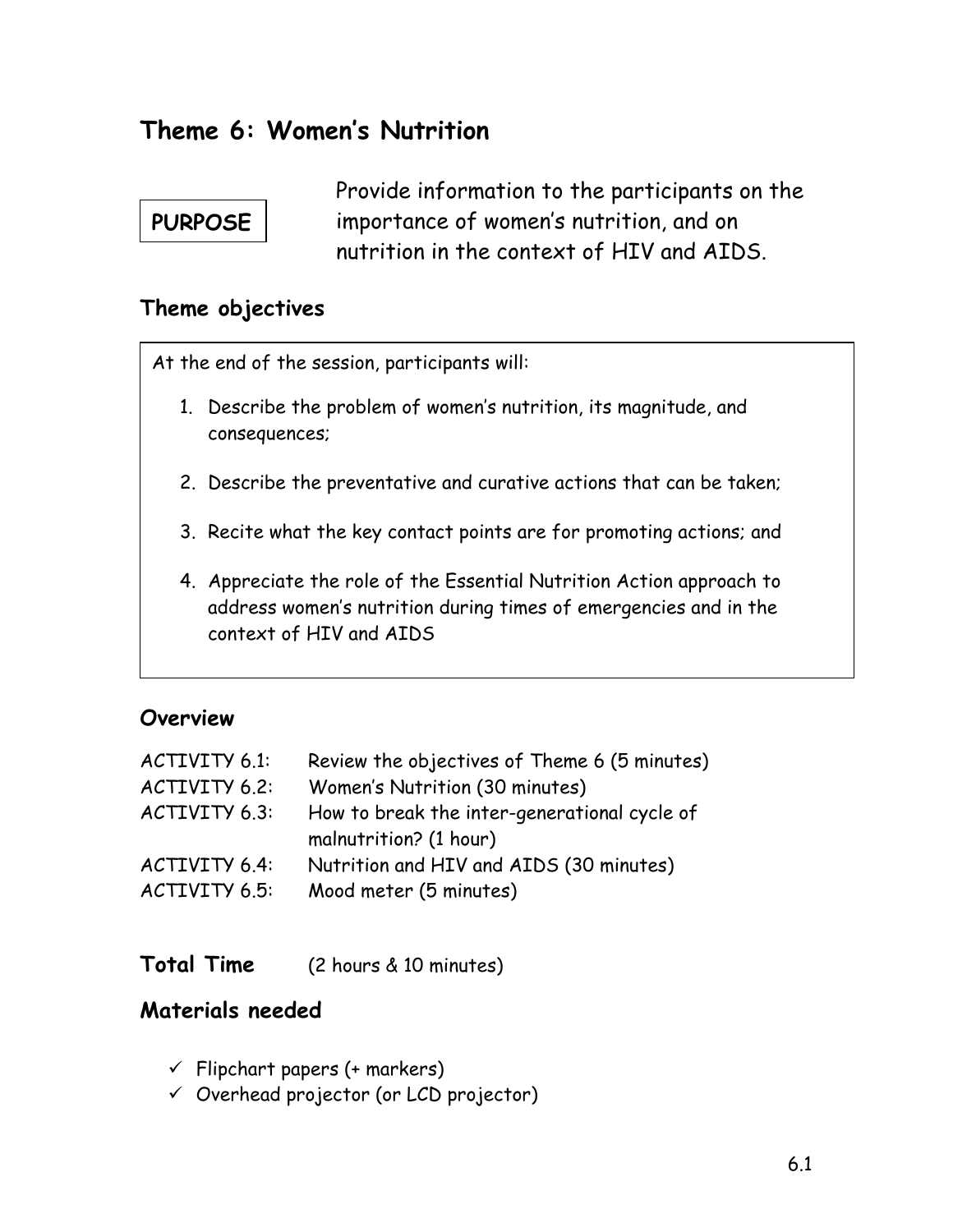### **Advance Preparation**

### PowerPoint Presentations

| <b>PPT6.1:</b> | <b>Woman's Nutrition</b>   |
|----------------|----------------------------|
| <b>PPT6.2:</b> | Nutrition and HIV and AIDS |

### Handouts

HO6.1 Objectives for Theme 6

### Reference document

Ref 6.1 Essential Health Sector Actions to Improve Maternal Nutrition in Africa (see electronic copy)

### **Detailed activities**

### **ACTIVITY 6.1: Review the objectives of Theme 6**

Step 1: (5 minutes)

- Review the objectives of Theme 6 and distribute **(HO6.1)**

### **ACTIVITY 6.2: Women's Nutrition (30 minutes)**

Step 1: (20 minutes) - Present "Women's Nutrition" **(PPT6.1)** (or overhead)

Step 2: (5 minutes) - Ask for questions and clarification

Step 3: (5 minutes) - Ask Key Questions to the participants **(see page 6.4)**

Step 4:

- Distribute reference document **(Ref 6.1)**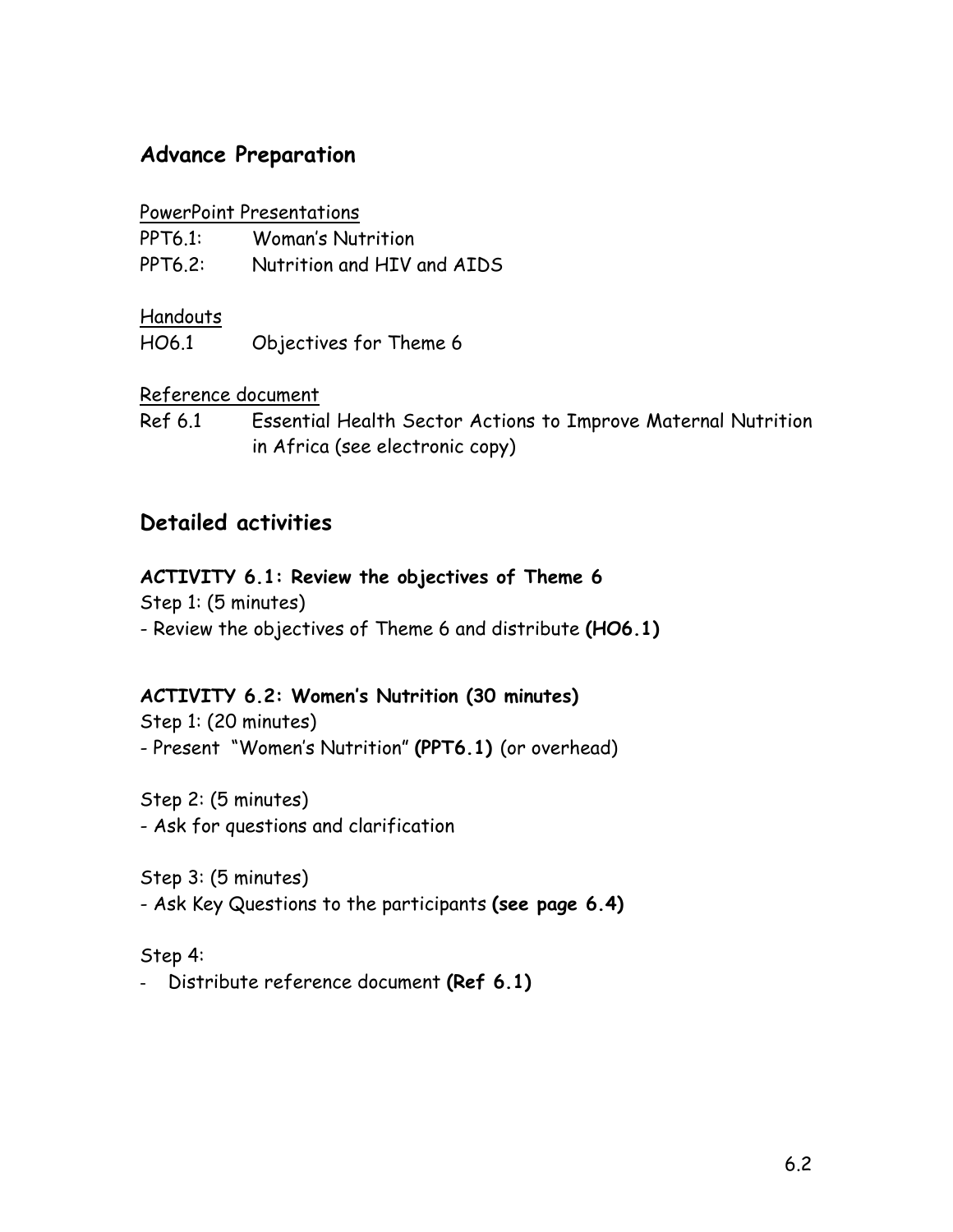

Step 1: (30 minutes)

- Divide participants into 4 working groups

- Each group discuss how to break the cycle at each of the four levels 1, 2,

3, and 4

Step 2: (30 minutes)

- Presentation of each group

- Ask participants to make comments as necessary

### **ACTIVITY 6.4: Nutrition and HIV and AIDS (30 minutes)**

Step 1: (20 minutes)

- Present nutrition and HIV/AIDS

Step 2: (10 minutes)

- Ask for questions and clarification

- Ask Key Questions to the participants **(see page 6.4)**

### **Activity 6.5: Mood meters (5 minutes)**

- From the same mood meter chart from the Days 1 and 2, the participants mark a cross depending on their mood at the end of the Day 3.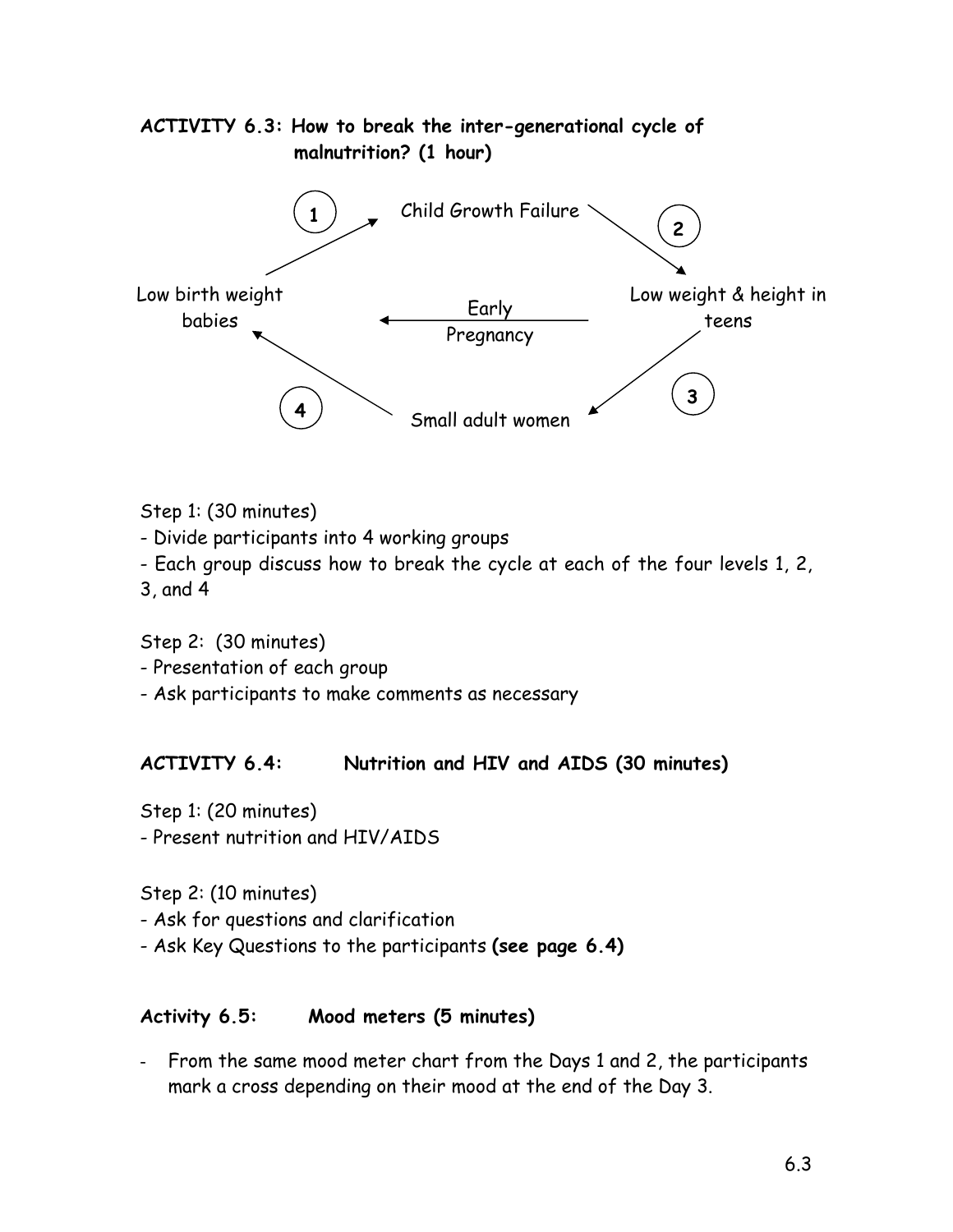## **Key Questions and Answers: Women's Nutrition**

Q1: What physiological condition requires the most iron? A1: Pregnancy

Q2: Pregnant women need to increase their caloric intake more than lactating women. True or False?

A2: False, pregnant women need an additional 200 kcal/day versus an additional 650 kcal/day for lactating women

Q3: Focusing on pregnant and lactating women is the most important point in the life cycle to improve the nutrition of women.

A3: False, we need to start at infancy, and continue through childhood and adolescence

Q4: Name three nutrition messages/actions for a pregnant women. A4: Increase dietary intake; give IFA supplementation; give malaria prophylaxis/treatment; give anti-helmintics

## **Key Questions and Answers: HIV and Nutrition**

Q1: The promotion of a nutritious diet is a key component in the Care and Support of HIV+ mothers. True or False?

A1: True.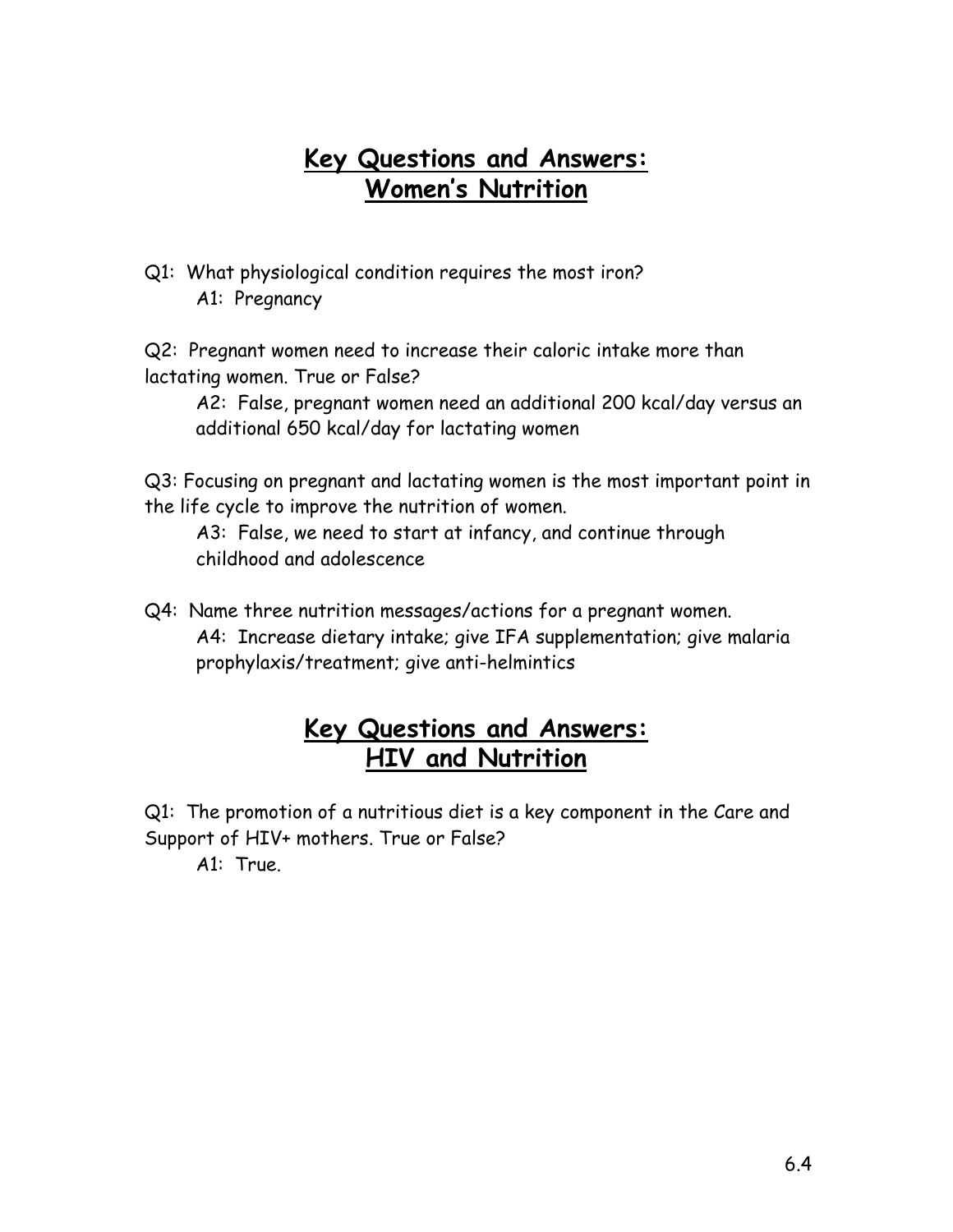## **Theme 7: ENA Contacts**

## **PURPOSE**

Provide participants with an understanding of the different periods of the life cycle where the Essential Nutrition Actions can be implemented, both in the health sector as well as in other relevant sectors.

### **Theme objectives**

At the end of the session, participants will be able to:

- 1. Integrate Essential Nutrition Actions into each major health sector contacts; and
- 2. Integrate Essential Nutrition Actions into selected contacts outside of the health sector, including emergency contacts such as at Therapeutic Feeding Centers and emergency food distribution.

### **Overview**

| ACTIVITY 7.1: | Objectives of Theme 7 (5 minutes)          |
|---------------|--------------------------------------------|
| ACTIVITY 7.2: | The Missing Piece (video) (45 minutes)     |
| ACTIVITY 7.3: | ENA contacts (30 minutes)                  |
| ACTIVITY 7.4: | ENA in the health sector (1 hour)          |
| ACTIVITY 7.5: | ENA outside the health sector (45 minutes) |

**Total Time** (3 hours & 5 minutes)

### **Materials needed**

- $\checkmark$  Flipchart papers (+ markers)
- $\checkmark$  Overhead projector (or LCD projector)
- $\checkmark$  TV and VCR
- $\checkmark$  Video: The Missing Piece: ENA in Madagascar (country case study)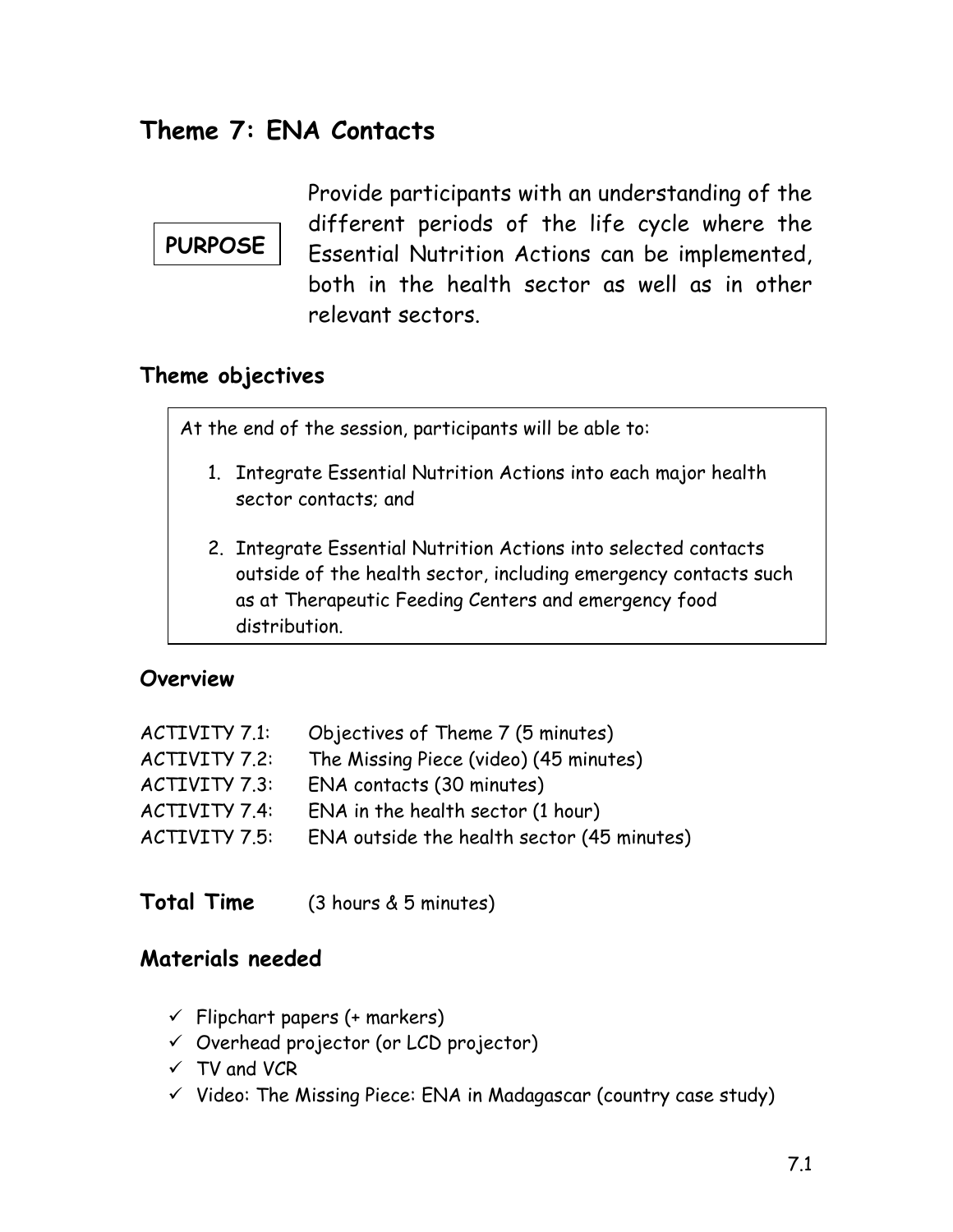### **Advance Preparation**

### PowerPoint Presentations

PPT7.1 FNA Contacts

Handout

HO7.1: Objectives of Theme 7 HO7.2: ENA Jobs Aids

### **Detailed activities**

### **ACTIVITY 7.1: Review the objectives of Theme 7**  Step 1: (5 minutes) - Review the objectives of Theme 3 and distribute **(HO7.1)**

### **ACTIVITY 7.2: (45 minutes)**

Step 1: (25 minutes) - Show the Madagascar video "The Missing Piece" - Introduce the video as a country case study for ENA

Step 2: (20 minutes) - Ask for questions and clarification

### **ACTIVITY 7.3: (30 minutes)**

Step 1: (25 minutes) Present "ENA contacts" **(PPT7.1)**

Step 2: (5 minutes) Ask for questions and clarification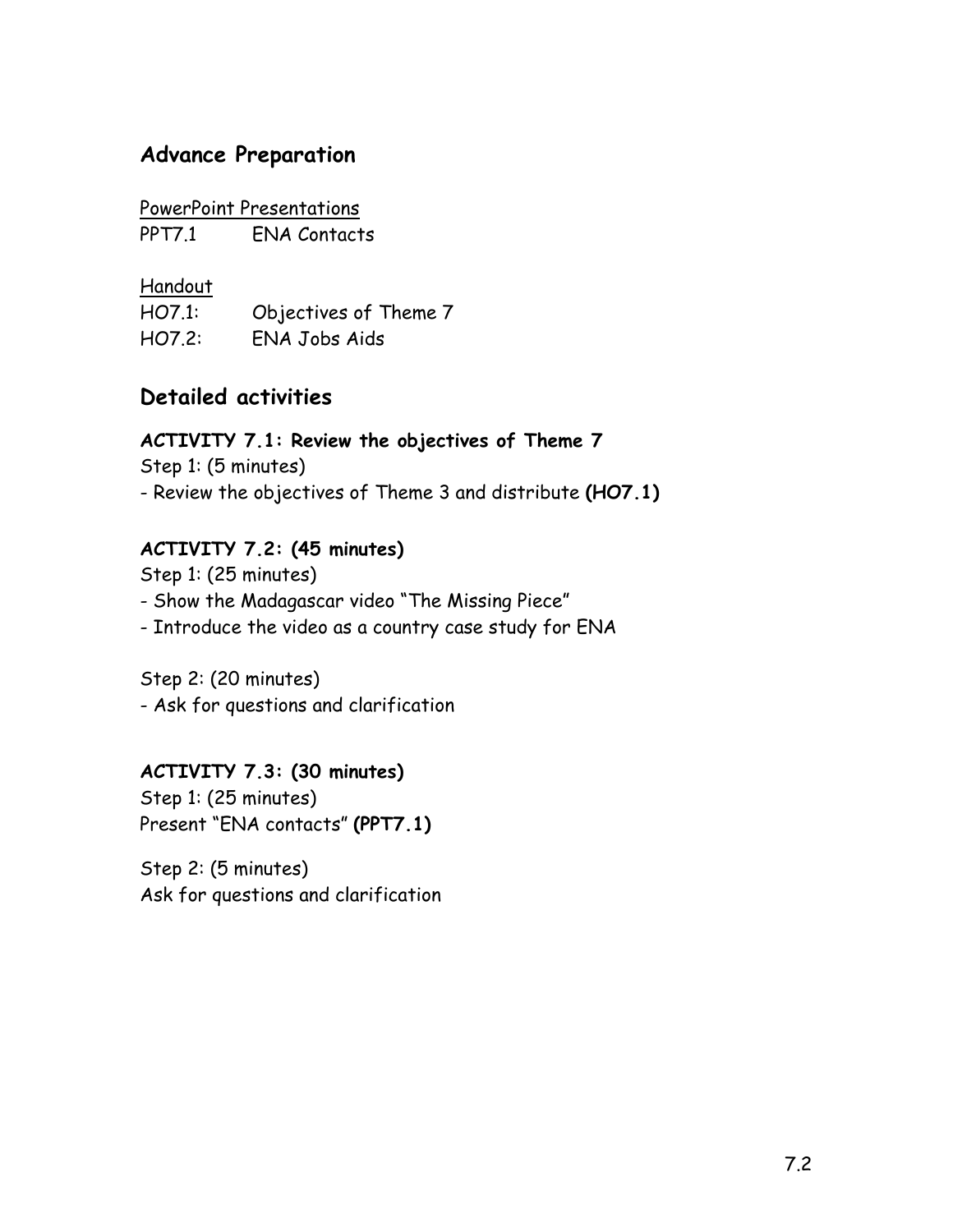### **ACTIVITY 7.4: (1 hour)**

Step 1: (30 minutes)

- Divide participants into 6 groups (by contact point)

- Each group discusses what ENA should be integrated into their assigned health contact point:

- Pregnancy
- Delivery
- Postnatal
- Immunization
- Well child visit
- IMCI

Step 2: (30 minutes)

- Each group presents
- Ask participants to identify and complete any gaps after each presentation
- Distribute examples of Jobs Aids **(HO7.2)**

### **ACTIVITY 7.5 (45 minutes)**

Step 1: (10 minutes)

- In plenary, ask the participants to identify other possible contacts outside the health sector.

Step 2: (20 minutes)

- Divide participants into groups (one group per non-health contact identified in Step 1)

- Each group discusses the possible ENA for each of the non-health sector contacts identified in Step 1.

Step 3: (15 minutes)

- Each group presents

- Ask the participants to identify and complete gaps at end of all presentations.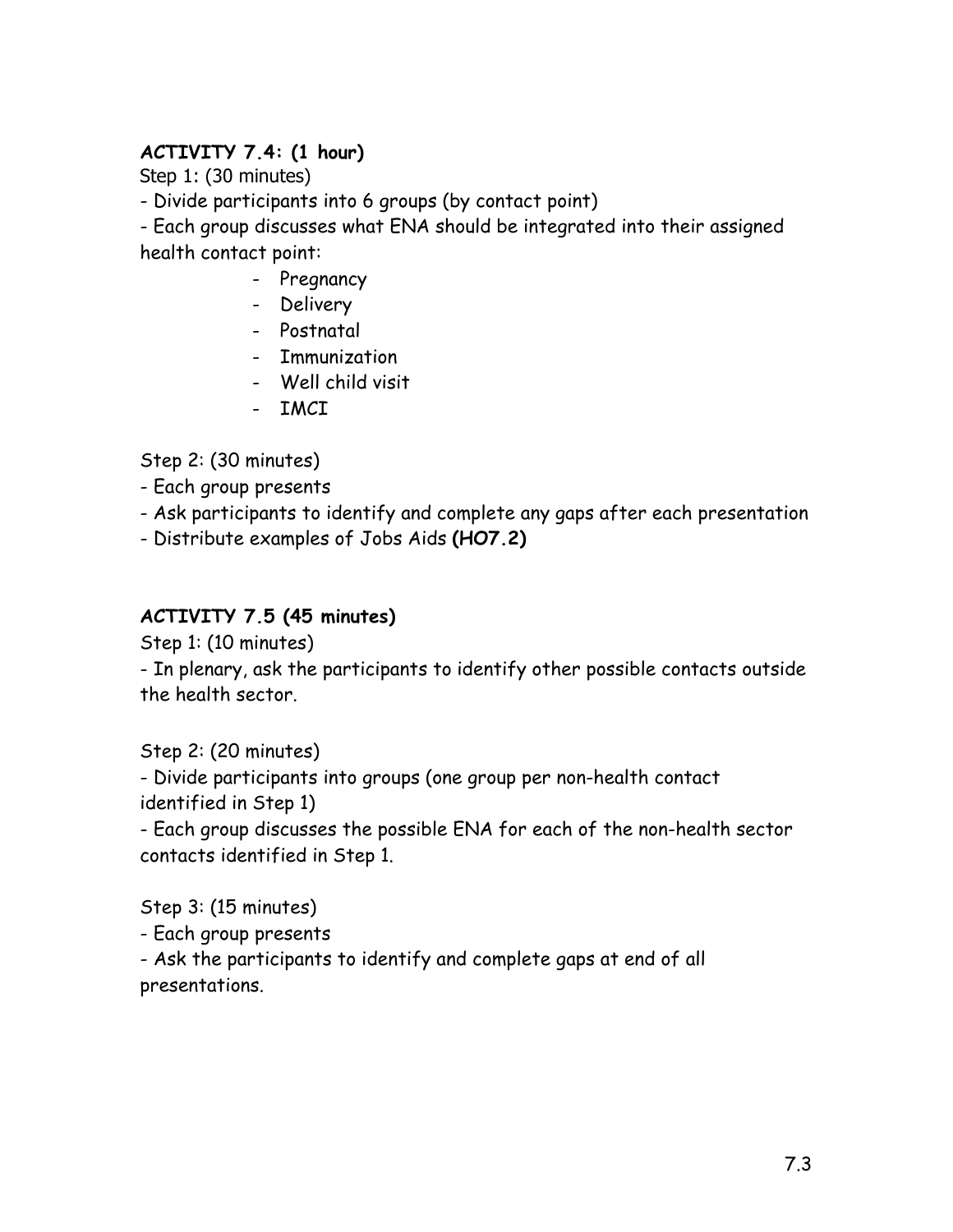## **Theme 8: Behavior Change Communication for ENA**

## **PURPOSE**

Provide information to the participants on the importance of Behavior Change Communication for implementing ENA.

#### **Theme objectives**

At the end of the session, participants will:

- 1. Describe the difference between health education and BCC;
- 2. Describe the Stages of Change model;
- 3. Describe key steps in planning for a BCC program;
- 4. Identify key target groups for IYCF BCC;
- 5. Name three different types of communication channels;
- 6. Name the strengths of each channel in term of increasing knowledge or changing behaviors; and
- 7. Understand why promoting breastfeeding is a good entry point for ENA BCC.

#### **Overview**

| ACTIVITY 8.1: | Review of objectives of Theme 8 (5 minutes)                                                 |
|---------------|---------------------------------------------------------------------------------------------|
| ACTIVITY 8.2: | "Importance of BCC for implementing the ENA approach:                                       |
|               | Part 1 - The Theory. (40 minutes)                                                           |
| ACTIVITY 8.3: | BCC Case Studies (30 minutes)                                                               |
| ACTIVITY 8.4: | "Importance of BCC for implementing the ENA approach:<br>Part 2 - The Practice (45 minutes) |
|               |                                                                                             |

|  | <b>Total Time</b> | (2 hours) |
|--|-------------------|-----------|
|--|-------------------|-----------|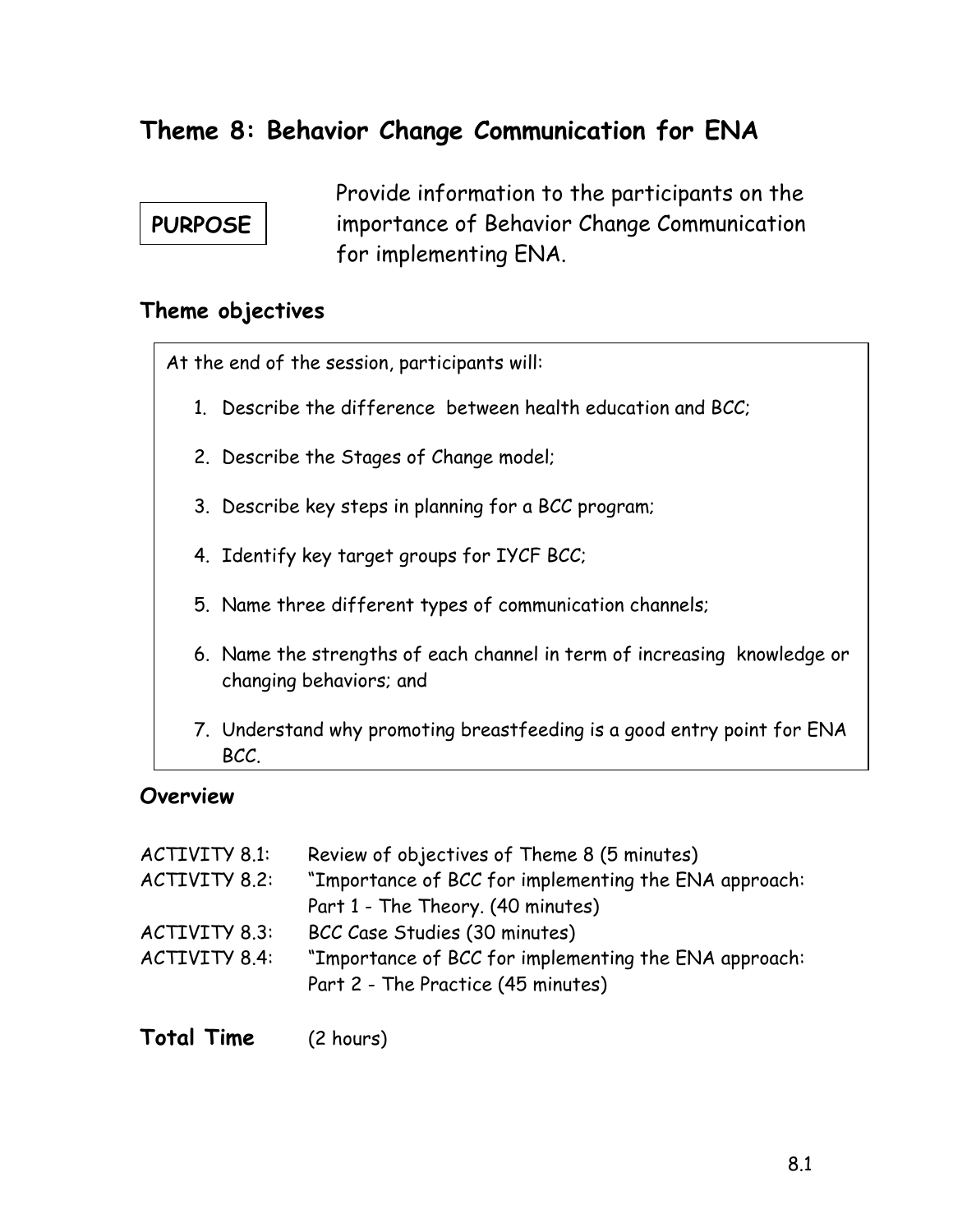### **Materials needed**

- $\checkmark$  Flipchart papers (+ markers)
- $\checkmark$  Overhead projector (or LCD projector)

### **Advance Preparation**

#### PowerPoint Presentations

- PPT8.1 "Importance of BCC for implementing the ENA approach: Part I The Theory
- PPT8.2 "Importance of BCC for implementing the ENA approach: Part II The Practice

#### Handouts

HO8.1 Objectives for Theme 8

#### Reference documents

- Ref 8.1 Training Tools: Experiences LINKAGES. (see electronic copy)
- Ref 8.2 Behavior Change Communication: Experiences LINKAGES. (see electronic copy)
- Ref 8.3 Program Approach: Experiences LINKAGES. (see electronic copy)
- Ref 8.4 Mother-To-Mother Support Groups for Breastfeeding: Frequently Asked Questions. LINKAGES/AED(see electronic copy)

### **Detailed activities**

#### **ACTIVITY 8.1: Review the objectives of Theme 8**

Step 1: (5 minutes)

- Review the objectives of Theme 8 and distribute **(HO8.1)**

### **ACTIVITY 8.2: "Importance of BCC for Implementing ENA: The Theory (40 minutes)**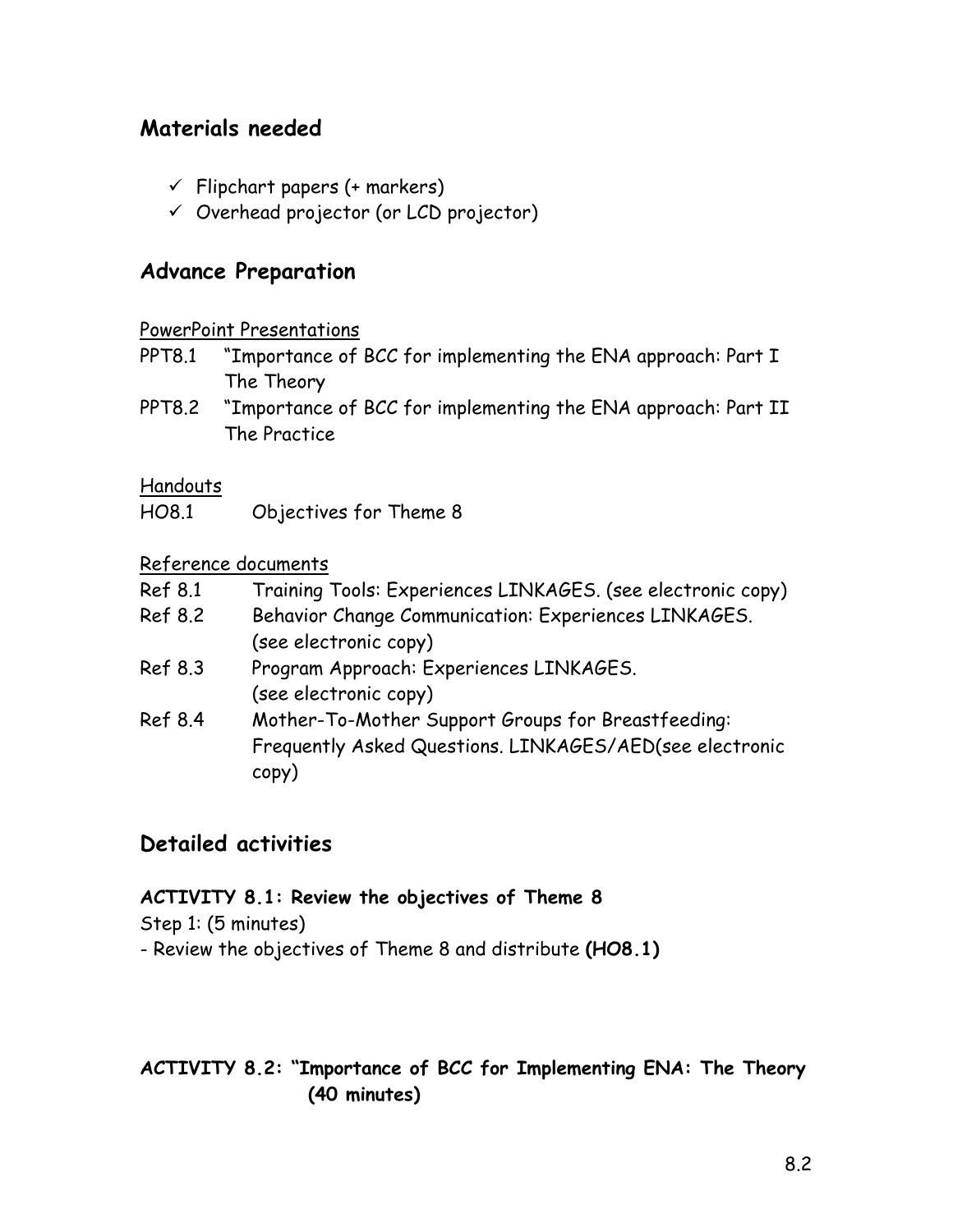Step 1: (30 minutes)

- Present the "Importance of BCC for Implementing ENA: The Theory **(PPT8.1)** (or overhead)

Step 2: (10 minutes) - Ask for questions and clarification

### **ACTIVITY 8.3: BCC Case Studies (30 minutes)**

Step 1: (20 minutes) - Organize participants into three working groups with each group discussing one of the three Behavior Change case studies **(distribute HO 8.2)** 

Step2: (10 minutes)

- Each group presents in plenary
- Ask for questions and clarification
- Give the answers of the three case studies **(see page 8.4)**

### **ACTIVITY 8.4: "Importance of BCC for Implementing ENA: The Practice (45 minutes)**

Step 1: (30 minutes)

- Present the "Importance of BCC for Implementing ENA: The Practice **(PPT8.2)** (or overhead)

Step 2: (10 minutes)

- Ask for questions and clarification

- Ask Key Questions to the participants **(see page 8.5)**

Step 4: (5 minutes)

- Distribute reference document **(Ref 8.1 to Ref 8.4)**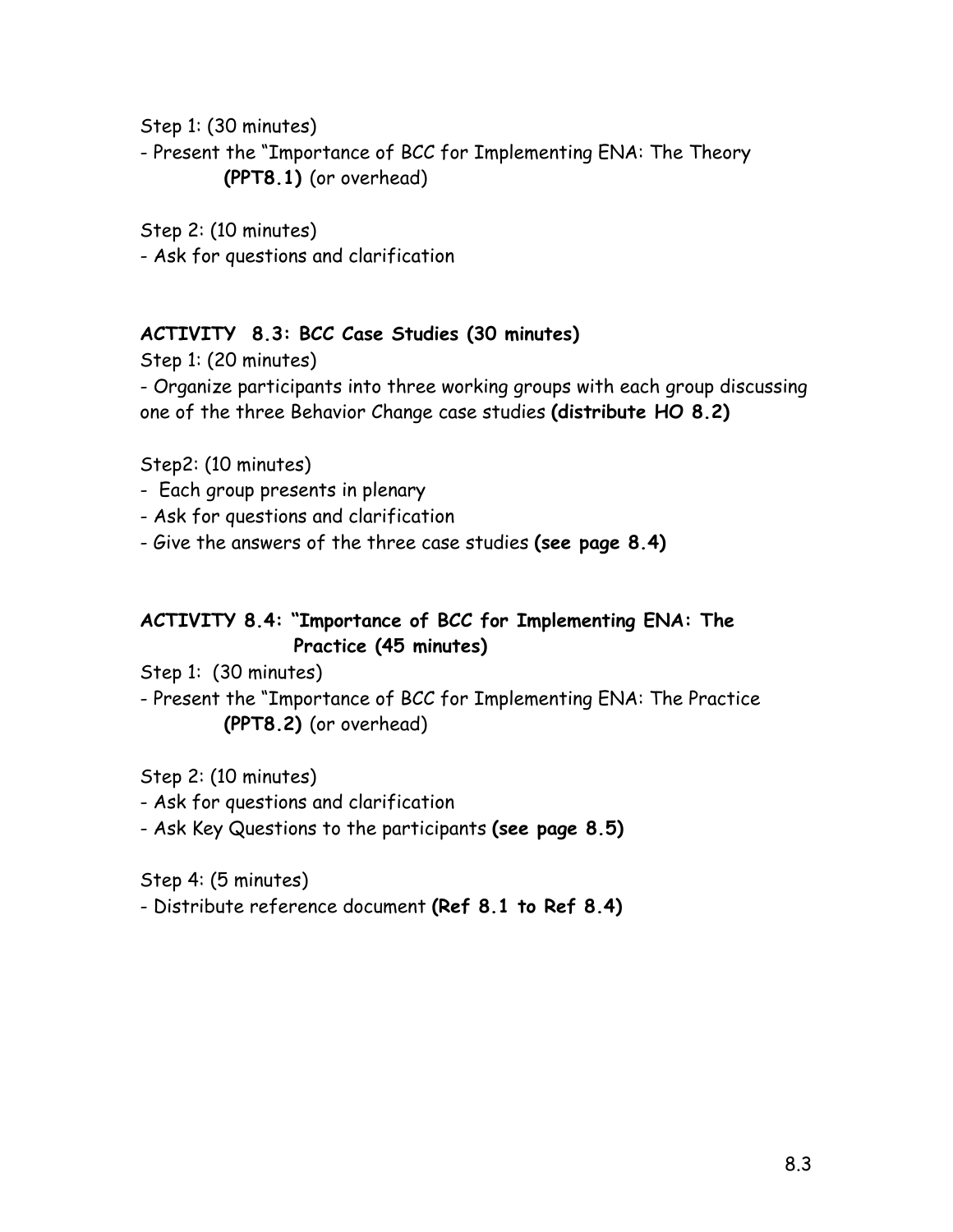## Behaviour Change Case Studies: Answers

**Behaviour Change Case Study 1:** A woman has heard the new breastfeeding information, and her husband and mother-in-law also are talking about it. She is thinking about trying exclusive breastfeeding because she thinks it will be best for her child.

**Answer:** The mother knows the information; she is at the stage of contemplation and intention for the new practices

**Behaviour Change Case Study 2:** A woman has brought her 8–month-old child to the baby weighing session. The child has lost weight. The health care worker tells her to give her child different food because the child is not growing.

**Answer:** The mother does not know; she is at the stage of awareness

**Behaviour Change Case Study 3:** The past month a health worker talked with a mother about gradually starting to feed her 7–month-old baby three times a day instead of just once a day. The mother started to give a meal and a snack and then added a third feed. Now the baby wants to eat three times a day.

Answer: The mother is trying and in the process of adopting the new practice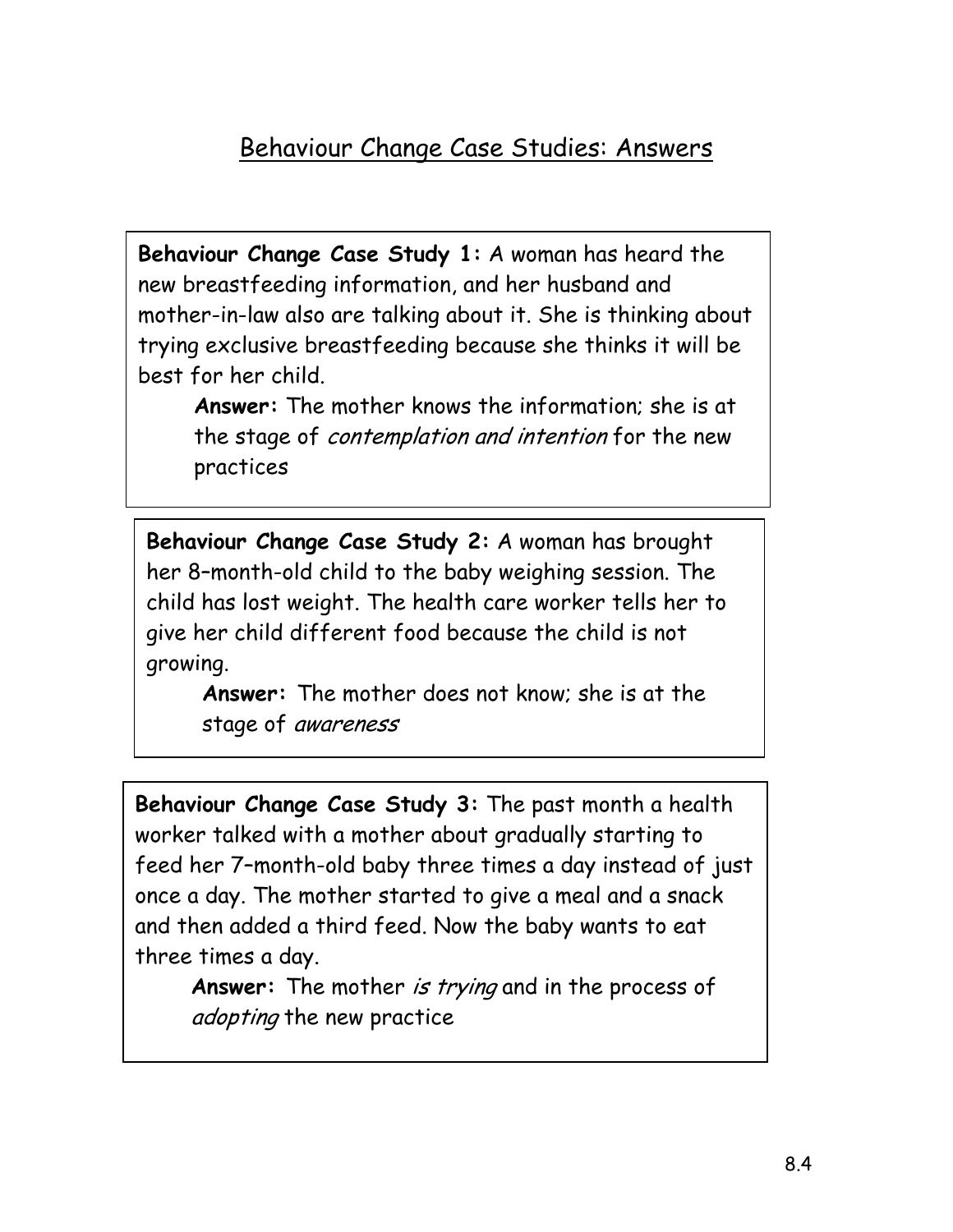## **Key Questions and Answers: Behavior Change Communication and ENA**

Q1: What is the major difference between Health Education and Behavior Change Communication?

A1: Health Education: we tell them what to do. BCC: we discuss with them and see if we can have them try the new behavior

Q2: Name three key target groups important to recognize in a BCC that aims to improve breastfeeding behaviors:

A2: mothers, fathers, grandmothers

Q3: What are the three main 'communication channels' used in BCC for health promotion?

A3: Inter-personal, mass media, traditional

Q4: Give examples of inter-personal communication. A4: Health worker discussing with a mother, a mother discussing with a friend

Q5: Promoting 'breastfeeding messages' through the radio has the highest likelihood of changing breastfeeding behavior than any other communication channel. True or False?

A5: False. Interpersonal communication has the highest likelihood

Q6: Cite three examples of IEC materials used for BCC to promote better IYCF.

A6: Counseling cards, flip-charts, health booklets

Q7: Define what a 'Trial of Improved Practice' is.

A7: It involves a succession of visits to a household to encourage a mother (or caretaker) to adopt a new behavior.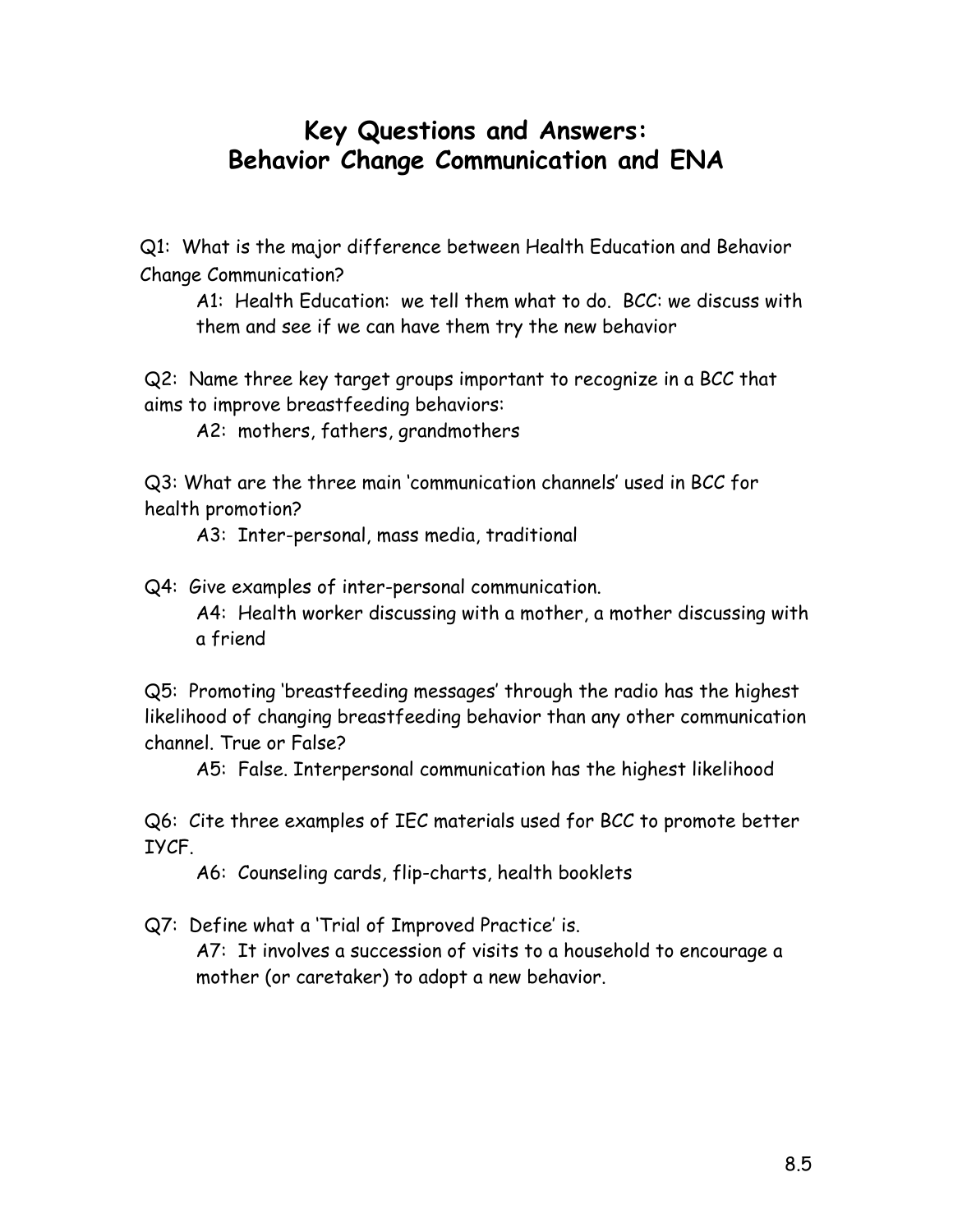## **Theme 9: Introduction to Monitoring Evaluation for ENA**

**PURPOSE** 

Provide participants with an understanding of the importance of Monitoring & Evaluation for implementing the Essential Nutrition Actions approach.

### **Theme objectives**

At the end of the session, participants will be able to:

- 1. Define key infant feeding indicators and the way in which they are collected (24 hour recall);
- 2. Describe two major types of indicators: impact and process; and
- 3. Describe four components of a M/E system

### **Overview**

- ACTIVITY 9.1: Review the objectives of Theme 9 (5 minutes)
- ACTIVITY 9.2: Presentation of "Monitoring & Evaluation for ENA" (45 minutes)
- **Total Time** (50 minutes)

### **Materials needed**

 $\checkmark$  Overhead projector (or LCD projector)

## **Advance Preparation**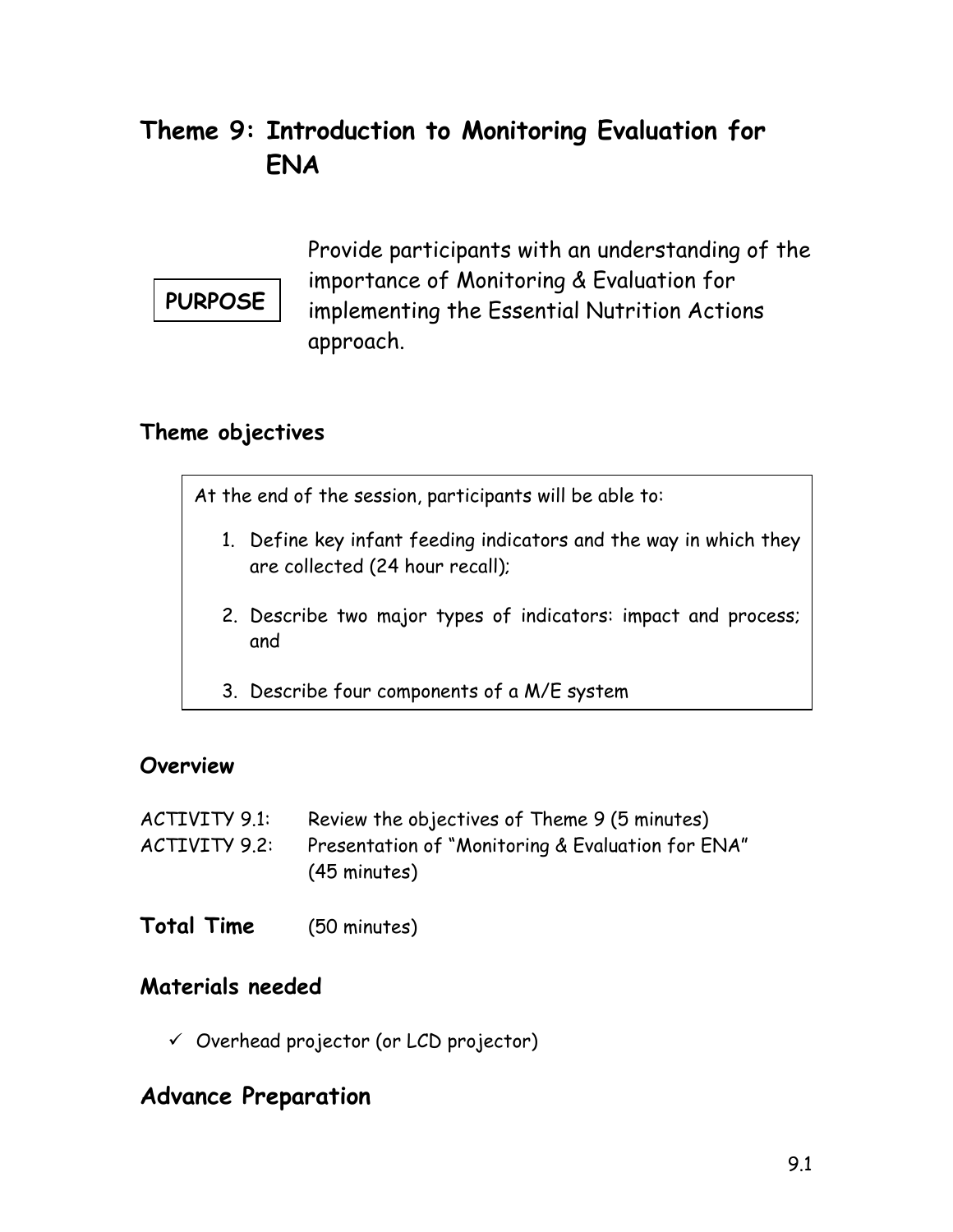#### PowerPoint Presentation

| <b>PPT 9.1</b> | Monitoring & Evaluation for ENA |  |
|----------------|---------------------------------|--|
|                |                                 |  |

#### **Handouts**

| HO 9.1 | Objectives of Theme 9                                  |
|--------|--------------------------------------------------------|
| HO 9.2 | Sample Questionnaire Format to Collect IYCF Indicators |
| HO 9.3 | Definitions of Key IYCF Indicators                     |
| HO 9.4 | Methodological Challenges of Evaluating IYCF Programs  |

Reference document

Ref 9.1 Results**:** Experiences LINKAGES. (see electronic copy)

### **Detailed activities**

### **ACTIVITY 9.1: Review the objectives of Theme 9**

Step 1: (5 minutes) - Review the objectives of Theme 9

### **ACTIVITY 9.2: (45 minutes)**

Step 1: (30 minutes) - Present "Monitoring & Evaluation for ENA" **(PPT9.1)** (or overhead)

Step 2: (10 minutes) - Ask for questions and clarification

Step 3: (5 minutes)

- Ask Key Questions to the participants **(see page 9.3)** 

Step 4:

- Distribute reference document **(Ref 9.1)**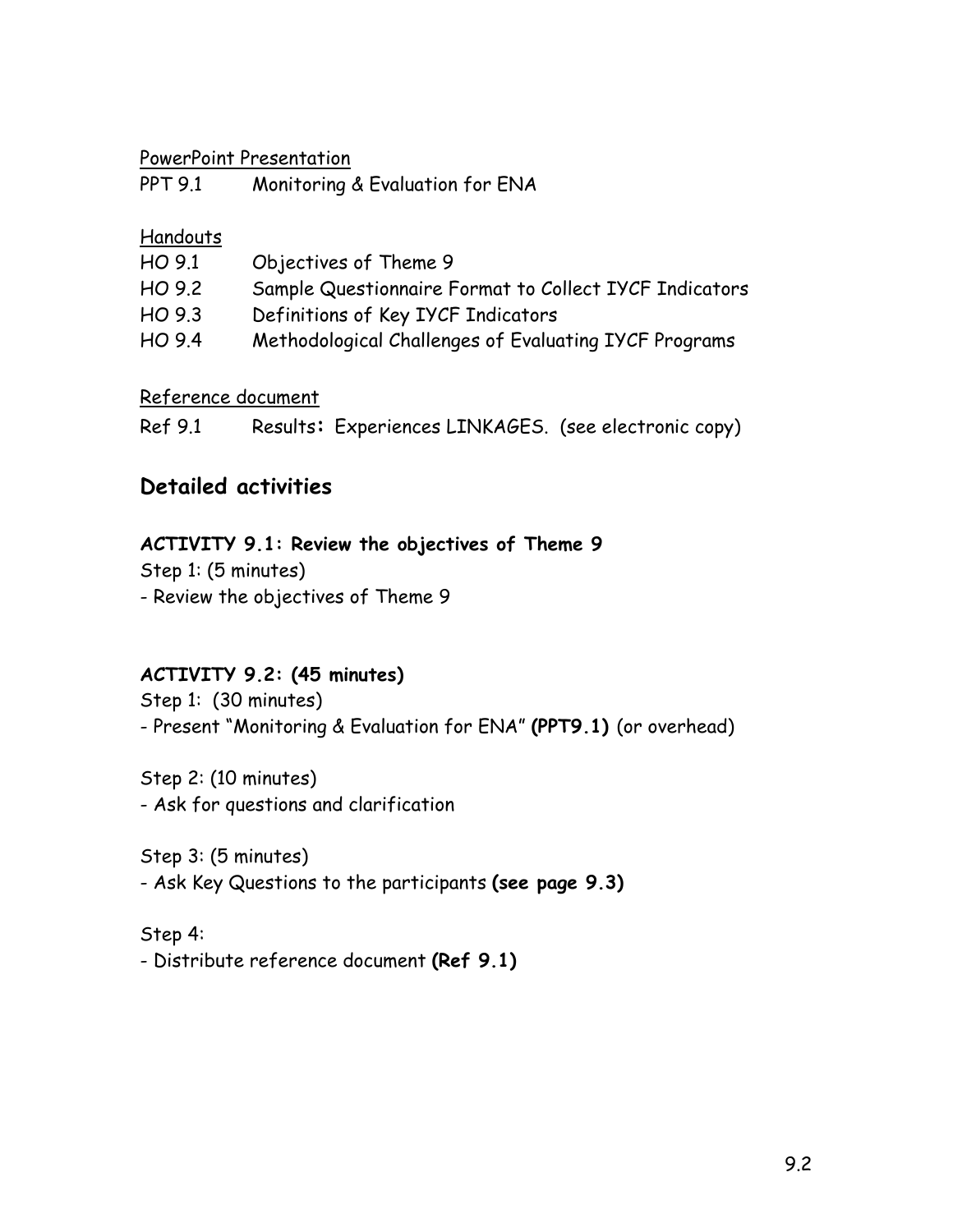## **Key Questions and Answers: Monitoring and Evaluation for ENA**

Q1: Please define the following indicators: Timely Initiation of Breastfeeding Rate (TIBF), Exclusive Breastfeeding Rate (EBR), and Timely Complementary Feeding Rate (TCFR).

A1: TIBF: (# infants 0 -<12 months put to breast within 1 hour)/ (total  $#$  of infants 0 -<12 months) multiplied by 100 EBR: (# infants  $0 - 6$  months exclusively breastfed)/(total # infants 0 - <6 months) multiplied by 100 TCFR: (# infants 6 - <10 months receiving breastmilk and semisolid/solid foods)/(total  $#$  infants 6-<10 months) multiplied by 100

Q2: Name four major components of a comprehensive M/E system. A2: 1. Baseline/Endline Surveys, 2. Rapid Annual Surveys, 3. Program Monitoring, and 4.) Special Studies

Q3: Name two major types of indicators and explain their purpose.

A3: Impact Indicators: provide information on whether the program has had the effect on major outcomes as originally planned. Process Indicators: provides information on whether the program is being implemented as planned.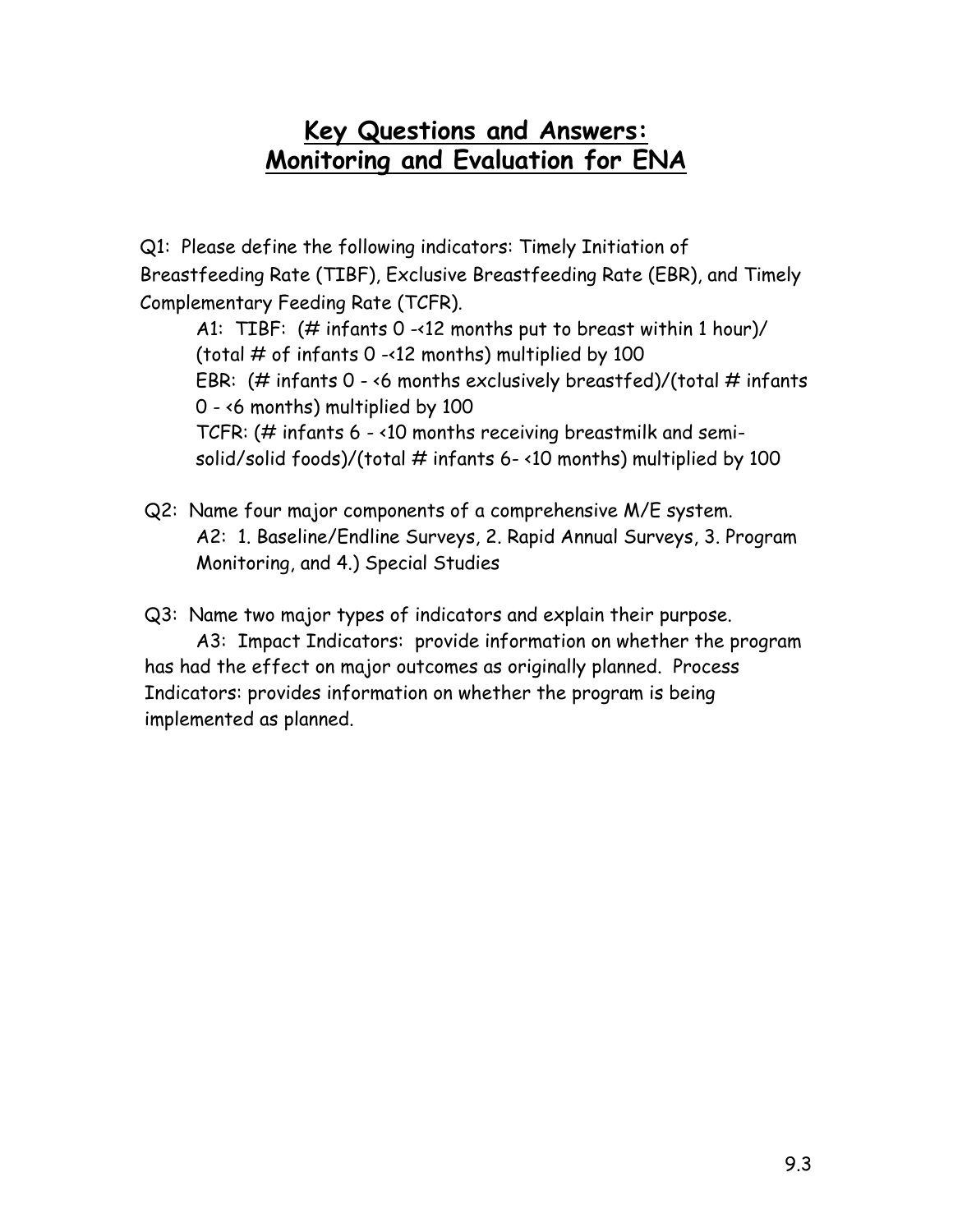# **Theme 10: Post-Test and Evaluation**

# **PURPOSE**

Evaluate the knowledge of the participants after the training and evaluate the course

### **Overview**

| ACTIVITY 10.1: | Evaluate the course (15 minutes)                            |
|----------------|-------------------------------------------------------------|
| ACTIVITY 10.2: | Evaluate the knowledge of the participants (30 minutes)     |
| ACTIVITY 10.3: | Feedback from the course evaluation (10 minutes)            |
|                | ACTIVITY 10.4: Have participants say good-bye to each other |

**Total Time** (55 minutes)

### **Materials needed**

- $\checkmark$  Evaluation sheet for the course
- $\checkmark$  Post-test for participants

### **Advance Preparation**

**Handouts** 

| HO10.1 | <b>Course Evaluation</b>       |
|--------|--------------------------------|
| HO10.2 | Post-test for the participants |

### **Detailed activities**

### **ACTIVITY 10.1: Evaluation of the course (15 minutes)**

Step 1:

- Distribute the Course Evaluation to each participant **(HO10.1)**
- Each participant answers the questions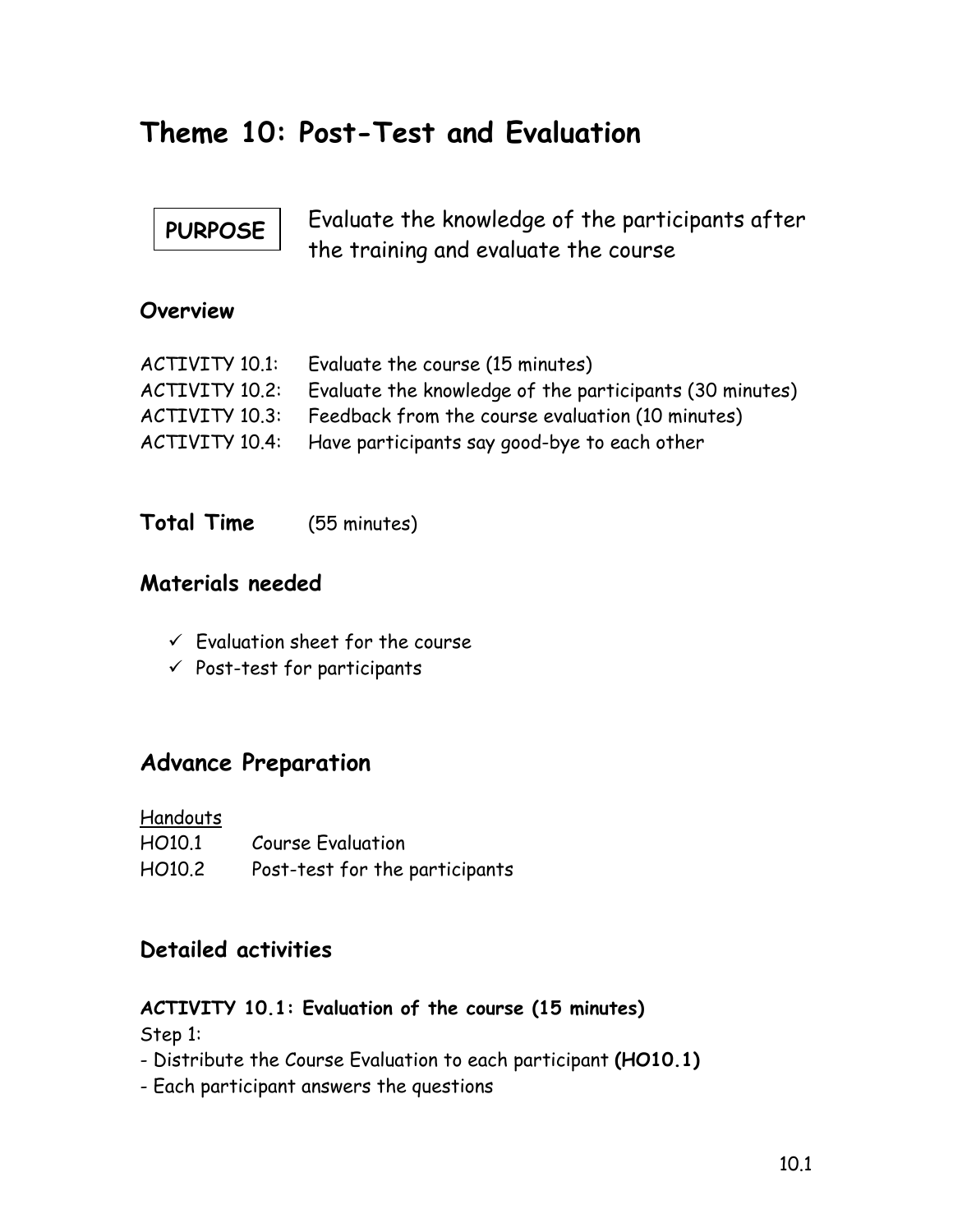- Collect the forms and analyze them during the activity 10.2

### **ACTIVITY 10.2: Post-Test (20 minutes)**

Step 1:

- Distribute the Post-test to each participant **(HO10.2)**
- Each participant answer the questions
- Collect the forms and analyze them as soon as the course is finished

#### **ACTIVITY 10.3: Give the feedback from the course to the participants**

**ACTIVITY 10.4: Have participants say good-bye to each other**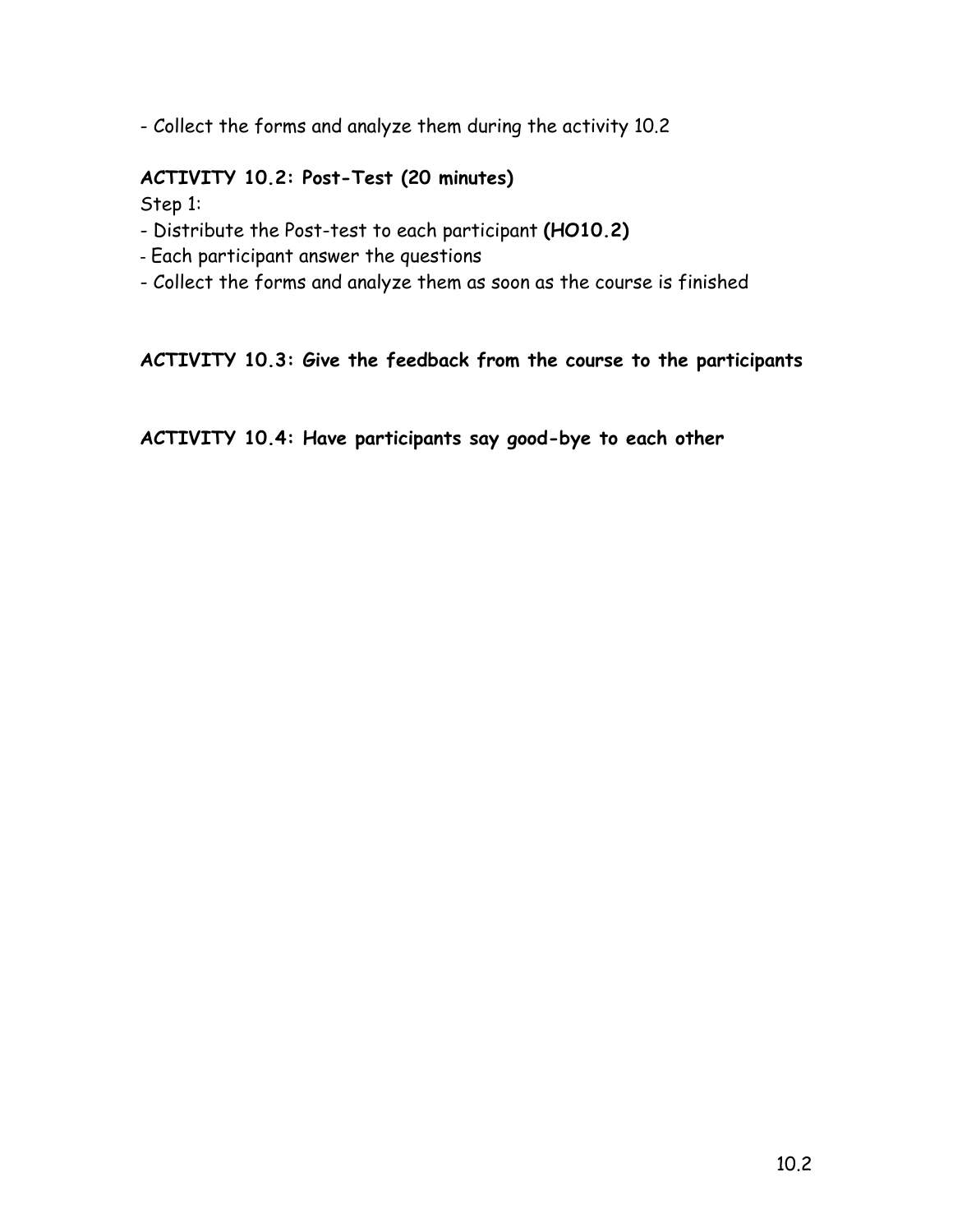# **Annex 1 List of Handouts**

- HO1.1 Course overview
- HO1.2 Course goal and objectives
- HO1.3 Time Table
- HO1.4 Pre-test
- HO2.1 Objectives of Theme 2: Malnutrition–Types, causes, consequences and solutions
- HO2.2 Ethiopian Nutrition *Profiles* (script)
- HO2.3 Ethiopian Nutrition *Profiles* (also refer to Reference 2.1)
- HO2.4 Conceptual framework of young child nutrition
- HO2.5 Mood meter
- HO3.1 Objectives of Theme 3
- HO4.1 Objectives of Theme 4
- HO4.2 Benefits of breastfeeding for the baby, the mother, the community and the country
- HO4.3 Optimal breastfeeding behaviors
- HO4.4 Optimal complementary feeding behaviors
- HO4.5 Correct positioning and attachment
- HO4.6 Ten conditions for a successful Baby Friendly Hospital
- HO4.7 Breastfeeding problems and their solutions
- HO4.8 AFASS Guidance Sheet
- HO4.9a Preparation guide for home prepared replacement feedings for infants
- HO4.9b Recipes and amounts for replacement feedings needed at different ages
- HO4.10a Advantages and disadvantages of exclusive breastfeeding
- HO4.10b Advantages and disadvantages of wet-nursing
- HO4.10c Advantages and disadvantages of treated breastmilk
- HO4.10d Advantages and disadvantages of commercial infant formula
- HO4.10e Advantages and disadvantages of home-prepared animal milk
- HO4.11 Early cessation of breastfeeding
- HO5.1 Objectives of Theme 5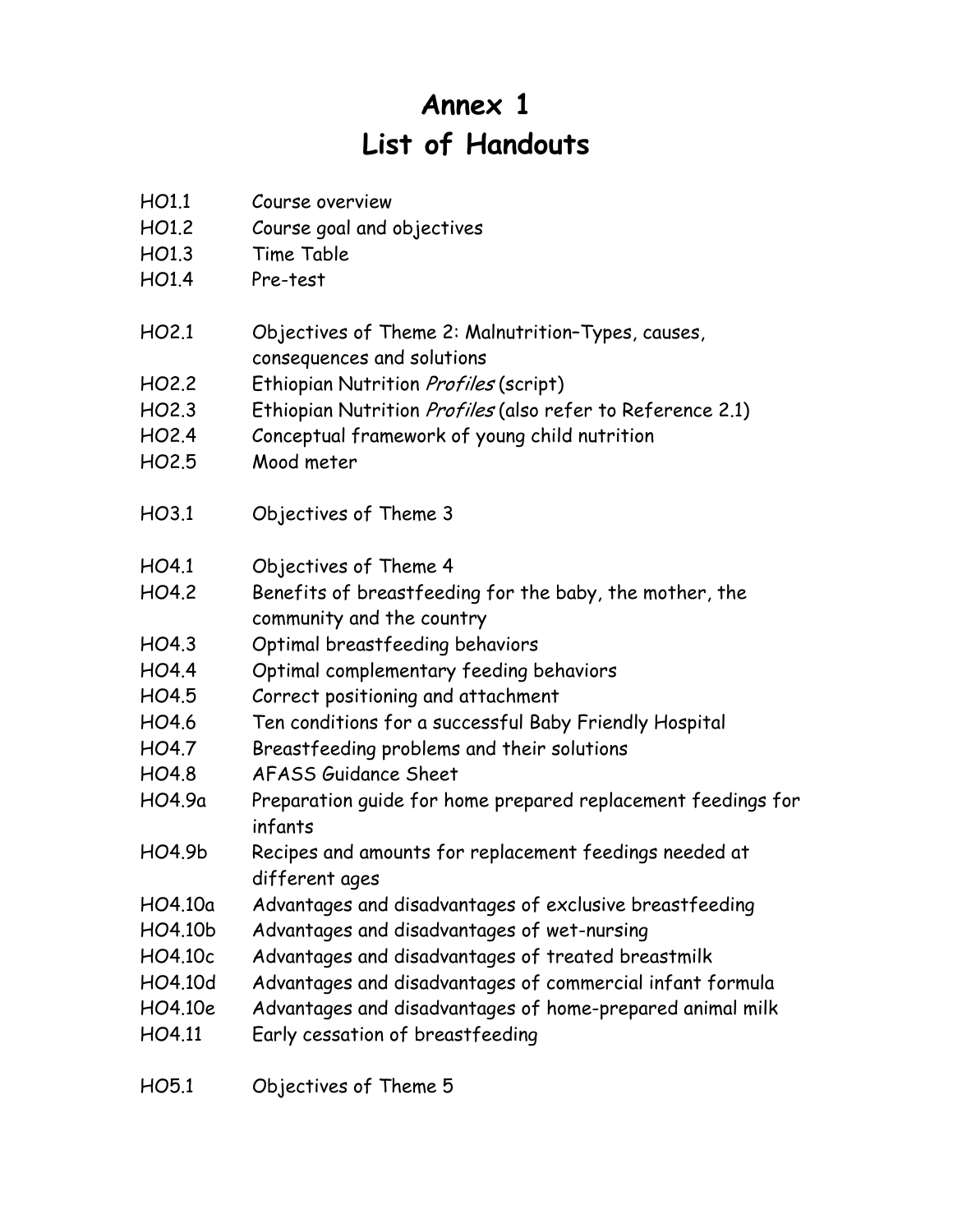- HO6.1 Objectives for Theme 6
- HO7.1 Objectives of Theme 7
- HO7.2 ENA Jobs Aids
- HO8.1 Objectives for Theme 8
- HO9.1 Objectives of Theme 9
- HO10.1 Course Evaluation
- HO10.2 Post-test for the participants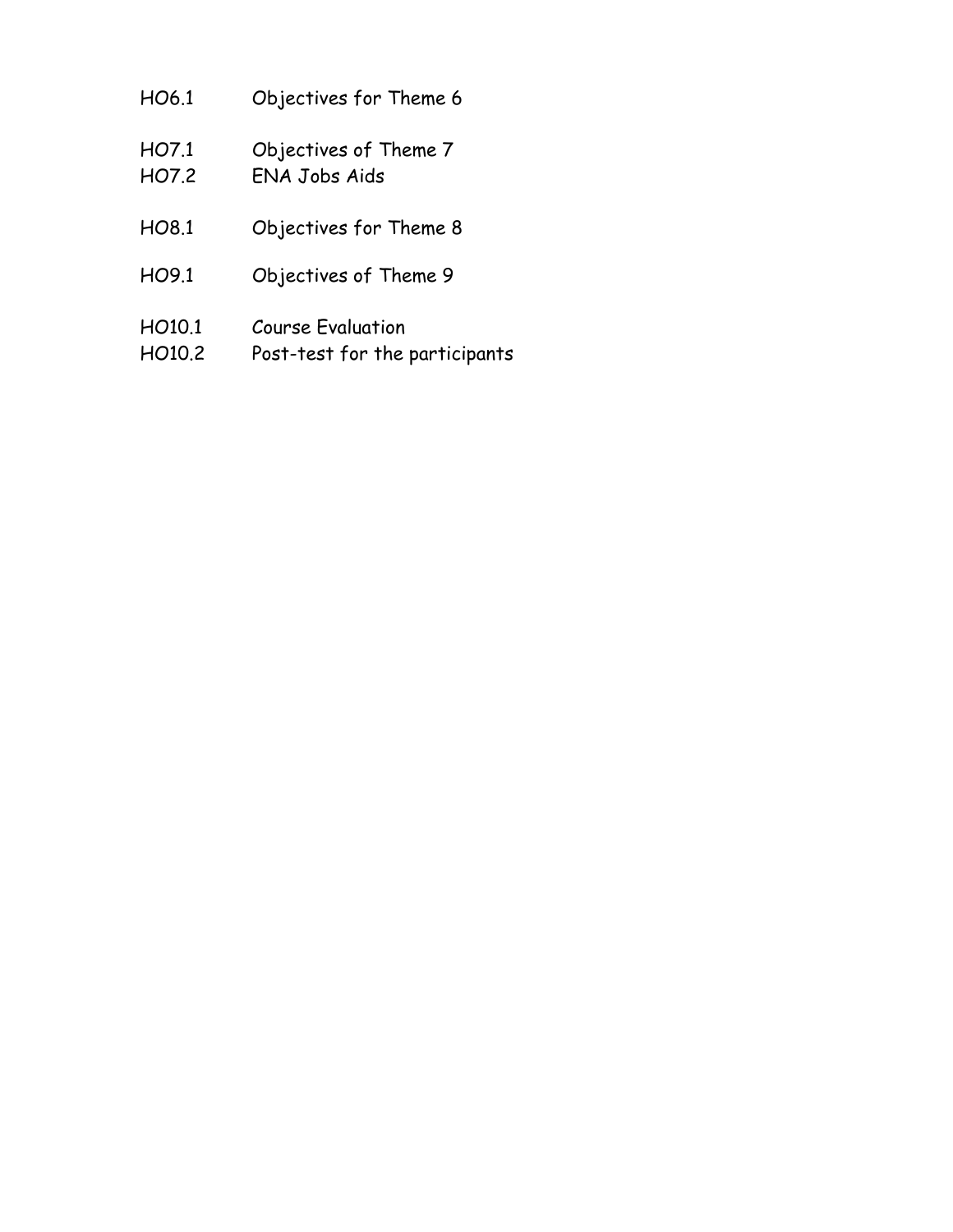# **Annex 2 List of Reference Documents**

| Ref 2.1  | PowerPoint presentation on Ethiopia Profiles (see electronic<br>reference)                                                                      |
|----------|-------------------------------------------------------------------------------------------------------------------------------------------------|
| Ref 3.1  | "Program Review of Essential Nutrition Actions: District Check-<br>list" (see electronic reference)                                             |
| Ref 4.1  | Global Strategy for Infant & Young Child feeding. WHO 2002<br>(see electronic copy)                                                             |
| Ref 4.2  | Guiding Principles for Complementary Feeding of the<br>Breastfeeding Child. PAHO (see electronic copy)                                          |
| Ref 4.3  | Facts for Feeding: Recommended Practices to Improve Infant<br>Nutrition during the first 6 months. LINKAGES/AED (see<br>electronic copy)        |
| Ref 4.4  | Facts for Feeding: Birth, Initiation of BF, and the First Seven<br>Days after Birth. LINKAGES/AED (see electronic copy)                         |
| Ref 4.5  | Facts for Feeding: Exclusive BF: The Only Water Source Young<br>Infants Needs. LINKAGES/AED (see electronic copy)                               |
| Ref 4.6  | Facts for Feeding: Guidelines for Appropriate Complementary<br>Feeding of BF Children 6-24 months of age. LINKAGES/AED<br>(see electronic copy) |
| Ref 4.7  | Frequency Asked Questions: BF and Maternal Nutrition.<br>LINKAGES/AED<br>(see electronic copy)                                                  |
| Ref 4.8  | Frequency Asked Questions: Lactational Amenorrhea Method.<br>(LAM). LINKAGES/AED (see electronic copy)                                          |
| Ref 4.9  | The International Code of Breast Milk Substitutes<br>(see electronic copy)                                                                      |
| Ref 4.10 | HIV and Infant Feeding: Guidelines for Decision-makers.<br>UNICEF/UNAIDS/WHO/UNFPA. 2003 (see electronic copy)                                  |
| Ref 4.11 | HIV and Infant Feeding: A Guide for Health Care Managers and<br>Supervisors. UNICEF/UNAIDS/WHO/UNFPA. 2003 (see<br>electronic copy)             |
| Ref 4.12 | HIV and Infant Feeding - Framework on Primary Actions.<br>UNICEF/UNAIDS/WHO/UNFPA. 2003 (see electronic copy)                                   |
| Ref 4.13 | Frequently asked questions: Breast Feeding and HIV/AIDS.<br>LINKAGES/AED (see electronic copy)                                                  |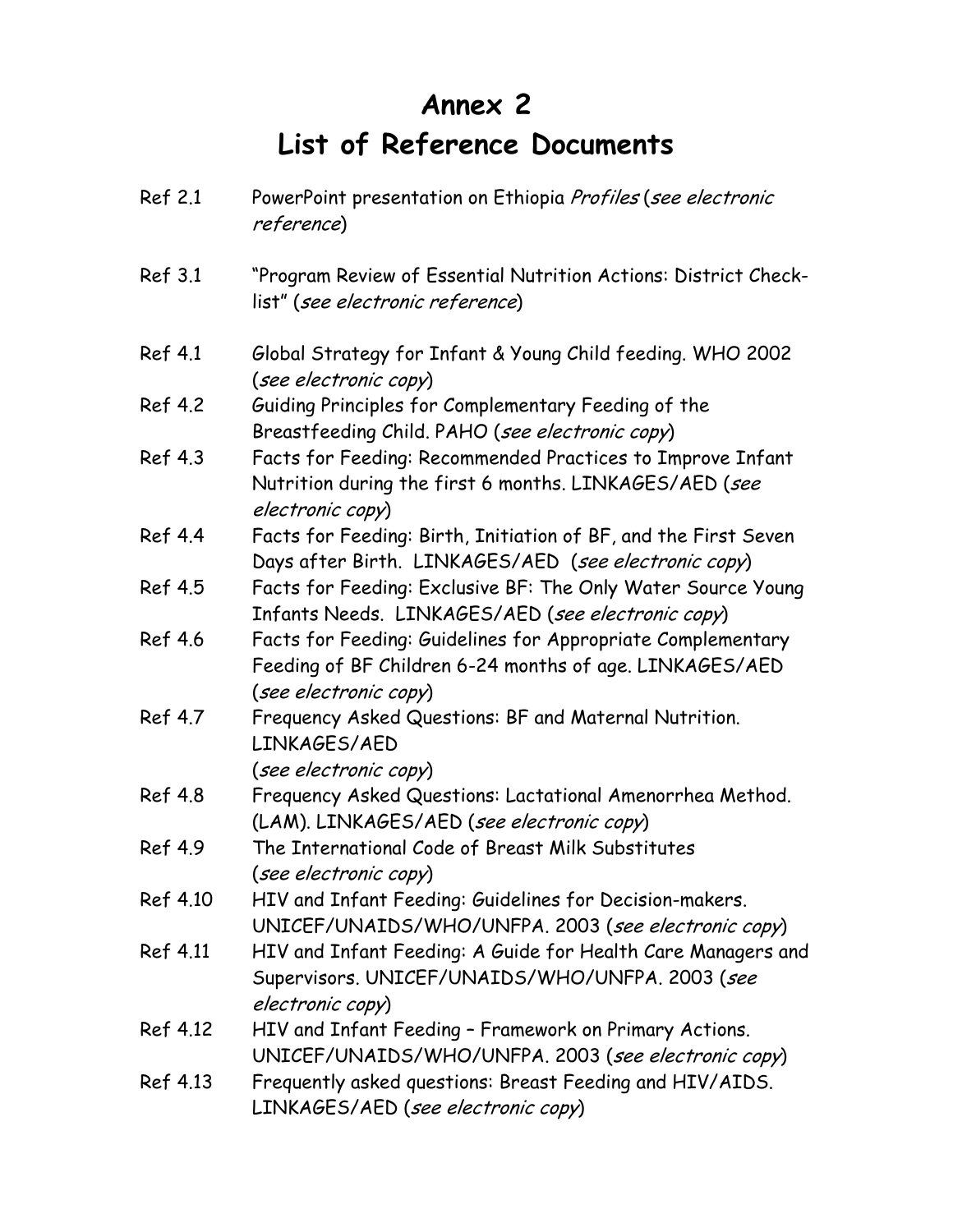| Ref 5.1 | Facts for Feeding: Breast Milk - A Critical Source of Vitamin A<br>for Infants and Young children. LINKAGES/AED (see<br>electronic copy)          |
|---------|---------------------------------------------------------------------------------------------------------------------------------------------------|
| Ref 5.2 | Integrating Vitamin A with Immunization (see electronic copy)                                                                                     |
| Ref 5.3 | Anemia Prevention and Control: What Works 2003 (see<br>electronic copy)                                                                           |
| Ref 5.4 | Assessment of IDD and Monitoring their Elimination, WHO<br>2001 (see electronic copy)                                                             |
| Ref 6.1 | Essential Health Sector Actions to Improve Maternal Nutrition<br>in Africa (see electronic copy)                                                  |
| Ref 8.1 | Training Tools: Experiences LINKAGES. (see electronic copy)                                                                                       |
| Ref 8.2 | Behavior Change Communication: Experiences LINKAGES.<br>(see electronic copy)                                                                     |
| Ref 8.3 | Program Approach: Experiences LINKAGES.<br>(see electronic copy)                                                                                  |
| Ref 8.4 | Mother-To-Mother Support Groups for Breastfeeding:<br>Frequently Asked Questions. LINKAGES/AED (see electronic<br>$\langle \textit{copy} \rangle$ |
| Ref 9.1 | Results: Experiences LINKAGES. (see electronic copy)                                                                                              |